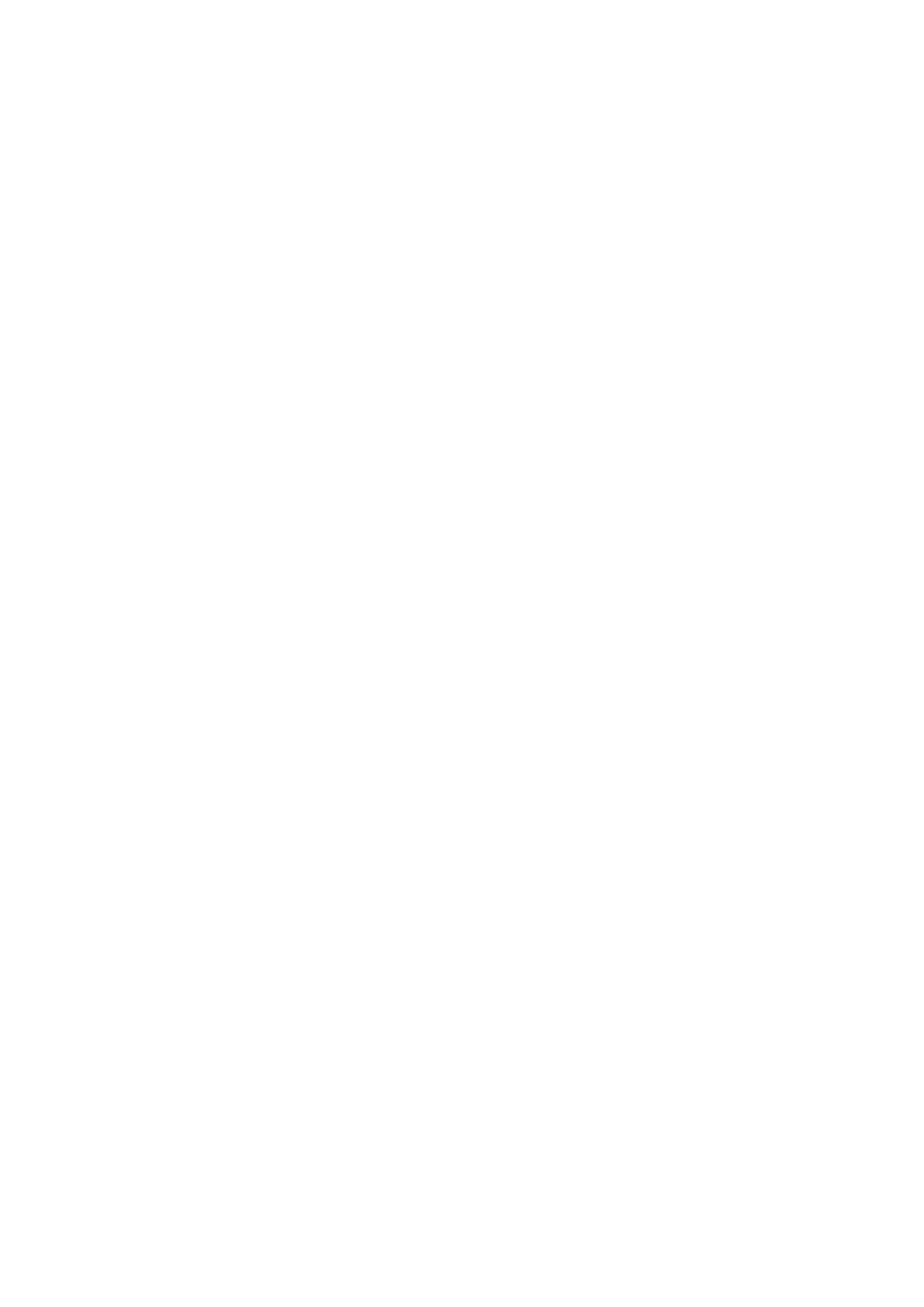# **TABLE OF CONTENTS**

| <b>EXTRAORDINARY PART</b>                                                                                                                                                        |
|----------------------------------------------------------------------------------------------------------------------------------------------------------------------------------|
| Articles of Association: amendments to Articles 23, 29, 30, 32, 33, 37, 38, 39, 40, 41, 42, 46<br>and 59.                                                                        |
|                                                                                                                                                                                  |
| Proposal to grant the Board of Directors a mandate, pursuant to Article 2443 of the Italian<br>Civil Code, to increase the share capital in one or more tranches, on one or more |
| occasions, by 26 June 2025, for a maximum total amount of $\epsilon$ 500 million, including any                                                                                  |
| share premium, by issuing ordinary shares with no nominal value and having the same                                                                                              |
| characteristics as those in circulation, to be offered as an option to those entitled, with                                                                                      |
| the widest power to establish from time to time, in accordance with the limits indicated                                                                                         |

*above, the methods, terms and conditions of the operation, including the issue price,*  including any share premium, and dividend entitlement. With the consequent *amendment of Article 6 of the Articles of Association. Related and consequent resolutions*………………………………………………………....................................…………….65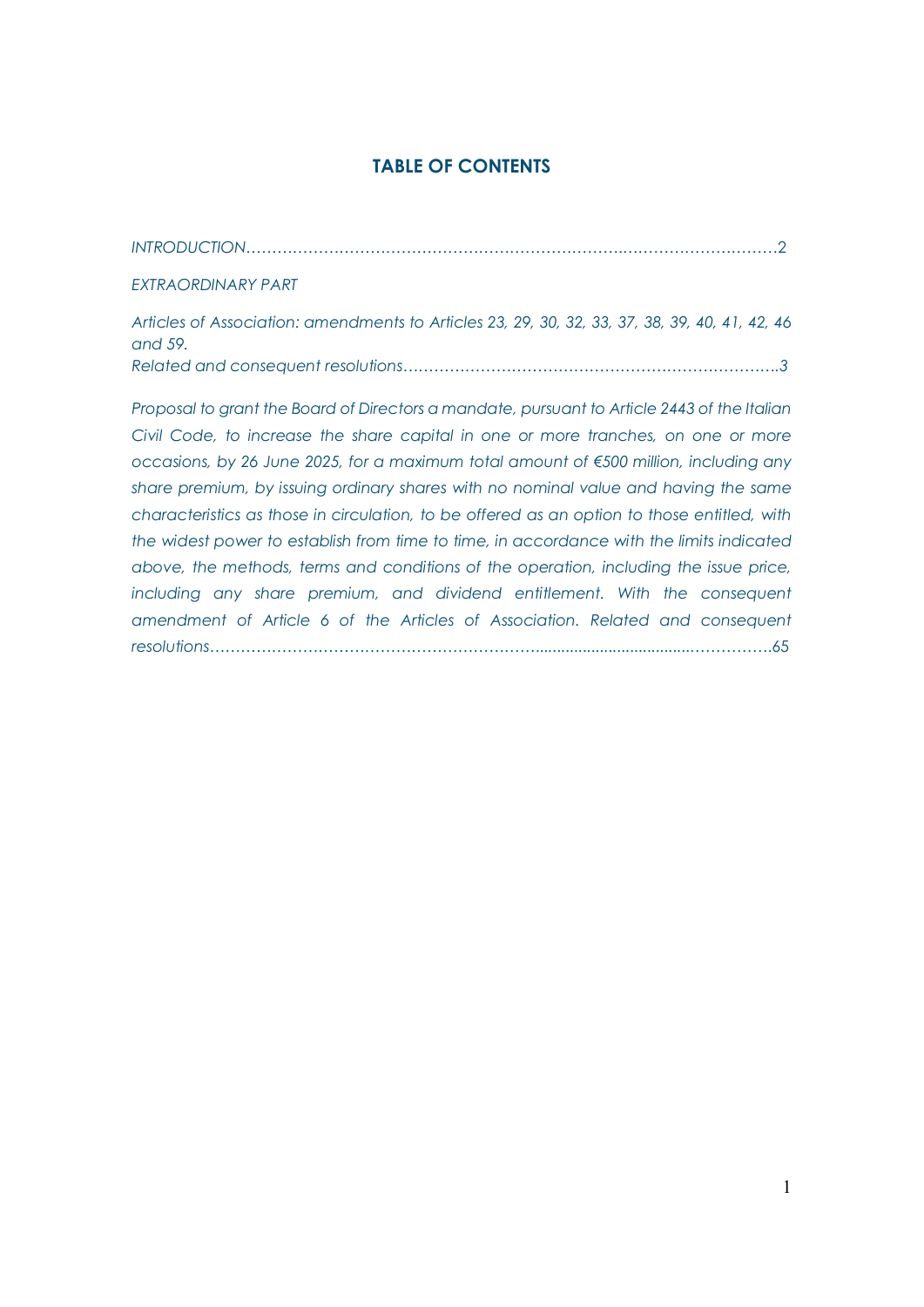## *INTRODUCTION*

The following is the report produced by the Board of Directors, pursuant to Article 72 of the Regulations on Issuers adopted by Consob Resolution No. 11971 of 14 May 1999, with reference to the agenda items for the extraordinary part of the Shareholders' Meeting of 26/27 June 2020:

Extraordinary part

- 1. Articles of Association: amendments to Articles 23, 29, 30, 32, 33, 37, 38, 39, 40, 41, 42, 46 and 59. Related and consequent resolutions.
- 2. Proposal to grant the Board of Directors a mandate, pursuant to Article 2443 of the Italian Civil Code, to increase the share capital in one or more tranches, on one or more occasions, by 26 June 2025, for a maximum total amount of €500 million, including any share premium, by issuing ordinary shares with no nominal value and having the same characteristics as those in circulation, to be offered as an option to those entitled, with the widest power to establish from time to time, in accordance with the limits indicated above, the methods, terms and conditions of the operation, including the issue price, including any share premium, and dividend entitlement. With the consequent amendment of Article 6 of the Articles of Association. Related and consequent resolutions.

\* \* \* \*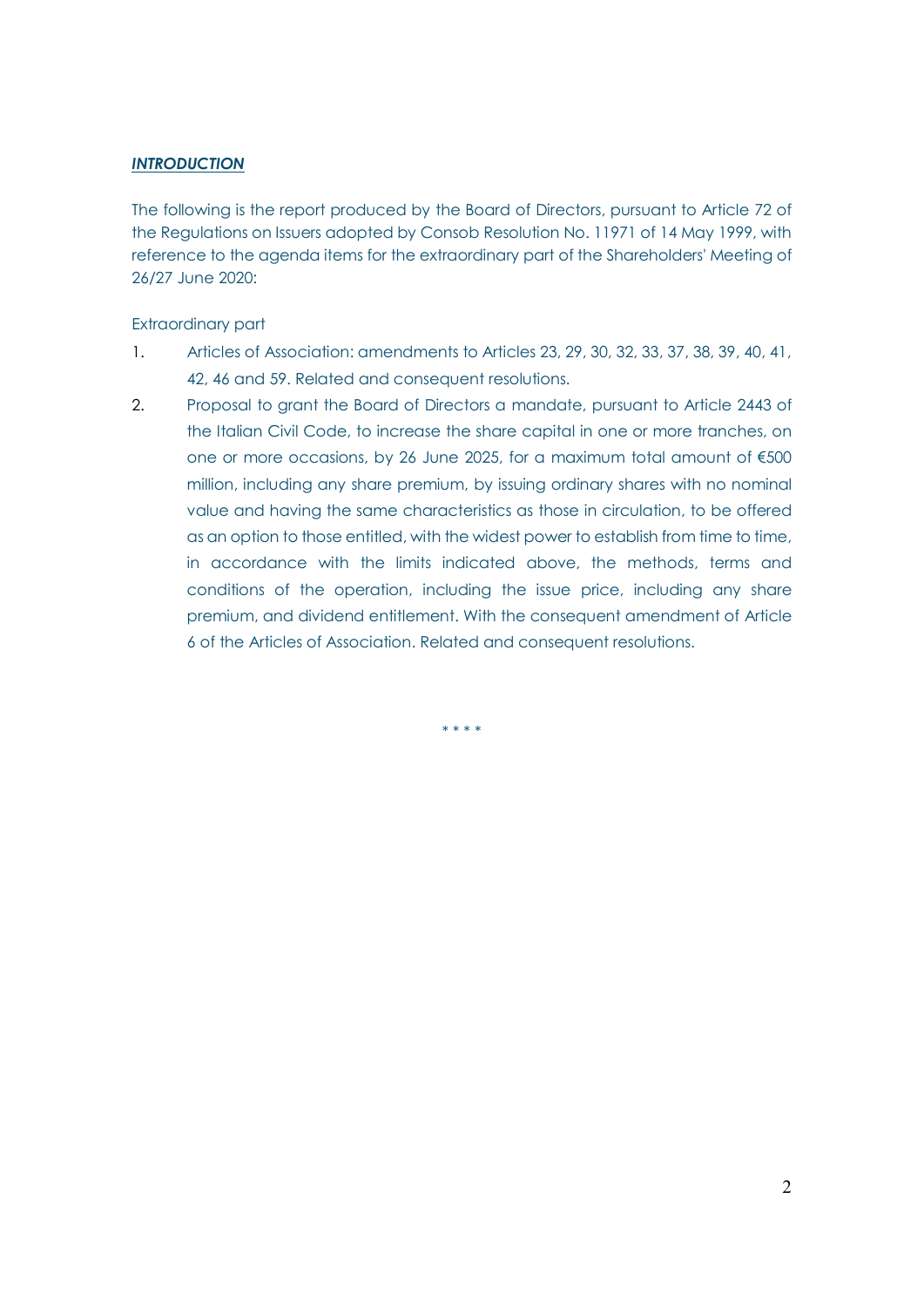1. Articles of Association: amendments to Articles 23, 29, 30, 32, 33, 37, 38, 39, 40, 41, 42, 46 and 59. Related and consequent resolutions.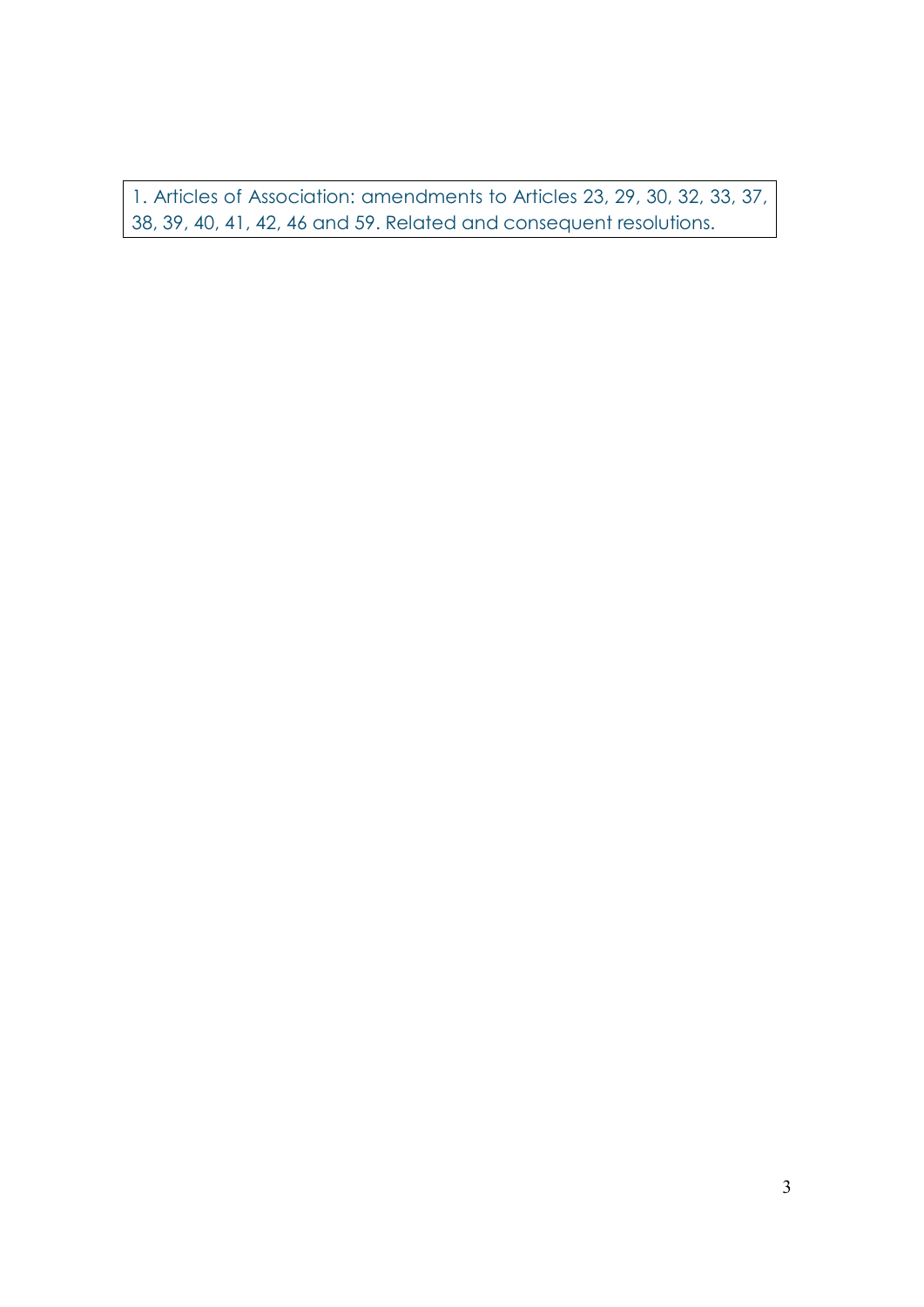#### *INTRODUCTION*

The Articles of Association of the Company have recently undergone an important and radical revision (April 2018), with the adoption of a one-tier administration and control system (which became fully effective as from April 2019 with the full renewal of the corporate bodies) and, furthermore, the enhancement of the role of capital investors within the cooperative context which still distinguishes Cattolica.

As a result of these measures, the Company's governance is fully compliant with the legislation governing listed companies and in line with market best practice.

However, the Company's bodies have remained constantly conscious of the evolution of and prospective developments in the legislative and regulatory framework, supervisory guidelines, including supranational guidelines and self-regulation. As a result, certain aspects of the evolution of corporate governance have now been positively assessed, particularly with regard to the subjective composition and functioning of the administrative body. This development has taken place as part of a series of adaptation and updating measures designed to meet the requirements of the investment markets and supervisory authorities, and to take into account - within the limits of consistency with the rationale for the management body's intervention - of the indications received during an encounter with five shareholders which, in December 2019, sought the convocation of a Shareholders' Meeting pursuant to Article 2367 of the Civil Code, a request that has now been waived in view of the proposal to amend the Articles of Association submitted by the Board of Directors.

If approved by the Shareholders' Meeting, the proposed amendments to the Company's Articles of Association may only be entered in the Company Register after approval by IVASS, the Italian Insurance Companies Supervisory Authority, pursuant to Article 196 of Legislative Decree 209/2005 and the relevant implementing regulations, and will come into effect as provided in a transitional clause.

\* \* \* \*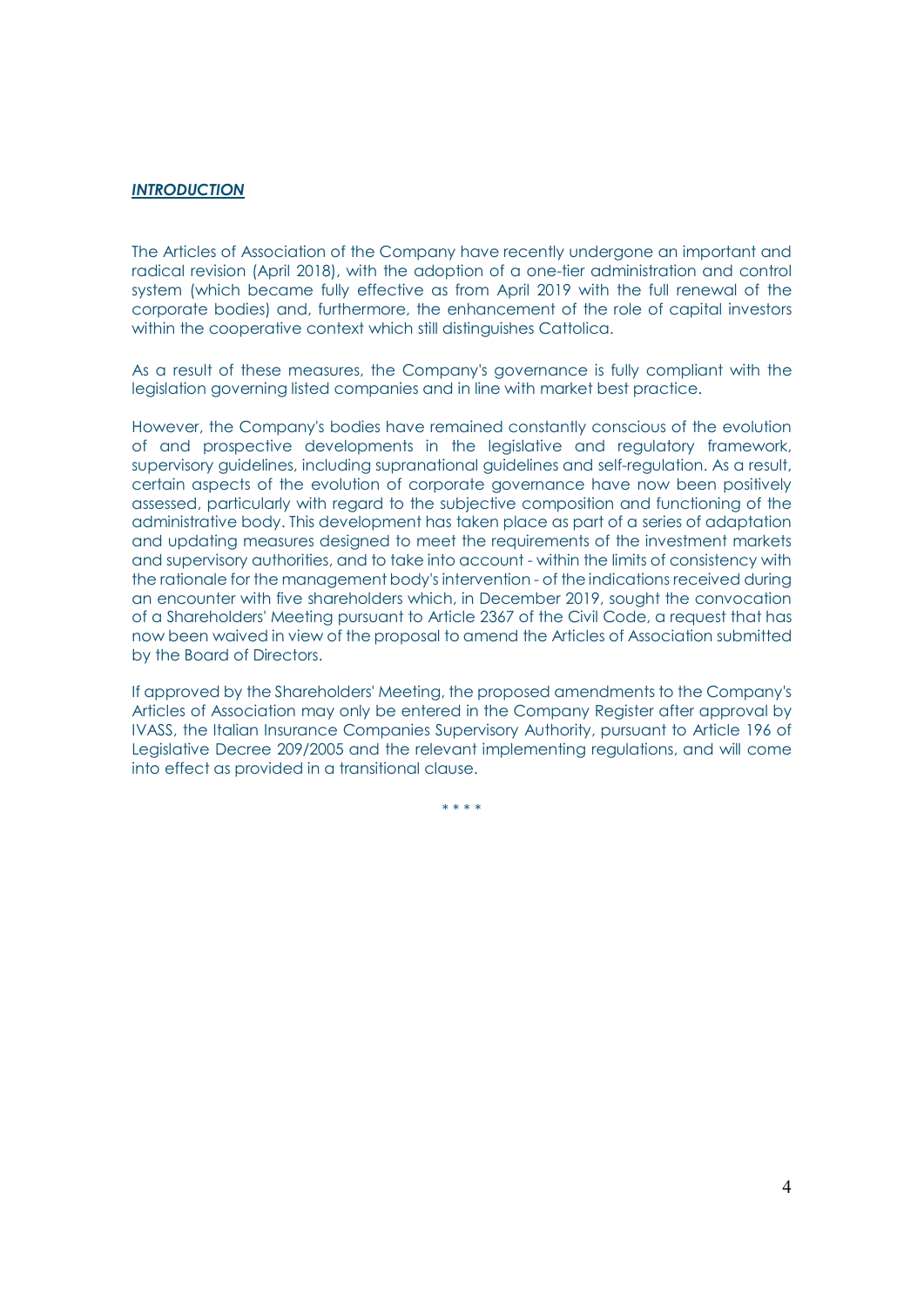## *COMMENT ON INDIVIDUAL AMENDMENTS*

## *Article 23*

Paragraph 23.2, letter c) is amended with a direct reference to the provisions of Article 39 of the Articles of Association, which summarises the rules for the remuneration of the administrative body and the special offices provided for therein.

#### *Article 29*

By an amendment of paragraph 29.1, the number of Directors is reduced from 17 to 15, taking into account the first applied experience of the body currently in office and the assessments it has made, and reflecting the trend towards compact and cohesive administration bodies, with all members more involved in Board activities and **Committees** 

It is proposed to specify, in paragraph 29.2, that the Managing Director of the Company, if appointed, does not necessarily have to be a cooperative member, in view of the particular role of the Managing Director, with a view to avoiding constraints in the process of identifying candidates.

Paragraph 29.3 introduces criteria to ensure a comprehensive and innovative diversity in the composition of the Board, according to balanced criteria of gender, experience and professionalism as well as age, without prejudice to compliance with the regulatory and supervisory requirements in force from time to time. This, drawing on the most positive experiences in practice, is designed to achieve an administrative body that is as balanced as possible in various aspects, with a view to a gradual generational and professional turnover of members.

### *Article 30*

In connection with the proposed amendment to Article 29, paragraph 30.1 is amended to eliminate minimum share ownership restrictions for the Director who is proposed and then appointed as Managing Director.

In paragraph 30.2, a criterion for assessing independence is introduced in order to take account of specific situations that could affect an assessment of whether the requirement has been met, including, in particular, significant length of service a recent executive role as a director or employee in the company or one of its subsidiaries. In this way, the overall weight of the quality of independence is strengthened, given the reduction of the total number of members of the body from 17 to 15 and with the required number of independents remaining at 10, notwithstanding the formal reference to selfregulation.

### *Article 32*

Paragraph 32.3 is amended in connection with the new number of Directors that make up the Board of Directors.

In paragraph 32.5, where full lists are submitted, an obligation to nominate the candidate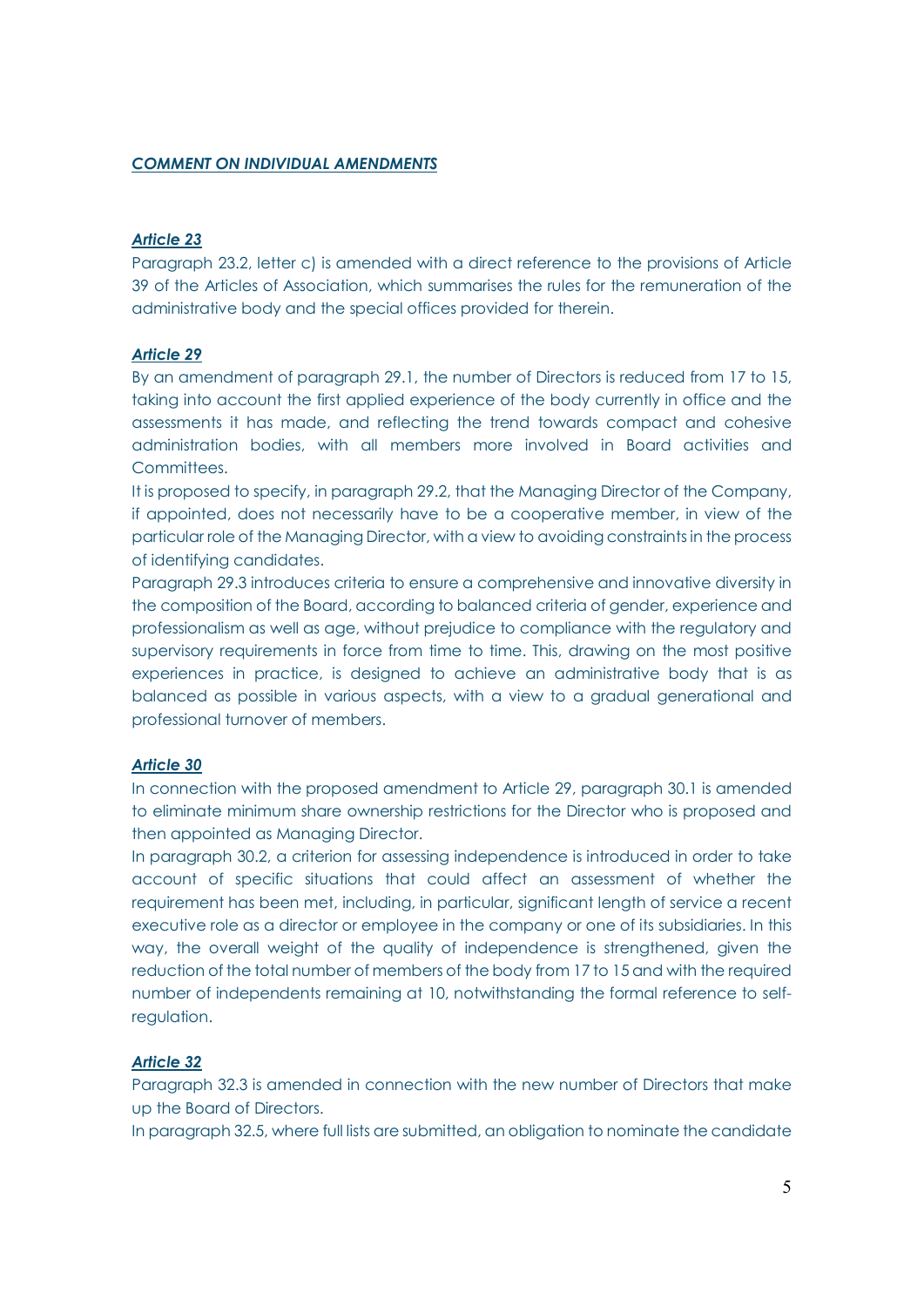for Managing Director is introduced, also in combination with the new paragraph 29.2. Paragraph 32.6 is supplemented by a formal revision of the reference to the Corporate Governance Code. It also sets out some of the requirements for pre-Shareholders' Meeting reporting on the profiles of candidates, particularly with regard to professional experience and the direct and indirect ownership of Company shares.

## *Article 33*

In paragraphs 33.4 and 33.7, coordination changes are introduced to adapt the list voting mechanism to the new numerical composition of the administrative body.

In this context, paragraphs 33.4, 33.5 and 33.7 are revised in order to increase the number of Minority Directors who may be appointed to the Company's administrative body to 2 and to identify the voting procedures and related operational provisions in the voting and appointment procedure.

A new letter e) is introduced into Paragraph 33.7 regarding the capital list, in connection with the new rules on the criteria for diversity in the composition of the Board of Directors. Paragraph 33.8 is amended to take account of the diversity criteria and the new gender quota introduced (and thus strengthened) in Article 29 of the Articles of Association, obviously without prejudice to various legislative or regulatory provisions in force from time to time.

## *Article 37*

Article 37 proposes a supplement to the powers of the Board of Directors, in particular to take into account the demands, which have now become important for the legislator as well as an important principle of the new Corporate Governance Code, regarding sustainability and value generation.

## *Article 38*

A better definition is proposed for the criteria governing information flows in internal Board committees.

### *Article 39*

Article 39 is revised to specify the power of the Shareholders' Meeting to determine the overall remuneration of members of the Board of Directors, including those vested with particular duties and for participation in Board committees, with the exception of remuneration for the role of Managing Director, if appointed, whose remuneration continues to be the responsibility of the Board of Directors, together with powers over the distribution of the overall amount established by the Shareholders' Meeting.

Reference is also made to the obligations of the administrative body concerning remuneration and incentive policies, also taking into account the relevant regulatory or self-regulatory provisions.

#### *Article 40*

In Article 40, in addition to clarification on the regulation of representative company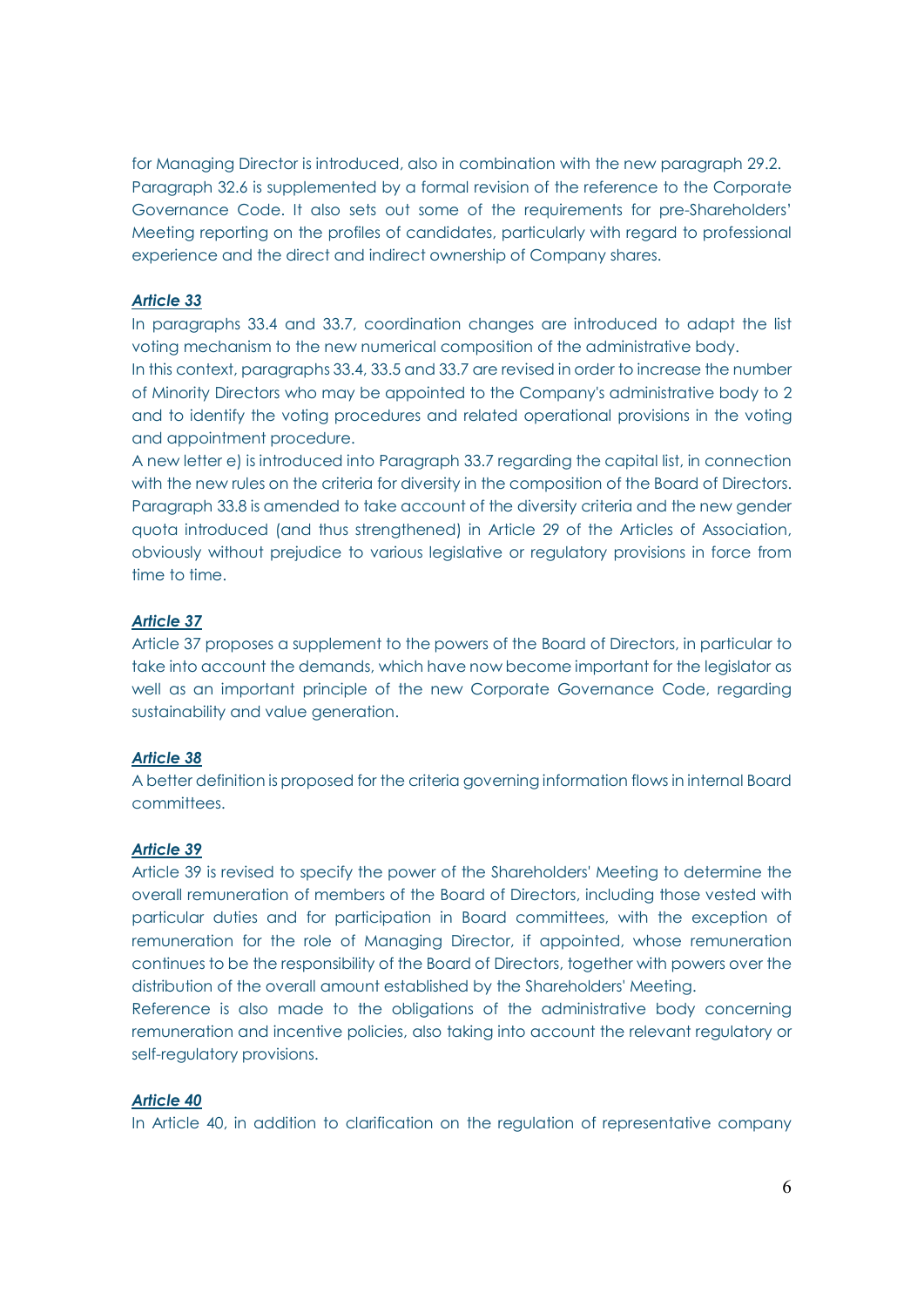positions, an eligibility limit is introduced for the special positions of Chairman and Vice Chairman, which cannot be awarded to those who have held the specific office on a continuous basis for the three previous mandates, if each role has been occupied for at least 2/3 (two thirds) of the established duration, again with the aim of a balance and non-traumatic turnover in the overall structure of the company management, also in view of the cooperative nature of the Company.

In particular, it is envisaged that at the end of the period of three terms of office, no one will hold the same office of Chairman or Deputy Chairman again at least for the following 5 years.

The provision, in accordance with the transitional provisions proposed by Article 59, will in any case enter into force with the first full renewal of the Company's governing bodies. As of that point, under the new provision to be inserted into Article 40.1, persons with a significant seniority of office will not be eligible for the special positions of Chairman and Vice-Chairman.

Paragraph 40.4 explicitly establishes the possibility, which is already permitted, that executives or officers of the Company, and therefore non-directors, may be appointed as Secretary to the Board of Directors.

## *Article 41*

The non-executive role of the Chairman of the Board of Directors is clarified, also in accordance with the provisions of Ivass Regulation No. 38/2018.

#### *Article 42*

Article 42 is amended to provide a more detailed description of the role and obligations of the Managing Director in the Company's structure and governance, in line with practice in banking and financial companies and also of Cattolica itself over the last decade, which has witnessed the presence of *de facto* managing directors the functions that are now formally incorporated into the Articles of Association. In particular, the proposed wording takes account of the provisions of Ivass Regulation No. 38/2018.

## *Article 46*

The new Article 46 proposes a number of changes in the rules governing internal Board committees, in particular with a view to their reconfiguration, in line with best practice and with the experience within Cattolica, along with an implicit enhancement of the role of independent directors, in accordance with the updated guidelines for self-regulation. The chairmanship of several committees at the same time is precluded and the Chairs of the Board of Directors and the Supervisory Committee may not preside over or be members of any of any committees within the Board of Directors, without prejudice to the possibility of assisting their work by agreement with the respective chairmen and without prejudice to provisions on self-regulation or the rules of procedure established by the Chairman of the Supervisory Committee.

Provisions are made for information liaison between the committees and the chairs of the Board of Directors and the Supervisory Committee.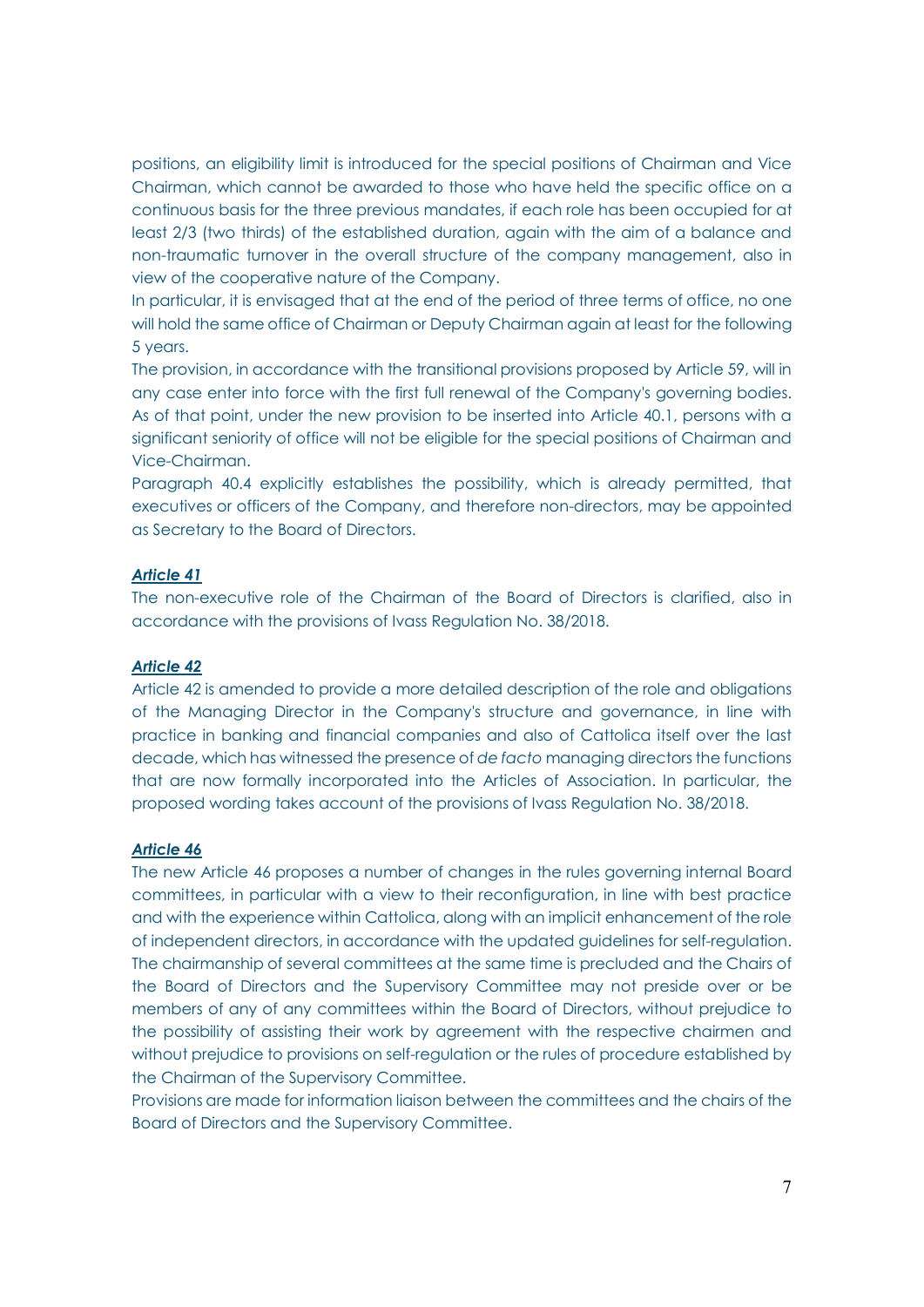#### *Article 59*

A specific transitional regime is proposed for the amendments to the Articles of Association submitted to the Shareholders' Meeting for further refinement of corporate governance, in order to defer their effect until the first full renewal of the corporate bodies, for the purposes of a consistent and balanced application of the proposed new rules, i.e. following the date of the Shareholders' Meeting convened to approve the renewal, with the exception of the amendments to Articles 23.2, letter c), 29.3, 30.2, 32.3, 32.5, 32.6, 33.4, 33.5, 33.7, 33.8, 33.9, 39 and 40, which will have effect and will apply as of the date of convocation of the said Shareholders' Meeting for the purposes of the preliminary obligations established by law and by these Articles of Association for the renewal of the Board of Directors.

An exception is also made for the rule on share ownership which is no longer necessary for the Managing Director, who therefore, if appointed, would not necessarily have to be a Shareholder (Articles 29.2 and 30.1), and for the provisions concerning the powers of the Board of Directors (Article 37), the Chairman (Article 41) and the Managing Director (Article 42), which, where applicable, would enter into force together with the transitional provisions (Article 59) immediately in force.

Finally, transitional provisions no longer current are eliminated.

\* \* \* \*

The organic nature and complexity of the new text for the Articles of Association, together with the set of proposed amendments, which in any event are the subject of a single point to the Agenda, mean that a vote on them can be proposed and should take place in a single vote.

In any case, all the proposed amendments are not considered relevant for the exercise by the Shareholders of their right of withdrawal.

The proposed amendments may only be registered in the Companies Register following approval by IVASS, pursuant to Article 196 of Legislative Decree No. 209/2005 and the relevant implementing regulations.

\* \* \* \*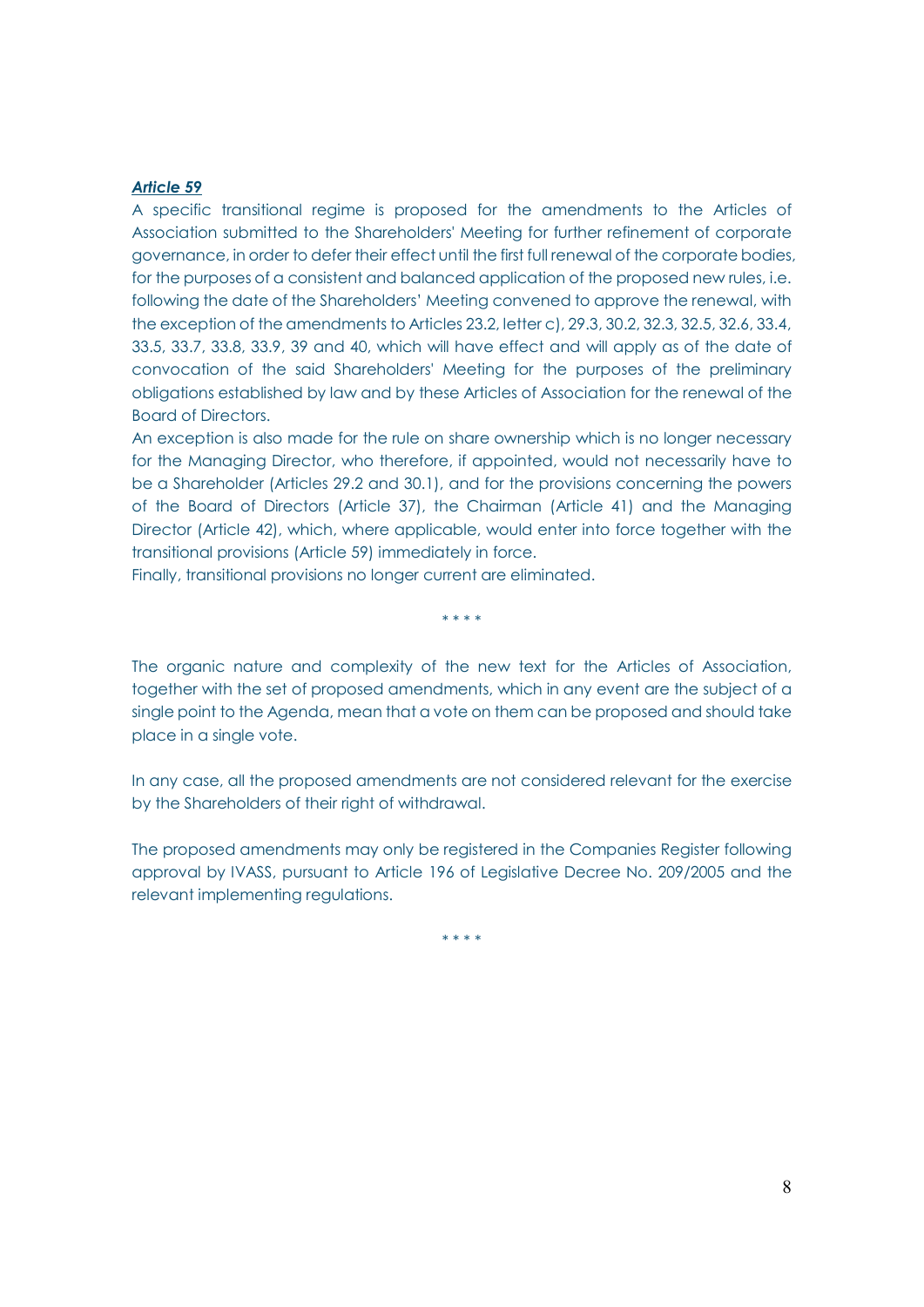## *COMPARISON OF THE CURRENT AND PROPOSED TEXT OF THE ARTICLES OF ASSOCIATION WITH AN EXPLANATION OF THE AMENDMENTS MADE (COMPARISON TABLE)*

| <b>CURRENT TEXT</b>                                                                                                                                                                                                                                                                                                                                   | <b>PROPOSED TEXT</b>                                                                                                                                                                                                                                                                                                                                                                                    |
|-------------------------------------------------------------------------------------------------------------------------------------------------------------------------------------------------------------------------------------------------------------------------------------------------------------------------------------------------------|---------------------------------------------------------------------------------------------------------------------------------------------------------------------------------------------------------------------------------------------------------------------------------------------------------------------------------------------------------------------------------------------------------|
| ARTICLE 23 [Powers]                                                                                                                                                                                                                                                                                                                                   | ARTICLE 23 [Powers]                                                                                                                                                                                                                                                                                                                                                                                     |
| 23.1 The Shareholders' Meeting, both in<br>ordinary and extraordinary session, shall<br>resolve upon the matters assigned to it by<br>applicable legislation and these Articles<br>of Association.                                                                                                                                                    | 23.1 The Shareholders' Meeting, both in<br>ordinary and extraordinary session, shall<br>resolve upon the matters assigned to it by<br>applicable legislation and these Articles of<br>Association.                                                                                                                                                                                                      |
| 23.2 The following resolutions are the<br>the<br>responsibility<br>Οf<br>Ordinary<br>Shareholders' Meeting:                                                                                                                                                                                                                                           | 23.2 The<br>following resolutions<br>are<br>the<br>responsibility of the Ordinary Shareholders'<br>Meeting:                                                                                                                                                                                                                                                                                             |
| a) the appointment and revocation of<br>members of the Board of Directors<br>according to the procedures set out in<br>Articles 32 and 33 of these Articles of<br>Association;                                                                                                                                                                        | a) the appointment and revocation of<br>members of the Board of Directors according<br>to the procedures set out in Articles 32 and<br>33 of these Articles of Association;                                                                                                                                                                                                                             |
| b) the appointment and revocation, with<br>due cause, of the members of the<br>Supervisory Committee and the election<br>of its Chairman, with the procedures set<br>out in Articles 32 and 33 of these Articles<br>of Association;                                                                                                                   | b) the appointment and revocation, with<br>due cause, of the<br>members<br>the<br>Оf<br>Supervisory Committee and the election of<br>its Chairman, with the procedures set out in<br>Articles 32 and 33 of these Articles of<br>Association;                                                                                                                                                            |
| c) the determination, for the entire<br>of<br>their<br>office,<br>duration<br>of<br>the<br>remuneration payable to members of the<br>Board of Directors and the Supervisory<br>Committee, as well as the attendance<br>allowance referred to in paragraph 39.4<br>of these Articles of Association, without<br>prejudice to the right of the Board of | c) the determination, for the entire duration<br>of their office, of the remuneration payable<br>to members of the Board of Directors and the<br>Supervisory Committee, as well as the<br>attendance allowance<br>referred<br>to<br>in<br>39.4<br>of<br>paragraph<br>these<br><b>Articles</b><br>оf<br>Association, without prejudice to the right of<br>the Board of Directors to establish additional |
| establish<br>additional<br><b>Directors</b><br>to<br>remuneration for Directors vested with                                                                                                                                                                                                                                                           | remuneration for Directors vested with<br>specific duties in accordance with these                                                                                                                                                                                                                                                                                                                      |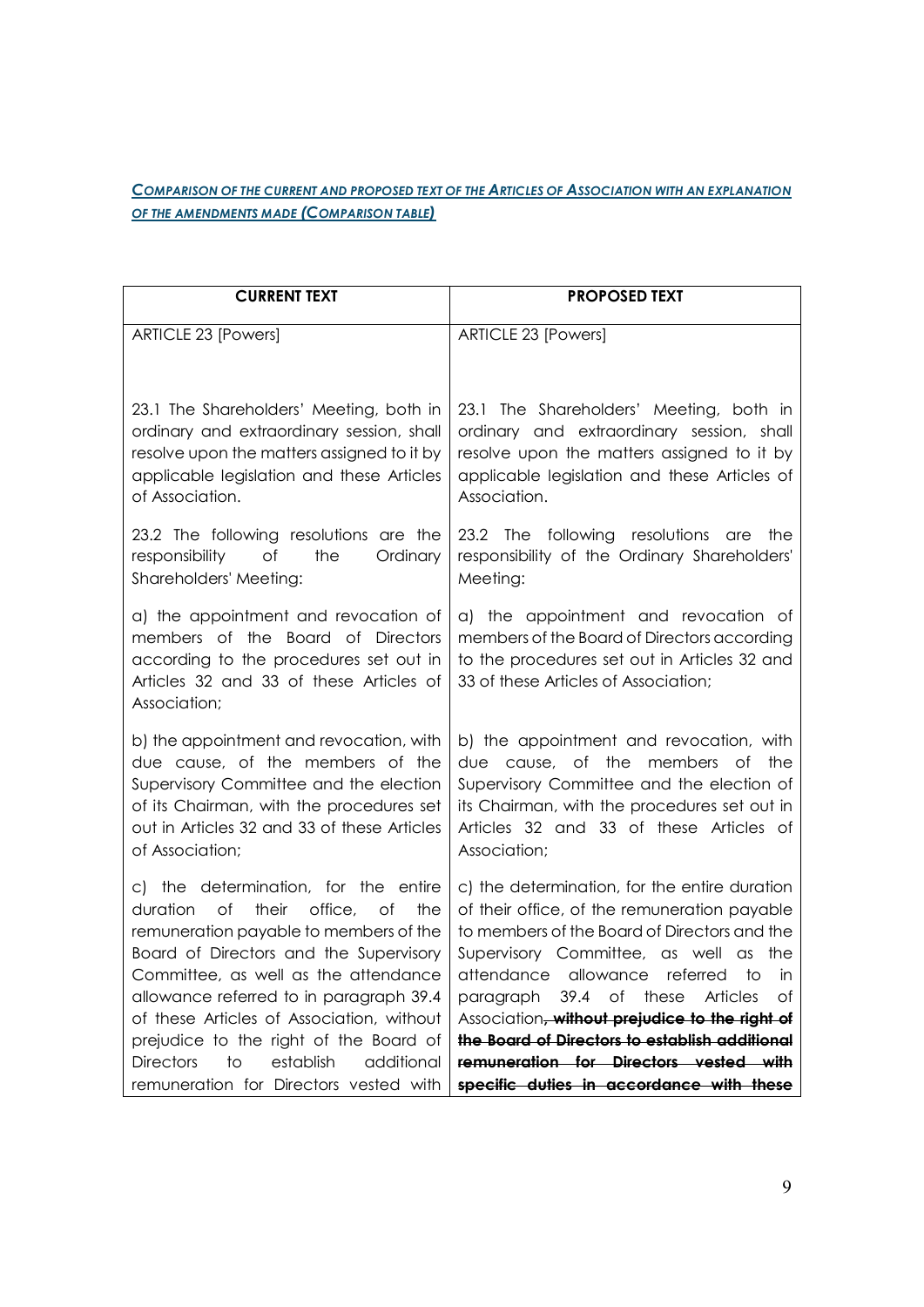| specific duties in accordance with these<br>Articles of Association;                                                                                                                                                                                        | Articles of Association, except as provided in<br>Article 39 hereunder;                                                                                                                                                                                                                                                                           |  |
|-------------------------------------------------------------------------------------------------------------------------------------------------------------------------------------------------------------------------------------------------------------|---------------------------------------------------------------------------------------------------------------------------------------------------------------------------------------------------------------------------------------------------------------------------------------------------------------------------------------------------|--|
| d) authorisations for the Board of Directors<br>action<br>take<br>in<br>related<br>to<br>party<br>transactions;                                                                                                                                             | d) authorisations for the Board of Directors to<br>take action in related party transactions;                                                                                                                                                                                                                                                     |  |
| e) the approval of the remuneration<br>for Company<br><b>Offices</b><br>policies<br>and<br>personnel, including remuneration plans<br>based on financial instruments;                                                                                       | e) the approval of the remuneration policies<br>for<br>Company Offices and personnel,<br>including remuneration plans based on<br>financial instruments;                                                                                                                                                                                          |  |
| f) the adoption of the procedural rules for<br>shareholders' meetings.                                                                                                                                                                                      | f) the adoption of the procedural rules for<br>shareholders' meetings.                                                                                                                                                                                                                                                                            |  |
| Paragraph 23.2, letter c) is amended with a direct reference to the provisions of Article<br>39 of the Articles of Association, which summarises the rules for the remuneration of the<br>administrative body and the special offices provided for therein. |                                                                                                                                                                                                                                                                                                                                                   |  |
| ARTICLE 29 [Composition]                                                                                                                                                                                                                                    | ARTICLE 29 [Composition]                                                                                                                                                                                                                                                                                                                          |  |
| 29.1<br>The<br>Company is<br>managed,<br>according to the single-tier system of<br>administration and control, by a Board of<br>Directors with 17 members, within which<br>is<br>3-member<br>Supervisory<br>there<br>a<br>Committee.                        | 29.1 The Company is managed, according<br>to the single-tier system of administration and<br>control, by a Board of Directors with 1715<br>members, within which there is a 3-member<br>Supervisory Committee.                                                                                                                                    |  |
| 29.2 The<br>Directors are elected<br>from<br>the<br><b>Shareholders</b><br>the<br>by<br>among<br>Shareholders' Meeting, remain in office<br>for a period not exceeding three financial<br>years and may be re-elected.                                      | 29.2 The Directors are elected from among<br>the Shareholders (except for the Director who<br>is indicated or otherwise appointed as<br>Managing Director and who is not required to<br><b>be a Shareholder)</b> by the Shareholders'<br>Meeting, shall hold office for a period not<br>exceeding three financial years and may be<br>re-elected. |  |
|                                                                                                                                                                                                                                                             | 29.3 The Board of Directors is composed<br>according to the following diversity criteria: i)<br>at least 2/5 (two fifths) of its members must be                                                                                                                                                                                                  |  |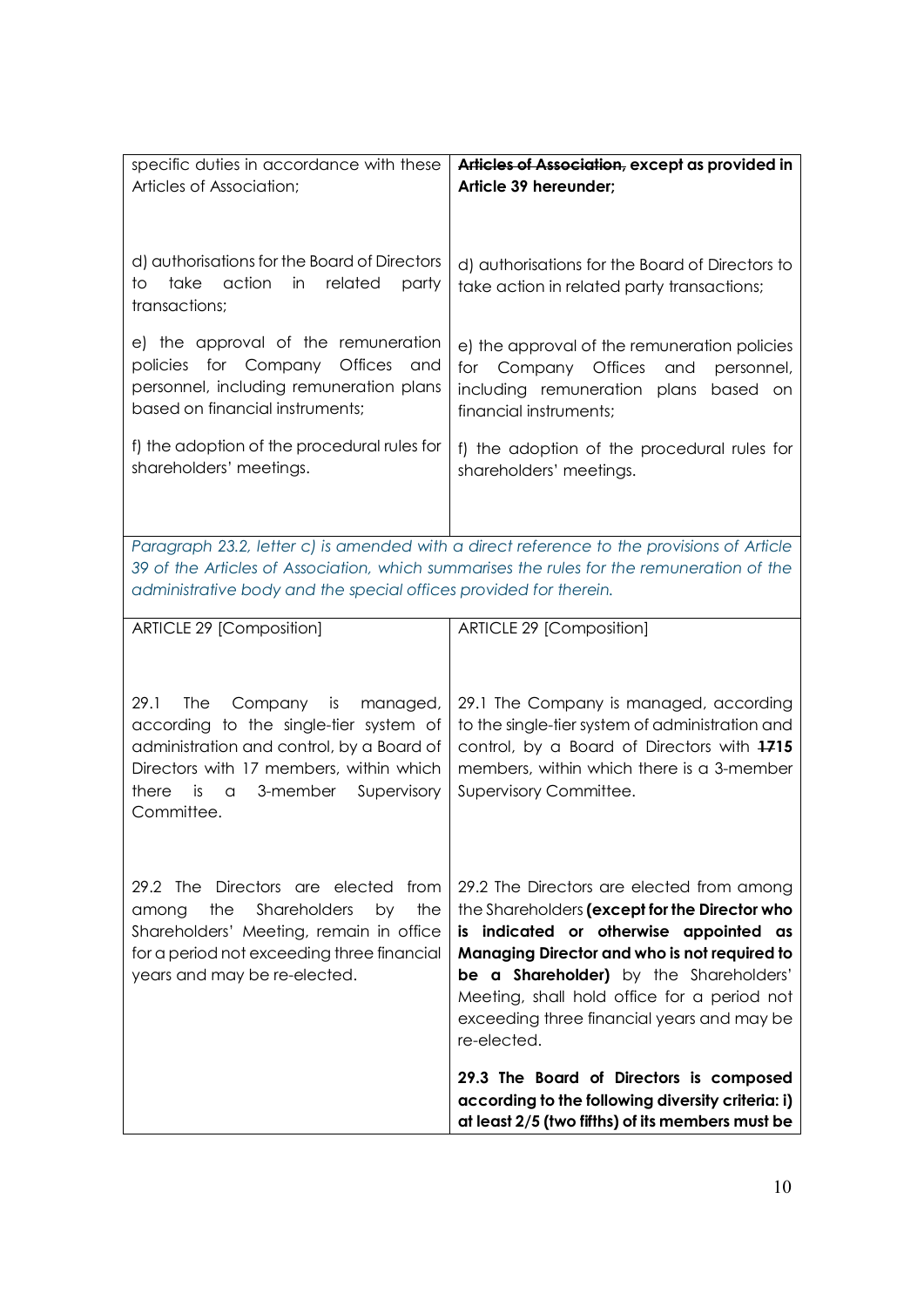**of a gender other than the most represented gender;** *ii***) at least 1/3 (one third) must have experience of office as directors or statutory auditors or senior executives with strategic responsibilities in companies that undertake insurance, banking or financial activities, for at least six years in total of the last twelve years prior to their appointment to the Company; such Companies must be of significant size, i.e. with a book net equity of at least €30 million, or with revenues from sales and services of at least €60 million, or have issued shares listed on a regulated market or widely distributed among the public;** *iii)* **at least 1/3 (one third) must not have attained sixty of age at the time of the Shareholders' Meeting at which they are appointed. Slates for the appointment of Directors must be consistent with these criteria and in any case allow compliance with this criteria in the composition of the Board of Directors, without prejudice to the personal requirements established by law, regulations and these Articles of Association.**

*By an amendment of paragraph 29.1, the number of Directors is reduced from 17 to 15, taking into account the first applied experience of the body currently in office and the assessments it has made, and reflecting the trend towards compact and cohesive administration bodies, with all members more involved in Board activities and Committees.*

*It is proposed to specify, in paragraph 29.2, that the Managing Director of the Company, if appointed, does not necessarily have to be a cooperative member, in view of the particular role of the Managing Director, with a view to avoiding constraints in the process of identifying candidates.*

*Paragraph 29.3 introduces criteria to ensure a comprehensive and innovative diversity in the composition of the Board, according to balanced criteria of gender, experience and professionalism as well as age, without prejudice to compliance with the regulatory and supervisory requirements in force from time to time. This, drawing on the most positive experiences in practice, is designed to achieve an administrative body that is as balanced as possible in various aspects, with a view to a gradual generational and professional turnover of members.*

|                         | ARTICLE 30 [Requirements for members of   ARTICLE 30 [Requirements for members of the |  |
|-------------------------|---------------------------------------------------------------------------------------|--|
| the Board of Directors] | <b>Board of Directors</b>                                                             |  |
| 30.1 Directors must:    | -301<br>The Directors must:                                                           |  |
|                         |                                                                                       |  |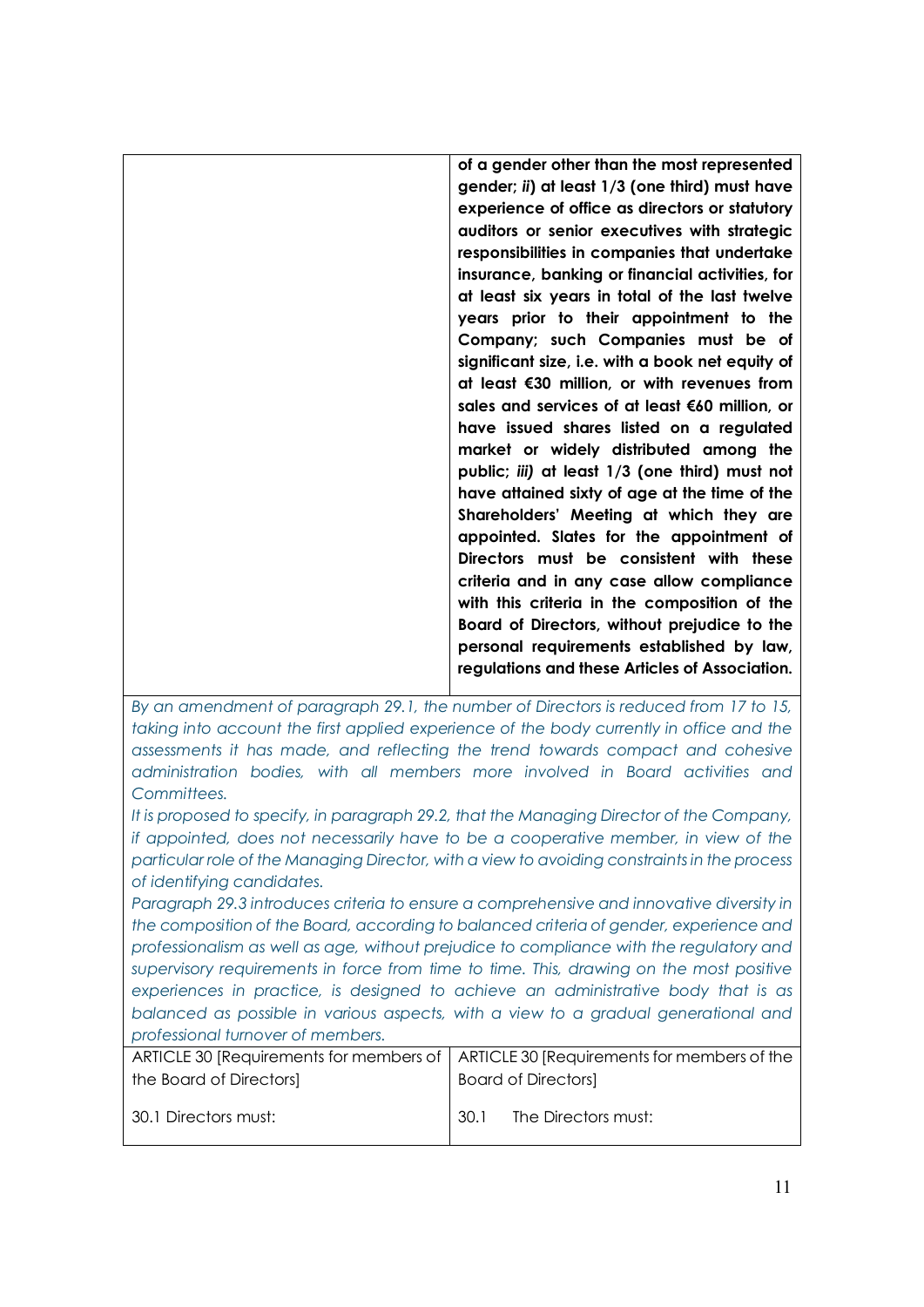| of<br>requirements<br>the<br>meet<br>a)<br>professionalism and integrity established<br>by applicable law;<br>b) own at least 3,000 shares in the<br>Company.                                                                                                                                                                                                                                                           | a) meet the requirements of professionalism<br>and integrity established by applicable law;<br>b) own at least 3000 shares of the Company,<br>except for the Director who is indicated or<br>otherwise appointed as Managing Director.                                                                                                                                                                                                                                                                                                                                                                                                                                                                                                          |
|-------------------------------------------------------------------------------------------------------------------------------------------------------------------------------------------------------------------------------------------------------------------------------------------------------------------------------------------------------------------------------------------------------------------------|-------------------------------------------------------------------------------------------------------------------------------------------------------------------------------------------------------------------------------------------------------------------------------------------------------------------------------------------------------------------------------------------------------------------------------------------------------------------------------------------------------------------------------------------------------------------------------------------------------------------------------------------------------------------------------------------------------------------------------------------------|
| 30.2 At least 10 Directors must also meet<br>independence<br>requirements<br>the<br>established for statutory auditors in Article<br>148, paragraph 3 of Legislative Decree<br>No. 58 of 24 February 1998, as amended<br>(the "TUF"), without prejudice to the<br>additional<br>requirements<br>of<br>independence required of Directors for<br>the purposes of applying self-regulatory<br>or supervisory regulations. | 30.2 At least 10 Directors must meet the<br>independence requirements set for statutory<br>auditors in Article 148, paragraph 3 of<br>Legislative Decree No. 58 of 24 February<br>1998, as amended (the 'TUF'), without<br>prejudice to the additional independence<br>requirements established for Directors for the<br>purposes of applying self-regulatory or<br>supervisory regulations.                                                                                                                                                                                                                                                                                                                                                    |
|                                                                                                                                                                                                                                                                                                                                                                                                                         | Without prejudice to the foregoing, a Director<br>cannot be considered independent if he or<br>she has held the position of Director of the<br>Company for a period exceeding 9 (nine)<br>years continuously prior to his or her<br>appointment, or if he or she has been an<br>executive director or employee of the<br>Company, or of a company controlled by it,<br>in the three years prior to his or her<br>appointment, or if he or she is related or<br>related, up to the fourth degree, to one of the<br>said<br><b>The</b><br>independence<br>persons.<br>requirement must be declared by the person<br>concerned at the time the slates are<br>submitted and then verified by the Board of<br>Directors following their appointment. |
| 30.3 If a Director who is not a member of<br>the Supervisory Committee no longer<br>meets the independence requirements,<br>he/she will not be revoked provided the<br>minimum number of Directors required to<br>meet that requirement under applicable<br>law and these Articles of Association<br>continue to meet those requirements.                                                                               | 30.3 If a Director who is not a member of the<br>Supervisory Committee no longer meets the<br>independence requirements, he/she shall<br>not be revoked provided the minimum<br>number of Directors required to meet that<br>requirement under applicable law and these<br>Articles of Association continue to meet<br>those requirements.                                                                                                                                                                                                                                                                                                                                                                                                      |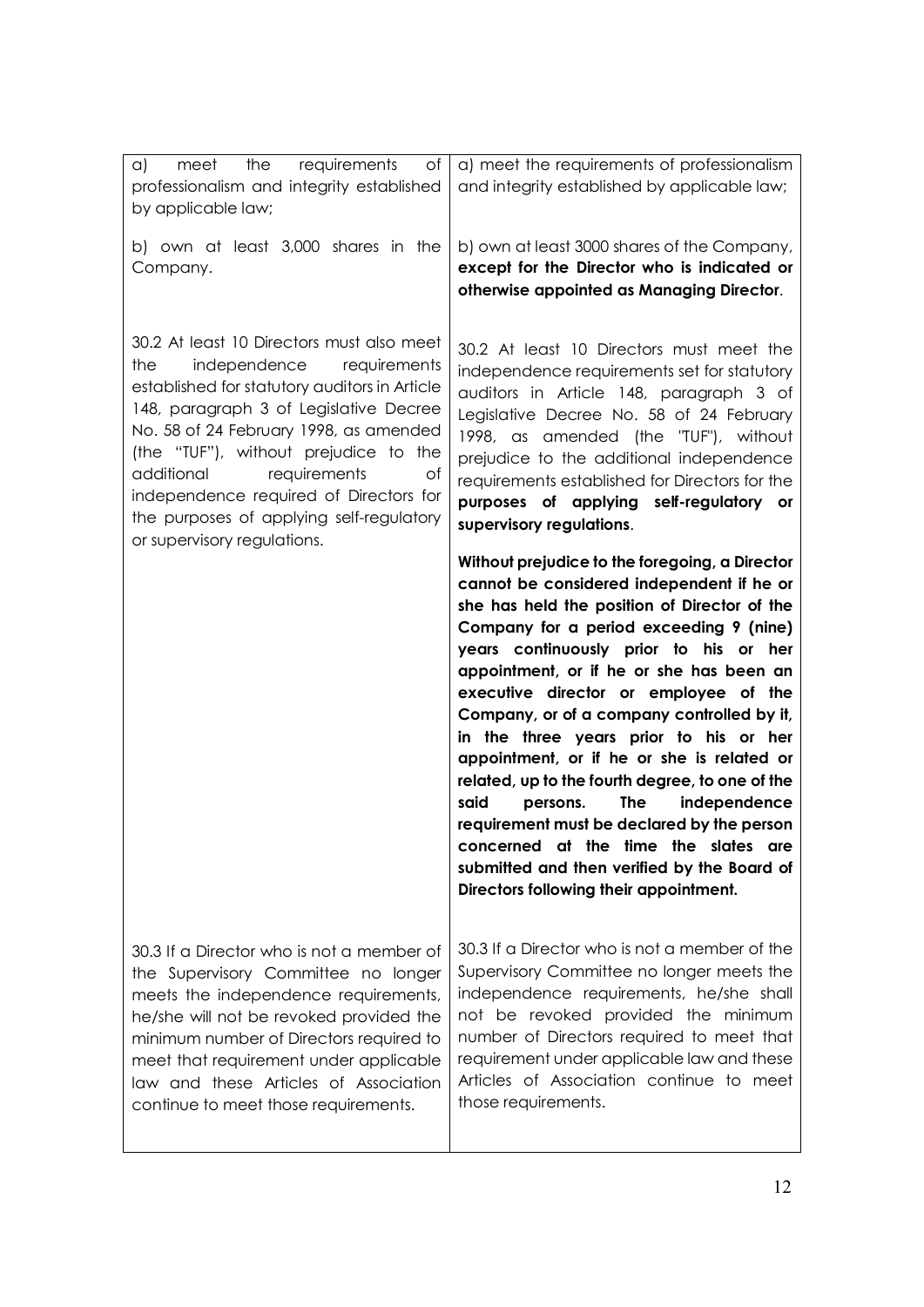| 30.4 At least three Directors must be on<br>the Register of Statutory Auditors.                                                                                                                                                                                                                                                                                                                 | 30.4 At least three Directors must be listed on<br>the Register of Statutory Auditors.                                                                                                                                                                                                                                                                                                         |  |
|-------------------------------------------------------------------------------------------------------------------------------------------------------------------------------------------------------------------------------------------------------------------------------------------------------------------------------------------------------------------------------------------------|------------------------------------------------------------------------------------------------------------------------------------------------------------------------------------------------------------------------------------------------------------------------------------------------------------------------------------------------------------------------------------------------|--|
| 30.5 Without prejudice to other legal and<br>supervisory provisions regarding conflicts<br>of interest, requirements and prohibitions<br>on holding office, Directors may not be<br>elected if they are:                                                                                                                                                                                        | 30.5 Without prejudice to other legal and<br>supervisory provisions regarding conflicts of<br>interest, requirements and prohibitions on<br>holding office, Directors may not be elected<br>if they are:                                                                                                                                                                                       |  |
| a) members of board of directors of more<br>than five listed companies or<br>their<br>subsidiaries;                                                                                                                                                                                                                                                                                             | a) members of the board of directors of more<br>five<br>listed<br>companies<br>their<br>than<br><b>or</b><br>subsidiaries;                                                                                                                                                                                                                                                                     |  |
| b) members of corporate bodies or senior<br>executives, who hold the position of<br>general manager or carry out equivalent<br>duties, of other insurance companies, not<br>subsidiaries or affiliates, in competition<br>with the Company, as well as competitor<br>companies or groups of competitors, and<br>controlling<br>the<br>companies<br>same<br>insurance companies and competitors. | b) members of corporate bodies or senior<br>executives, who hold the position of general<br>manager or carry out equivalent duties, of<br>other insurance companies, not subsidiaries<br>affiliates, in competition with<br>the<br>or _<br>Company, as well as competitor companies<br>or groups of competitors, and companies<br>controlling the same insurance companies<br>and competitors. |  |
| provision<br>applies<br>without<br>30.6<br><b>This</b><br>prejudice to the grounds for revocation<br>established by applicable law in the<br>event that the personal requisites for<br>Directors no longer exist.                                                                                                                                                                               | 30.6 This provision applies without prejudice<br>to the grounds for revocation established by<br>applicable law in the event that the personal<br>requisites for Directors no longer exist.                                                                                                                                                                                                    |  |
| 30.7 Relatives by blood or marriage up to<br>the fourth degree may not be members<br>of the Board of Directors. In the event of<br>simultaneous appointment<br>the<br>Οf<br>relatives by blood or marriage, the one<br>who obtained the highest number of<br>votes or, in the case of a tied vote, the<br>eldest, shall remain in office.                                                       | 30.7 Relatives by blood or marriage up to the<br>fourth degree may not be members of the<br>Board of Directors. In the event of the<br>simultaneous appointment of relatives by<br>blood or marriage, the one who obtained<br>the highest number of votes or, in the case of<br>a tied vote, the eldest, shall remain in office.                                                               |  |
| In connection with the proposed amendment to Article 29, paragraph 30.1 is amended<br>to eliminate minimum share ownership restrictions for the Director who is proposed and<br>then appointed as Managing Director.                                                                                                                                                                            |                                                                                                                                                                                                                                                                                                                                                                                                |  |

*In paragraph 30.2, a criterion for assessing independence is introduced in order to take account of specific situations that could affect an assessment of whether the requirement has been met, including, in particular, significant length of service a recent executive role as a director or employee in the company or one of its subsidiaries. In this*  way, the overall weight of the quality of independence is strengthened, given the *reduction of the total number of members of the body from 17 to 15 and with the required*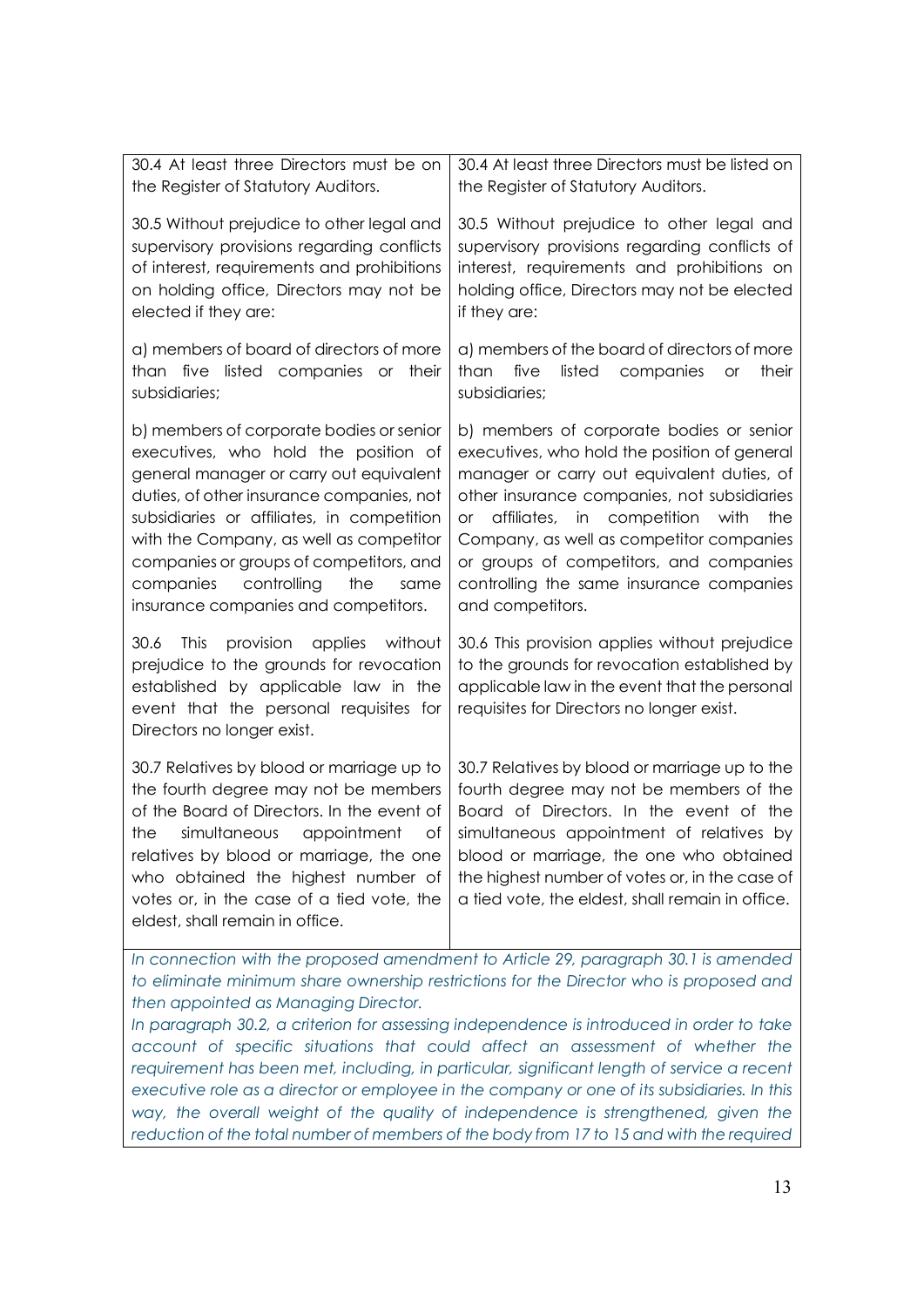| number of independents remaining at 10, notwithstanding the formal reference to self- |  |  |  |
|---------------------------------------------------------------------------------------|--|--|--|
| regulation.                                                                           |  |  |  |

| [Submission of slates of<br>ARTICLE 32<br>candidates]                                                                                                                                                                                                                                                                                                                                                                                                                                                      | <b>ARTICLE</b><br>- 32<br>Submission<br>of<br>Οf<br>slates<br>candidates]                                                                                                                                                                                                                                                                                                                                                                                                                                                             |
|------------------------------------------------------------------------------------------------------------------------------------------------------------------------------------------------------------------------------------------------------------------------------------------------------------------------------------------------------------------------------------------------------------------------------------------------------------------------------------------------------------|---------------------------------------------------------------------------------------------------------------------------------------------------------------------------------------------------------------------------------------------------------------------------------------------------------------------------------------------------------------------------------------------------------------------------------------------------------------------------------------------------------------------------------------|
|                                                                                                                                                                                                                                                                                                                                                                                                                                                                                                            |                                                                                                                                                                                                                                                                                                                                                                                                                                                                                                                                       |
| 32.1 Directors are elected, at the end of<br>the terms of office of the Board of<br>Directors or in the event of the substitution<br>of one or more outgoing Directors for<br>other reasons, on the basis of slates put<br>together in accordance with applicable<br>law and these Articles of Association, and<br>may be submitted by the Board of<br>Directors or by the Shareholders.                                                                                                                   | 32.1 Directors are elected, at the end of the<br>terms of office of the Board of Directors or in<br>the event of the substitution of one or more<br>outgoing Directors for other reasons, on the<br>basis of slates put together in accordance<br>with applicable law and these Articles of<br>Association, and may be submitted by the<br>Board of Directors or by the Shareholders.                                                                                                                                                 |
| 32.2 The Board of Directors and each<br>Shareholder may only submit one slate<br>and each candidate may appear on<br>only one slate.                                                                                                                                                                                                                                                                                                                                                                       | 32.2 The Board of Directors and each<br>Shareholder may only submit one slate and<br>each candidate may appear on only one<br>slate.                                                                                                                                                                                                                                                                                                                                                                                                  |
| 32.3 If the Board of Directors presents a<br>slate, the slate must be composed of 17<br>candidates in compliance with the<br>provisions governing the composition of<br>the Board of Directors under applicable<br>law and these Articles of Association. The<br>slate of the Board of Directors is lodged at<br>the Company's registered office and<br>made available to the public under the<br>terms and conditions of applicable law, in<br>accordance with the<br>provisions<br>Οf<br>paragraph 32.6. | 32.3 If the Board of Directors presents a slate,<br>the slate must be composed of 1715<br>candidates in compliance with the provisions<br>governing the composition of the Board of<br>Directors under applicable law and these<br>Articles of Association. The slate of the Board<br>of Directors is lodged at the Company's<br>registered office and made available to the<br>public under the terms and conditions of<br>applicable law, in accordance with the<br>provisions of paragraph 32.6.                                   |
| 32.4 If the Shareholders present a slate,<br>the slate must be composed of at least<br>three candidates in compliance with the<br>provisions governing the composition of<br>the Board of Directors under applicable<br>law and these Articles of Association. The<br>slates of Shareholders may be submitted<br>by at least 1/80 of the Shareholders<br>entitled to vote, regardless of the<br>percentage of share capital held overall.<br>The slates of Shareholders may also be                        | 32.4 If the Shareholders present a slate, the<br>slate must be composed of at least three<br>candidates in compliance with the provisions<br>governing the composition of the Board of<br>Directors under applicable law and these<br><b>Articles</b><br>of Association.<br>The<br>slates<br>0t<br>Shareholders may be submitted by at least<br>1/80 of the Shareholders entitled to vote,<br>regardless of the percentage of share<br>capital<br>held<br>overall.<br>The<br>slates<br>Οf<br>Shareholders may also be submitted<br>by |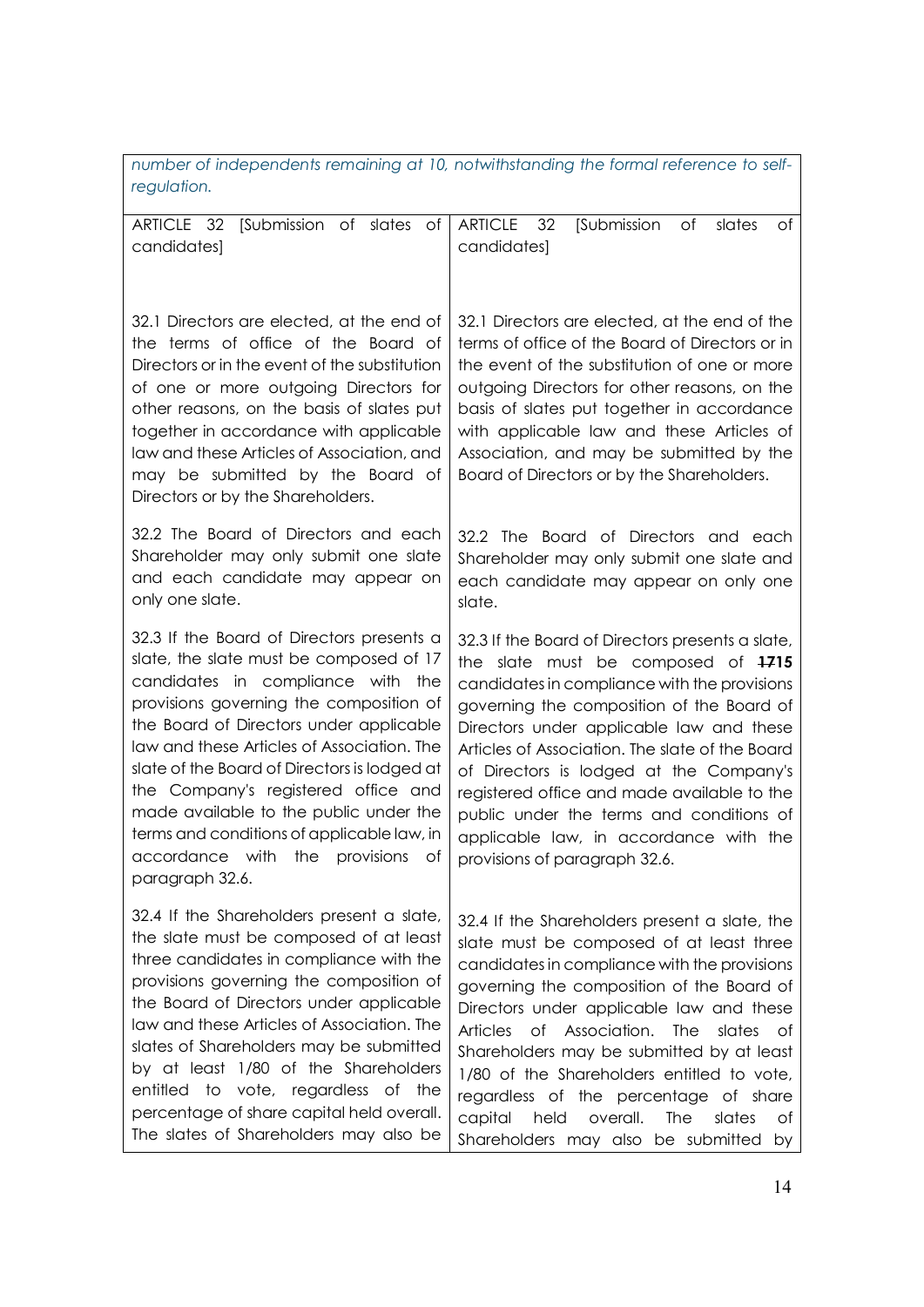submitted by Shareholders with voting rights who, alone or together with other Shareholders with voting rights, own shares representing in total at least 1/40 of the share capital. Without prejudice to the obligation to produce a certificate of ownership of the shares held in accordance with applicable law, the Shareholders presenting the slate must sign it at the time of submission. Each signature must be accompanied by a photocopy of a valid identity document. The said slates must be lodged at the Company's registered office and made available to the public under the terms and conditions of applicable law, in accordance with the provisions of paragraph 32.6.

32.5 In accordance with the provisions of applicable law and these Articles of Association governing the composition of the Board of Directors, the slates are divided into two sections, in each of which the candidates are ranked sequentially. The first section of the slates indicates candidates for the position of Director who are not candidates for the position of member of the Supervisory Committee. The second section of the lists indicates candidates for the position of Director who are also candidates for the position of member of the Supervisory Committee. Candidates from the second section of the slates must meet the requirements indicated in paragraph 31.1 of these Articles of Association. One candidate from the second section of the slates must be a statutory auditor listed in the relevant Register.

32.6 Within the deadline for lodging the slates at the Company headquarters, Shareholders with voting rights who, alone or together with other Shareholders with voting rights, own shares representing in total at least 1/40 of the share capital. Without prejudice to the obligation to produce a certificate of ownership of the shares held in accordance with applicable law, the Shareholders presenting the slate must sign it at the time of submission. Each signature must be accompanied by a photocopy of a valid identity document. The said slates must be lodged at the Company's registered office and made available to the public under the terms and conditions of applicable law, in accordance with the provisions of paragraph 32.6.

32.5 In accordance with the provisions of applicable law and these Articles of Association governing the composition of the Board of Directors, the slates are divided into two sections, in each of which the candidates are ranked sequentially. The first section of the slates indicates candidates for the position of Director who are not candidates for the position of member of the Supervisory Committee. The second section of the slates indicates candidates for the position of Director who are also candidates for the position of member of the Supervisory Committee. Candidates from the second section of the slates must meet the requirements indicated in paragraph 31.1 of these Articles of Association. One candidate from the second section of the slates must be a statutory auditor listed in the relevant Register.

**At the time of presentation of the slates, composed of 15 candidates, the candidate proposed as Managing Director is indicated.**

32.6 Within the deadline for lodging the slates at the Company headquarters, each slate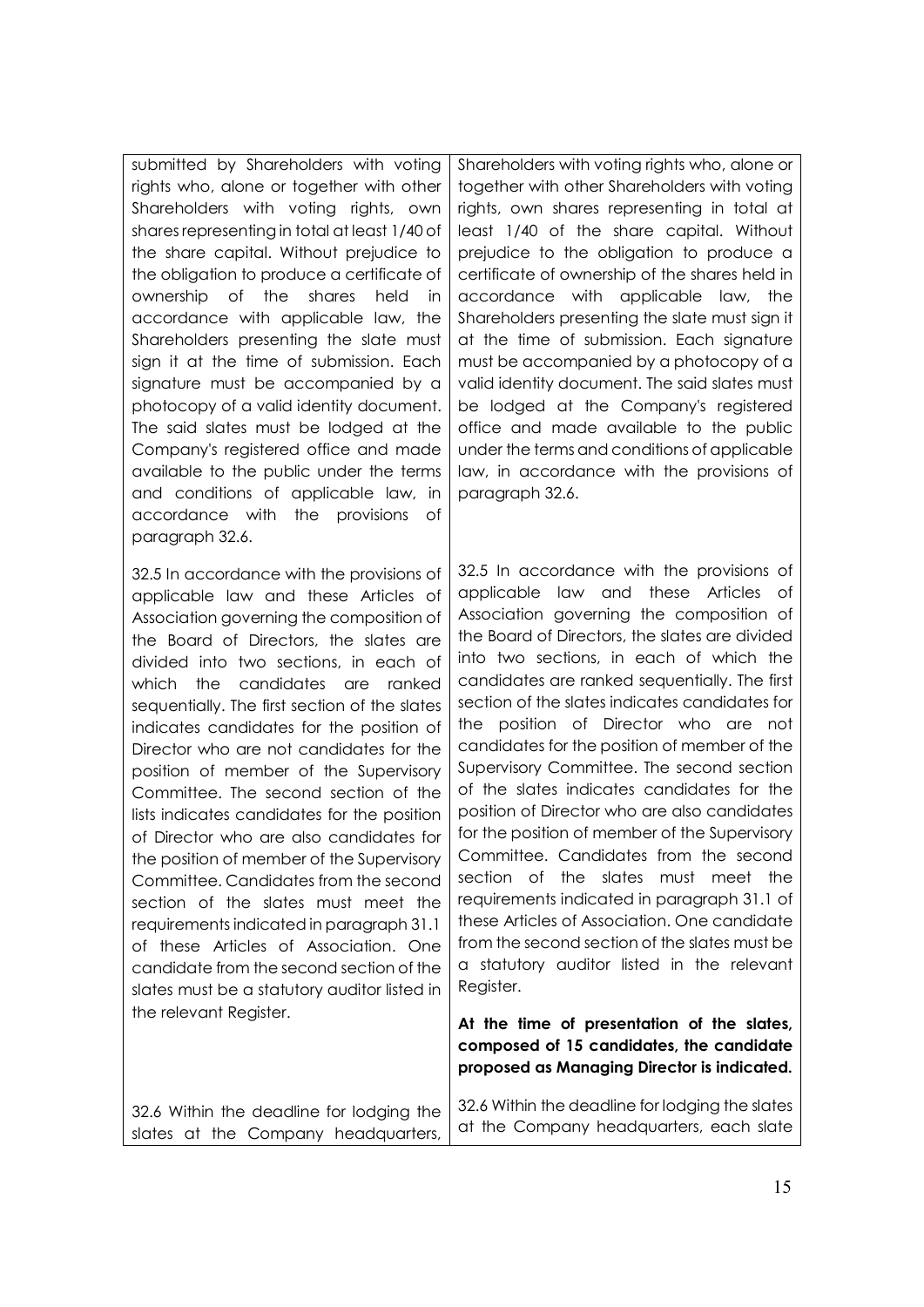| each slate must be accompanied by           | must be accompanied by declarations in           |
|---------------------------------------------|--------------------------------------------------|
| in<br>which<br>individual<br>declarations   | which individual candidates accept their         |
| candidates accept their candidacy and       | candidacy and confirm, under their own           |
| confirm, under their own responsibility,    | responsibility, that there are no grounds for    |
| that there are no grounds for ineligibility | ineligibility or conflicts of interest, and that |
| or conflicts of interest, and that they     | they possess the requirements established by     |
| possess the requirements established by     | applicable law (including the <b>Corporate</b>   |
| applicable law (including corporate         | Governance Code recommended<br>for               |
| governance) and these Articles of           | companies listed on a regulated market)          |
| Association for holding the office of       | and these Articles of Association for holding    |
| Director and member of the Supervisory      | the office of Director and member of the         |
| Committee.                                  | Supervisory Committee), and specifically         |
|                                             | their<br>curriculum<br>their<br>indicating<br>in |
|                                             | professional experience and the shares in        |
|                                             | the Company that they hold directly or           |
|                                             |                                                  |
|                                             | indirectly.                                      |

32.7 If, on the deadline for lodging the slates at the company headquarters only one slate has been submitted, regardless of its composition, the deadline for submitting slates shall be extended to the third calendar day following said deadline, and the thresholds in paragraph 32.4 shall be halved.

32.7 If, on the deadline for lodging the slates at the company headquarters only one slate has been submitted, regardless of its composition, the deadline for submitting slates shall be extended to the third calendar day following said deadline, and the thresholds in paragraph 32.4 shall be halved.

*Paragraph 32.3 is amended in connection with the new number of Directors that make up the Board of Directors.*

In paragraph 32.5, where full lists are submitted, an obligation to nominate the candidate *for Managing Director is introduced, also in combination with the new paragraph 29.2. Paragraph 32.6 is supplemented by a formal revision of the reference to the Corporate Governance Code. It also sets out some of the requirements for pre-Shareholders' Meeting reporting on the profiles of candidates, particularly with regard to professional experience and the direct and indirect ownership of Company shares.*

| ARTICLE 33 [Voting and appointment]                                                                                                                                             | ARTICLE 33 [Voting and appointment]                                                                                                                                                    |
|---------------------------------------------------------------------------------------------------------------------------------------------------------------------------------|----------------------------------------------------------------------------------------------------------------------------------------------------------------------------------------|
|                                                                                                                                                                                 |                                                                                                                                                                                        |
| 33.1 Each Shareholder can vote for only<br>one slate.                                                                                                                           | 33.1 Each Shareholder can vote for only one<br>slate.                                                                                                                                  |
| 33.2 Only slates that have reached the<br>threshold of at least 250 votes validly cast<br>at the Shareholders' Meeting shall be<br>consideration<br>taken<br>into<br>for<br>the | 33.2 Only slates that have reached the<br>threshold of at least 250 votes validly cast at<br>the Shareholders' Meeting shall be taken into<br>consideration for the appointment of the |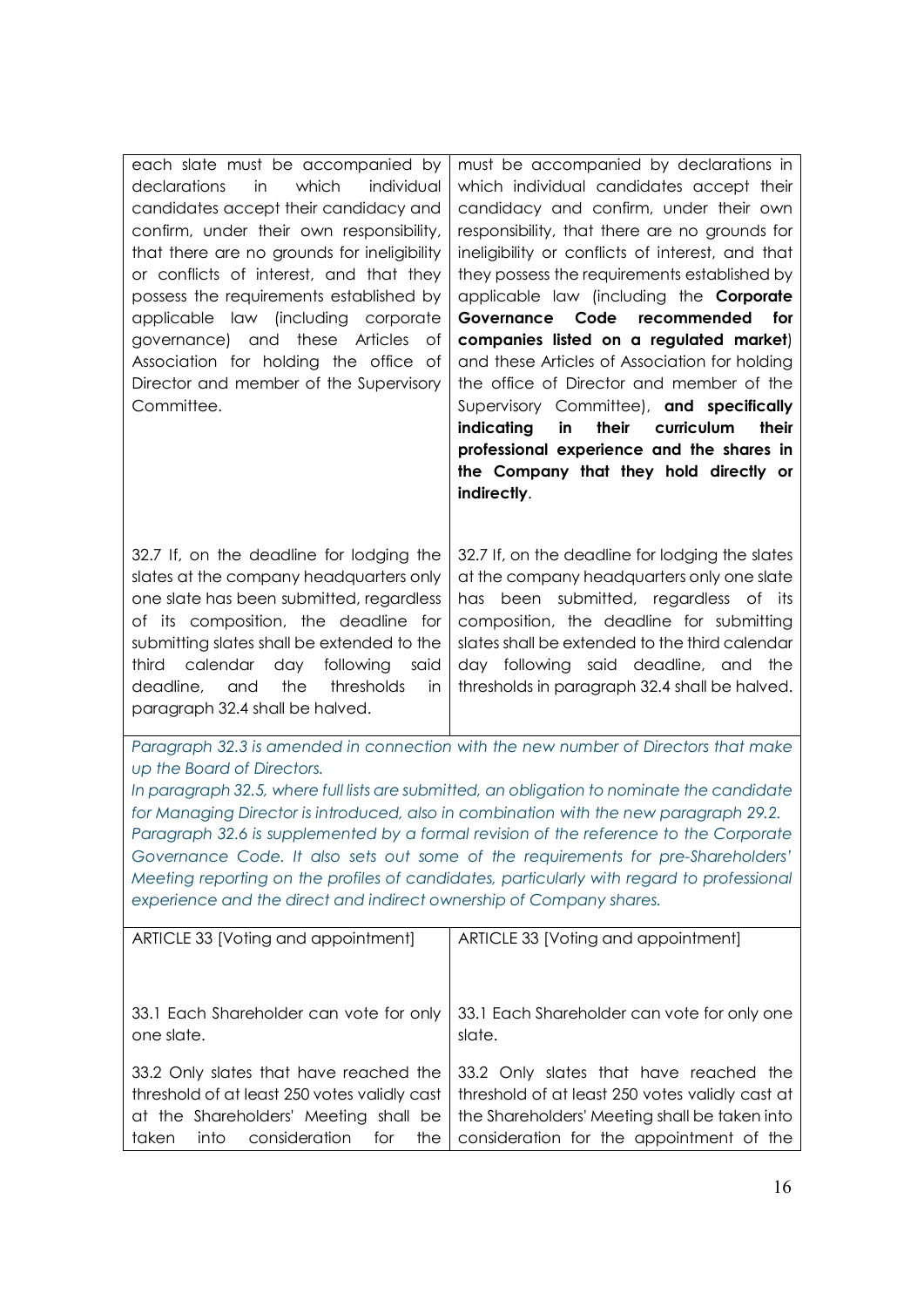| appointment of the Board of Directors,<br>without prejudice to the provisions of<br>paragraph 33.7.                                                                                                                                                                                                                                                                                                                                                                                                                                                                                                                                                                                                                                                                                                     | Board of Directors, without prejudice to the<br>provisions of paragraph 33.7.                                                                                                                                                                                                                                                                                                                                                                                                                                                                                                                                                                                                                                                                                                                                                                                                                        |
|---------------------------------------------------------------------------------------------------------------------------------------------------------------------------------------------------------------------------------------------------------------------------------------------------------------------------------------------------------------------------------------------------------------------------------------------------------------------------------------------------------------------------------------------------------------------------------------------------------------------------------------------------------------------------------------------------------------------------------------------------------------------------------------------------------|------------------------------------------------------------------------------------------------------------------------------------------------------------------------------------------------------------------------------------------------------------------------------------------------------------------------------------------------------------------------------------------------------------------------------------------------------------------------------------------------------------------------------------------------------------------------------------------------------------------------------------------------------------------------------------------------------------------------------------------------------------------------------------------------------------------------------------------------------------------------------------------------------|
| 33.3 If only one slate is submitted, all the<br>Directors are taken from that slate in the<br>sequential order in which the candidates<br>are indicated in the respective sections.<br>The office of Chairman of the Supervisory<br>Committee<br>shall<br>held by<br>be<br>the<br>candidate ranked first in the second<br>section of the single slate.                                                                                                                                                                                                                                                                                                                                                                                                                                                  | 33.3 If only one slate is submitted, all the<br>Directors are taken from that slate in the<br>sequential order in which the candidates are<br>indicated in the respective sections. The<br>office of Chairman of the Supervisory<br>Committee shall be held by the candidate<br>ranked first in the second section of the single<br>slate.                                                                                                                                                                                                                                                                                                                                                                                                                                                                                                                                                           |
| 33.4 If multiple slates are presented:                                                                                                                                                                                                                                                                                                                                                                                                                                                                                                                                                                                                                                                                                                                                                                  | 33.4 If multiple slates are presented:                                                                                                                                                                                                                                                                                                                                                                                                                                                                                                                                                                                                                                                                                                                                                                                                                                                               |
| a) sixteen Directors are taken from the<br>slate obtaining the highest number of<br>votes ("Majority Slate"), in the sequential<br>order in which the candidates are listed in<br>the respective 15 sections. Specifically,<br>two Directors are taken from the second<br>section of the Majority Slate, who will be<br>members of the Supervisory Committee;<br>the other Directors are taken from the first<br>section of the Majority Slate, again in the<br>sequential order in which the candidates<br>are listed;                                                                                                                                                                                                                                                                                 | a) sixteenthirteen Directors are taken from<br>the slate obtaining the highest number of<br>votes ("Majority Slate"), in the sequential<br>order in which the candidates are indicated<br>in the respective sections, and specifically,<br>two Directors from the second section of the<br>Majority Slate, who will be members of the<br>Supervisory Committee; the other Directors<br>shall be taken from the first section of the<br>Majority Slate, again in the sequential order<br>in which the candidates are indicated;                                                                                                                                                                                                                                                                                                                                                                       |
| b) one Director is taken from the slate<br>obtaining the second highest number of<br>votes which is not linked, under current<br>legislation, to the Majority Slate ("Minority<br>Slate"). Specifically, this is the candidate<br>listed first in the second section of the<br>Minority Slate (the "Minority Director"). If<br>this candidate does not meet the<br>requirements of applicable law and<br>these Articles of Association concerning<br>the composition of the Board of Directors,<br>the first of the subsequent candidates in<br>the second section of the Minority Slate<br>that meets the requirements with such<br>law shall be elected as a Minority<br>Director; in the absence of suitable<br>candidates in the second section of the<br>Minority Slate, the first of the eligible | b) onetwo Directors isare taken from the slate<br>obtaining the second highest number of<br>votes which is not linked, under current<br>legislation, to the Majority Slate ("Minority<br>Slate"). Specifically, this is the candidate<br>listed first in the second section of the Minority<br>Slate and the candidate listed first in the first<br>section of the Minority Slate (the "Minority<br>Directors"). If thisthese candidates doesdo<br>not meet the requirements of applicable law<br>and these Articles of Association concerning<br>the composition of the Board of Directors, the<br>first two of the subsequent candidates in the<br>first and second section of the Minority Slate<br>that meets the requirements with such law<br>shall be elected as a Minority Directors; in the<br>absence of suitable candidates in the first<br>and second section of the Minority Slate, the |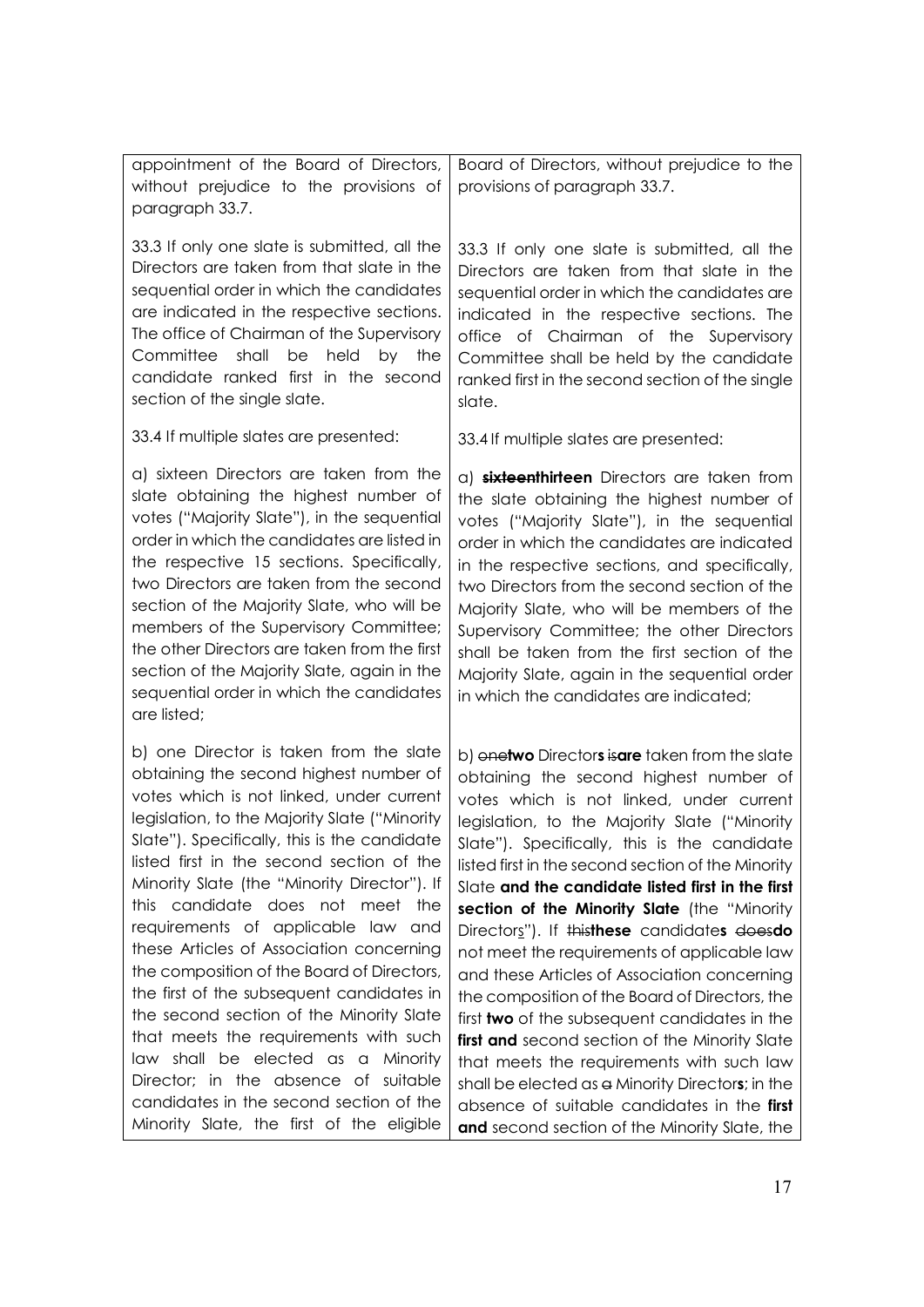| candidates in the first section of the<br>Minority Slate shall be elected as a<br>Minority Director; the Minority Director<br>shall take the office of Chairman of the<br><b>Supervisory Committee;</b>                                                                                                           | first of other the eligible candidates in the first<br>and second section of the Minority Slate shall<br>be elected as a Minority Director; the<br>Minority Director taken from the second<br>section shall take the office of Chairman of<br>the Supervisory Committee;                                                                          |
|-------------------------------------------------------------------------------------------------------------------------------------------------------------------------------------------------------------------------------------------------------------------------------------------------------------------|---------------------------------------------------------------------------------------------------------------------------------------------------------------------------------------------------------------------------------------------------------------------------------------------------------------------------------------------------|
| c) if none of the candidates on the<br>Minority Slate meet the requirements of<br>applicable law and these Articles of<br>Association concerning the composition<br>of the Board of Directors, the Minority<br>Director shall be taken from any further<br>slates in the order of the votes each has<br>received; | c) if none of the candidates on the Minority<br>Slate meet the requirements of applicable<br>law and these Articles of Association<br>concerning the composition of the Board of<br>Directors, the Minority Directors shall be<br>taken from any further slates in the order of<br>the votes each has received;                                   |
| d) if there are no further slates or the slates<br>do not contain candidates who meet the<br>requirements of applicable law and<br>these Articles of Association concerning<br>the composition of the Board of Directors,<br>the seventeenth Director shall be taken<br>from the Majority Slate.                  | d) if there are no further slates or the slates do<br>not contain candidates who meet the<br>requirements of applicable law and these<br>Articles of Association concerning<br>the<br>composition of the Board of Directors, the<br>sixteenth and the seventeenthfourteenth<br>and fifteenth Directors shall be taken from the<br>Majority Slate. |
| 33.5 If the Majority Slate does not indicate<br>a sufficient number of candidates to<br>complete the Board of Directors:                                                                                                                                                                                          | 33.5 If the Majority Slate does not indicate a<br>sufficient number of candidates to complete<br>the Board of Directors:                                                                                                                                                                                                                          |
| a) all the candidates indicated therein<br>are taken from the Majority Slate, in the<br>sequential order for both<br>sections,<br>without prejudice to what is established<br>below;                                                                                                                              | a) all the candidates indicated therein are<br>taken from the Majority Slate, in the<br>sequential order for both sections, without<br>prejudice to what is established below;                                                                                                                                                                    |
| b) the Minority Director is taken from the<br>Minority slate;                                                                                                                                                                                                                                                     | b) the Minority Directors isare taken from the<br>Minority slate;                                                                                                                                                                                                                                                                                 |
| c) all the Directors required to complete<br>the Board of Directors are taken from the<br>Minority Slate, in accordance with the<br>provisions relating to its composition<br>under applicable law and these Articles<br>of Association; in this case, should the                                                 | c) all the Directors required to complete the<br>Board of Directors are taken from the Minority<br>Slate, in accordance with the provisions<br>relating to its composition under applicable<br>law and these Articles of Association; in this<br>case, should the majority of Directors be                                                        |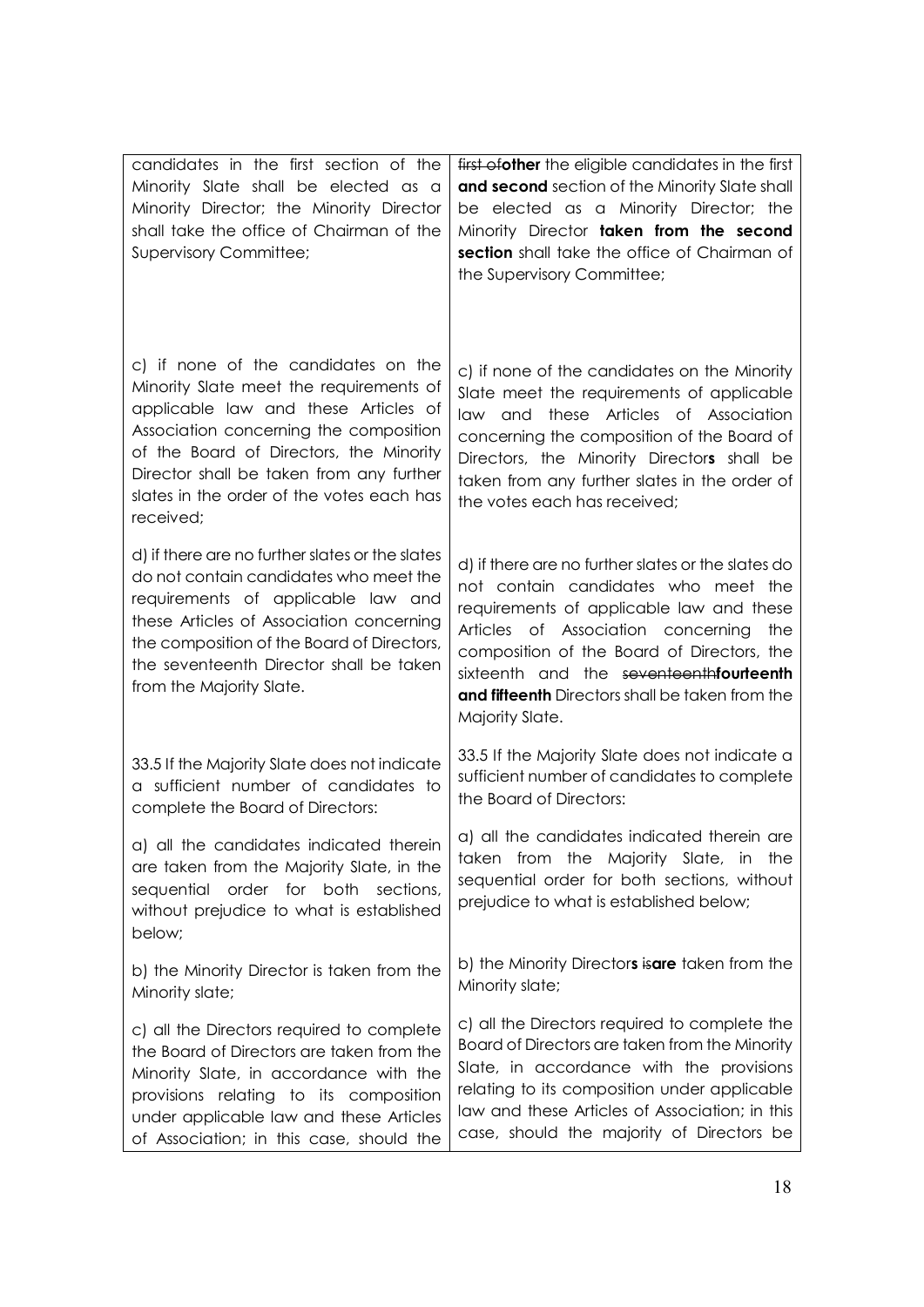| majority of Directors be taken from the<br>Minority Slate, the office of Chairman of<br>the Supervisory Committee shall be<br>assigned to the candidate ranked first in<br>the second section of the slate from<br>which the lower number of Directors is<br>taken;                                                                                                                                                                                                                                                                                                                                                                                                   | taken from the Minority Slate, the office of<br>Chairman of the Supervisory Committee shall<br>be assigned to the candidate ranked first in<br>the second section of the slate from which<br>the lower number of Directors is taken;                                                                                                                                                                                                                                                                                                                                                                                                                                                                                    |
|-----------------------------------------------------------------------------------------------------------------------------------------------------------------------------------------------------------------------------------------------------------------------------------------------------------------------------------------------------------------------------------------------------------------------------------------------------------------------------------------------------------------------------------------------------------------------------------------------------------------------------------------------------------------------|-------------------------------------------------------------------------------------------------------------------------------------------------------------------------------------------------------------------------------------------------------------------------------------------------------------------------------------------------------------------------------------------------------------------------------------------------------------------------------------------------------------------------------------------------------------------------------------------------------------------------------------------------------------------------------------------------------------------------|
| d) in the event that there are insufficient<br>candidates on the Minority Slate, the<br>remaining Directors shall be taken from<br>any additional Slates in the order of the<br>votes they have obtained.                                                                                                                                                                                                                                                                                                                                                                                                                                                             | d) in the event that there are insufficient<br>candidates on the Minority Slate, the<br>remaining Directors shall be taken from any<br>additional lists in the order of the votes they<br>have obtained.                                                                                                                                                                                                                                                                                                                                                                                                                                                                                                                |
| 33.6 If two or more slates obtain the same<br>number of votes, said slates shall be put<br>to the vote again until they obtain a<br>different number of votes.                                                                                                                                                                                                                                                                                                                                                                                                                                                                                                        | 33.6 If two or more slates obtain the same<br>number of votes, said slates shall be put to<br>the vote again until they obtain a different<br>number of votes.                                                                                                                                                                                                                                                                                                                                                                                                                                                                                                                                                          |
| 33.7 If an additional slate, provided that it<br>is not the Majority Slate, has reached a<br>threshold of votes representing at least<br>10% of the share capital, even if the<br>number of Shareholders that voted for it is<br>less than<br>the number indicated in<br>paragraph 33.2, and is in first place for<br>capital threshold among the other slates<br>other than the Majority Slate ("Capital<br>Slate"):                                                                                                                                                                                                                                                 | 33.7 If an additional slate, provided that it is<br>not the Majority Slate, has reached a<br>threshold of votes representing at least 10%<br>of the share capital, even if the number of<br>Shareholders that voted for it is less than the<br>number indicated in paragraph 33.2, and is<br>in first place for capital threshold among the<br>other slates other than the Majority Slate<br>("Capital Slate"):                                                                                                                                                                                                                                                                                                         |
| a) one Director is taken from the first<br>section of the Capital Slate or, if the<br>Capital Slate has reached a threshold of<br>votes representing at least 15% of the<br>share capital, two Directors, in the<br>sequential order in which the candidates<br>are listed; in the absence of suitable<br>candidates in the first section of the<br>Slate, in accordance with<br>Capital<br>applicable legislation and these Articles<br>Association with<br>Оf<br>regard<br>to<br>the<br>composition of the Board of Directors and<br>the requirements for Directors, the above<br>Directors are taken from the second<br>section of the Capital Slate, again in the | a) one Director is taken from the first section<br>of the Capital Slate or, if the Capital Slate has<br>reached a threshold of votes representing at<br>least 15% of the share capital, two Directors,<br>the sequential order in which the<br>ın<br>candidates are listed; in the absence of<br>suitable candidates in the first section of the<br>Slate, in<br>accordance<br>Capital<br>with<br>applicable legislation and these Articles of<br>Association with regard to the composition of<br>the Board of Directors and the requirements<br>for Directors, the above Directors are taken<br>from the second section of the Capital Slate,<br>again in the sequential order in which the<br>candidates are listed; |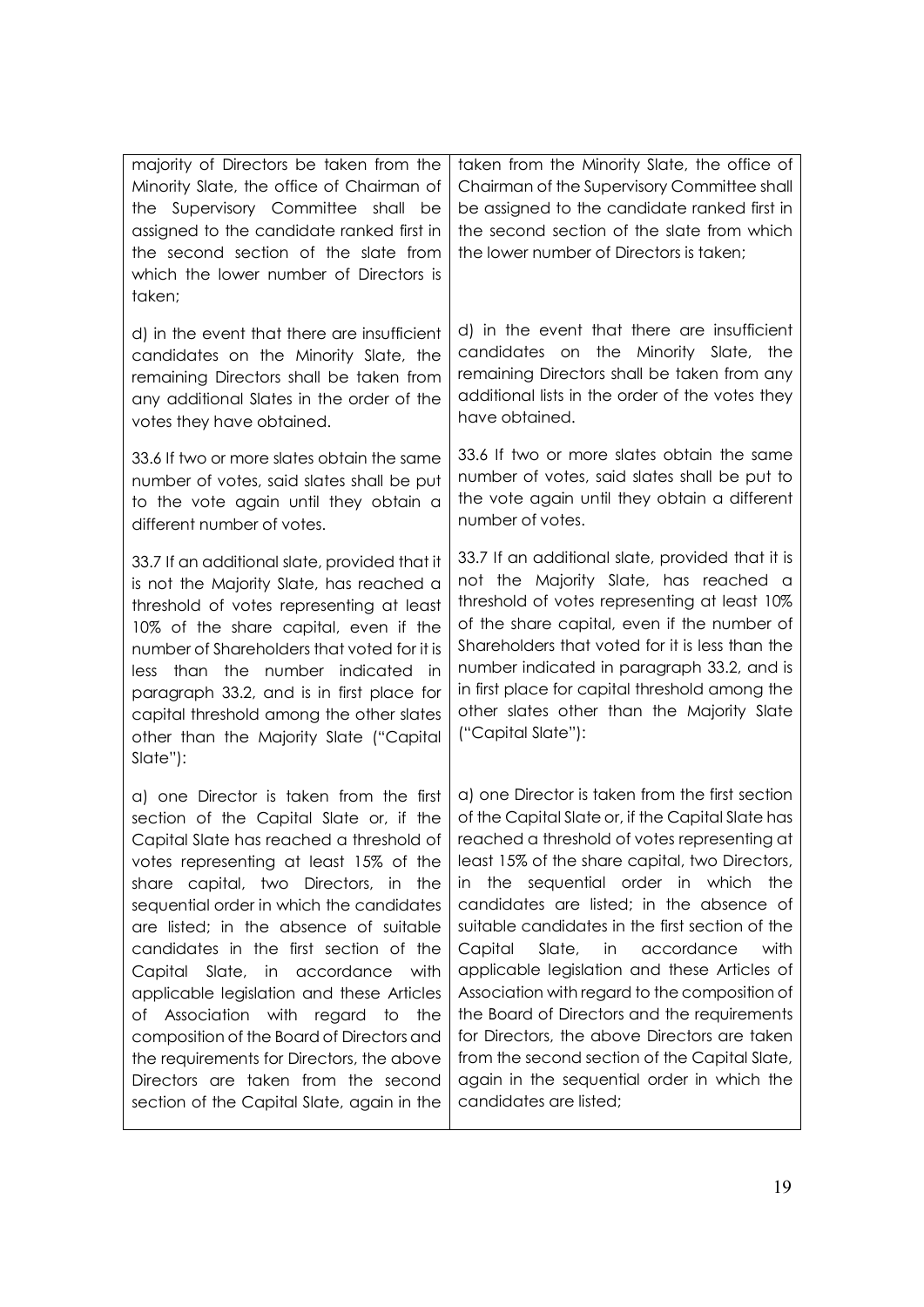sequential order in which the candidates are listed;

b) the Directors taken from the Capital Slate in accordance with letter a) of this paragraph 33.7 shall be elected Directors that are not members of the Supervisory Committee instead of a corresponding number of candidates from the first section of the slate from which a number of Directors equal to or higher than 12 is drawn, in the decreasing order of candidates in the first section of the latter slate, in accordance with the provisions of applicable law and these Articles of Association concerning the composition of the Board of Directors;

c) if, in accordance with the provisions of paragraph 33.2, the Capital Slate is the same as the Minority Slate, the Directors to be appointed pursuant to letter a) of this paragraph 33.7 shall be added to the Minority Director, again taken from the Capital Slate, which is also the Minority Slate:

d) without prejudice, in any case, to the provisions of letter c) of this paragraph 33.7, no more than two Directors shall be taken from the Capital Slate.

If two or more slates obtain votes representing the same percentage of share capital, the slate that obtains the highest number of votes per capita or, in the case of votes again being equal, the slate first lodged in accordance with these Articles of Association shall be the Capital Slate.

b) the Directors taken from the Capital Slate in accordance with letter a) of this paragraph 33.7 shall be elected Directors that are not members of the Supervisory Committee instead of a corresponding number of candidates from the first section of the slate from which a number of Directors equal to or higher than 12**10 i**s drawn, in the decreasing order of candidates in the first section of the latter slate, in accordance with the provisions of applicable law and these Articles of Association concerning the composition of the Board of Directors;

c) If, in accordance with the provisions of paragraph 33.2, the Capital Slate is the same as the Minority Slate, the Directors to be appointed pursuant to letter a) of this paragraph 33.7 shall be added to the Minority Director**s**, again taken from the Capital Slate, which is also the Minority Slate;

d) without prejudice, in any case, to the provisions of letter c) of this paragraph 33.7, no more than two Directors shall be taken from the Capital Slate;

**e) In the event that scrolling down the order of candidates on the Capital Slate does not ensure compliance with the criteria for the composition of the Board of Directors pursuant to article 29.3, the directors to be appointed shall be taken from the eligible candidates on the Majority Slate or, if none of the candidates of the Majority Slate can ensure compliance with current legislation and with these Articles of Association concerning the composition of the Board of Directors, they are taken from the additional**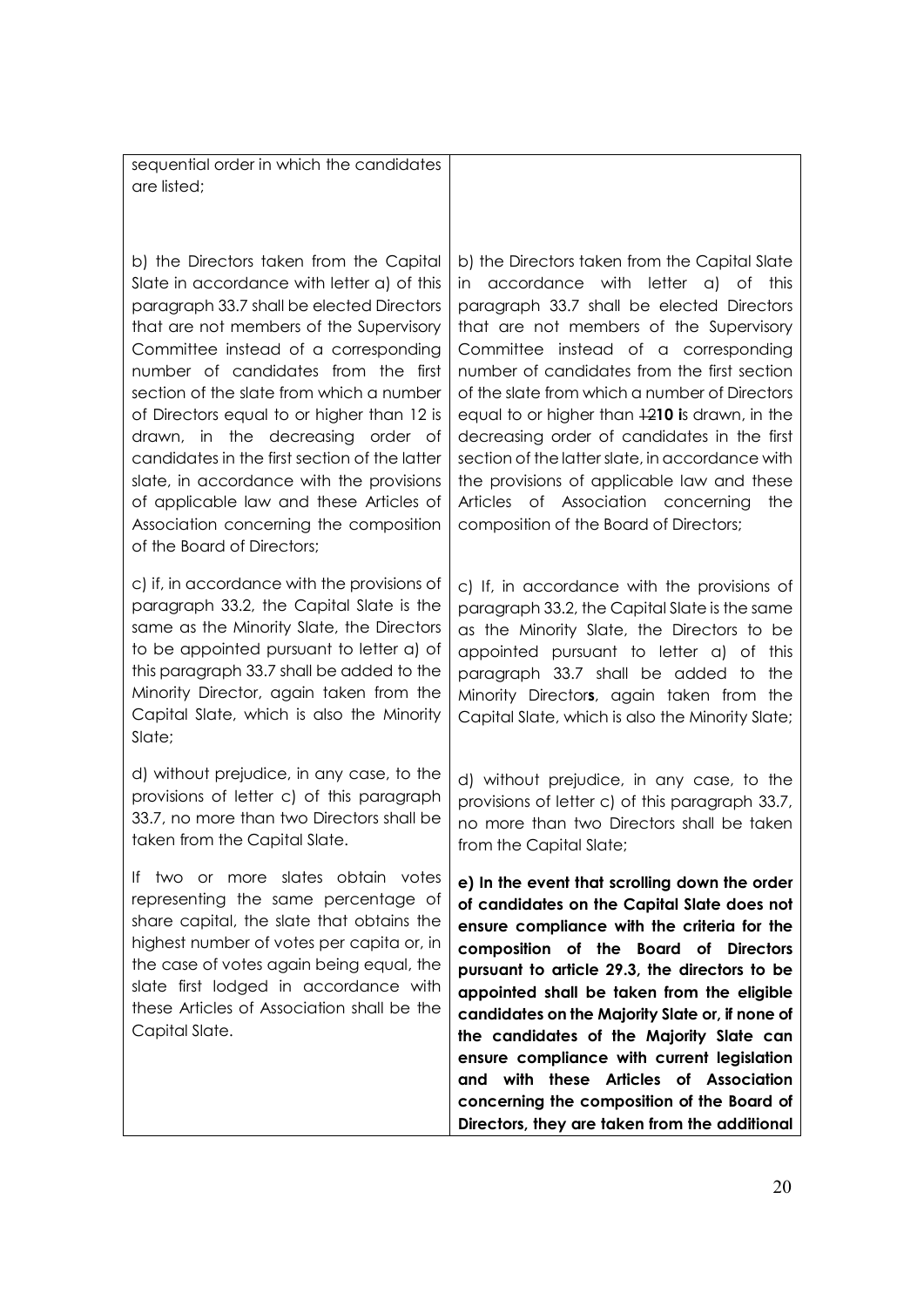|                                                                                                                                                                                                                                                                                                                                                                                                      | slate from which 10 or more Directors are<br>taken.                                                                                                                                                                                                                                                                                                                              |
|------------------------------------------------------------------------------------------------------------------------------------------------------------------------------------------------------------------------------------------------------------------------------------------------------------------------------------------------------------------------------------------------------|----------------------------------------------------------------------------------------------------------------------------------------------------------------------------------------------------------------------------------------------------------------------------------------------------------------------------------------------------------------------------------|
|                                                                                                                                                                                                                                                                                                                                                                                                      | slates obtain<br>two<br>more<br>votes<br>It.<br>or<br>representing the same percentage of share<br>capital, the slate that obtains the highest<br>number of votes per capita or, in the case of<br>votes again being equal, the slate first<br>lodged in accordance with these Articles of<br>Association shall be the Capital Slate.                                            |
| 33.8 The appointment of the Board of<br>must respect the<br><b>Directors</b><br>gender<br>established<br>balance<br>applicable<br>in<br>legislation and therefore the following<br>forms:                                                                                                                                                                                                            | 33.8 The appointment of the Board of<br>Directors must respect the gender balance<br>as established in applicable legislation and<br>the diversity criteria established in Article<br>29.3 of these Articles of Association, without<br>prejudice to the mandatory provisions of law,<br>and therefore the following forms:                                                      |
| indicate<br>slates<br>must<br>the<br>the<br>a)<br>candidates required to ensure that the<br>gender balance is respected at least in<br>proportion to the minimum required<br>under applicable law;                                                                                                                                                                                                   | a) the slates must indicate the candidates<br>required to ensure that the gender balance<br>and the diversity criteria is respected at least<br>in proportion to the minimum required under<br>applicable law pursuant to Article 29.3 of<br>these Articles of Association;                                                                                                      |
| b) in the event of replacement in<br>accordance with Article 34 of these<br>Articles of Association, appointments<br>must be made in accordance with the<br>gender allocation criterion established in<br>applicable law in relation to the situation<br>pertaining at that time.                                                                                                                    | in the event of replacement in<br>b)<br>accordance with Article 34 of these Articles<br>of Association, appointments must be made<br>in accordance with the gender and diversity<br>allocation criterion established in <b>applicable</b><br>law Article 29.3 of these Articles of<br><b>Association</b> in relation to the situation<br>pertaining at that time.                |
| 33.9 If, for any reason, the appointment of<br>one or more Directors cannot be made in<br>accordance with the provisions of this<br>Article 33, the Shareholders' Meeting<br>shall, for the purpose of completing the<br>Board of Directors, in accordance with<br>the legal and regulatory provisions and<br>these Articles of Association, decide by a<br>relative majority between the candidates | 33.9 If, for any reason or in any case, the<br>appointment of one or more Directors<br>cannot be made in accordance with the<br>provisions of this Article 33, the Shareholders'<br>Meeting shall, for the purpose of completing<br>the Board of Directors, in accordance with<br>the legal and regulatory provisions and these<br>Articles of Association, decide by a relative |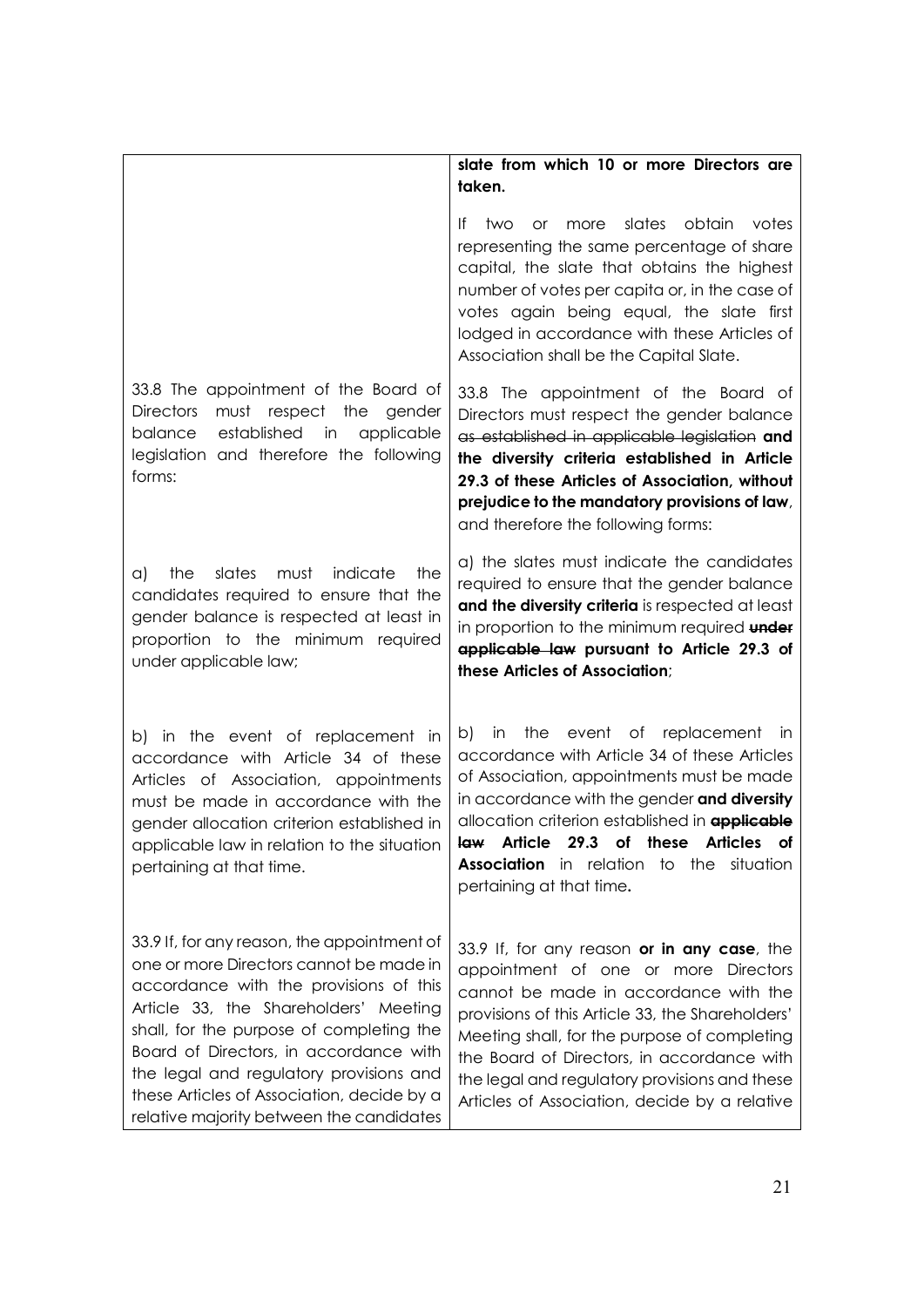| proposed at the same Shareholders'<br>Meeting.                                                                                                                                                                                                                                | majority between the candidates proposed<br>at the same Shareholders' Meeting.                                                                                                                                                                                                                                                                                                                                                                                                                                                                                                                                                                                                                                                                                                                                                                             |
|-------------------------------------------------------------------------------------------------------------------------------------------------------------------------------------------------------------------------------------------------------------------------------|------------------------------------------------------------------------------------------------------------------------------------------------------------------------------------------------------------------------------------------------------------------------------------------------------------------------------------------------------------------------------------------------------------------------------------------------------------------------------------------------------------------------------------------------------------------------------------------------------------------------------------------------------------------------------------------------------------------------------------------------------------------------------------------------------------------------------------------------------------|
| voting mechanism to the new numerical composition of the administrative body.<br>and appointment procedure.<br>to time.                                                                                                                                                       | In paragraphs 33.4 and 33.7, coordination changes are introduced to adapt the list<br>In this context, paragraphs 33.4, 33.5 and 33.7 are revised in order to increase the number<br>of Minority Directors who may be appointed to the Company's administrative body to 2<br>and to identify the voting procedures and related operational provisions in the voting<br>A new letter e) is introduced into Paragraph 33.7 regarding the capital list, in connection<br>with the new rules on the criteria for diversity in the composition of the Board of Directors.<br>Paragraph 33.8 is amended to take account of the diversity criteria and the new gender<br>quota introduced (and thus strengthened) in Article 29 of the Articles of Association,<br>obviously without prejudice to various legislative or regulatory provisions in force from time |
| ARTICLE 37 [Powers]                                                                                                                                                                                                                                                           | <b>ARTICLE 37 [Powers]</b>                                                                                                                                                                                                                                                                                                                                                                                                                                                                                                                                                                                                                                                                                                                                                                                                                                 |
| 37.1 The Board of Directors is vested with<br>the<br>ordinary<br>all<br>for<br>powers<br>and<br>extraordinary administration<br>the<br>Οf<br>except where<br>Company,<br>expressly<br>reserved to the Shareholders' Meeting by<br>law and the Articles of Association.        | 37.1 The Board of Directors is vested with all<br>powers for the ordinary and extraordinary<br>administration of the Company, except<br>where expressly reserved to the Shareholders'<br>Meeting by law and the Articles of<br>Association. The Board of Directors guides<br>directs<br>the<br>company<br>and<br>and<br>its<br>management, in compliance<br>and<br><b>in</b><br>accordance with the provisions of law and<br>the regulations of the Supervisory Authority<br>for the sector.                                                                                                                                                                                                                                                                                                                                                               |
| 37.2 In addition to duties that cannot be<br>delegated in accordance with the law,<br>Articles of Association, regulatory and<br>provisions,<br>decisions<br>supervisory<br>concerning the following matters shall be<br>the exclusive preserve of the Board of<br>Directors: | 37.2 In addition to duties that cannot be<br>delegated in accordance with law, Articles<br>of Association, regulatory and supervisory<br>provisions,<br>decisions<br>concerning<br>the<br>following shall be the exclusive preserve of<br>the Board of Directors:                                                                                                                                                                                                                                                                                                                                                                                                                                                                                                                                                                                          |
| a) definition of the general guidelines<br>and business policies of the Company<br>and the Group, with the relevant<br>strategic, business and financial plans<br>and budgets;                                                                                                | a) definition of the general guidelines and<br>business policies of the Company and the<br>Group, with the relevant strategic, business<br>and financial plans and budgets;                                                                                                                                                                                                                                                                                                                                                                                                                                                                                                                                                                                                                                                                                |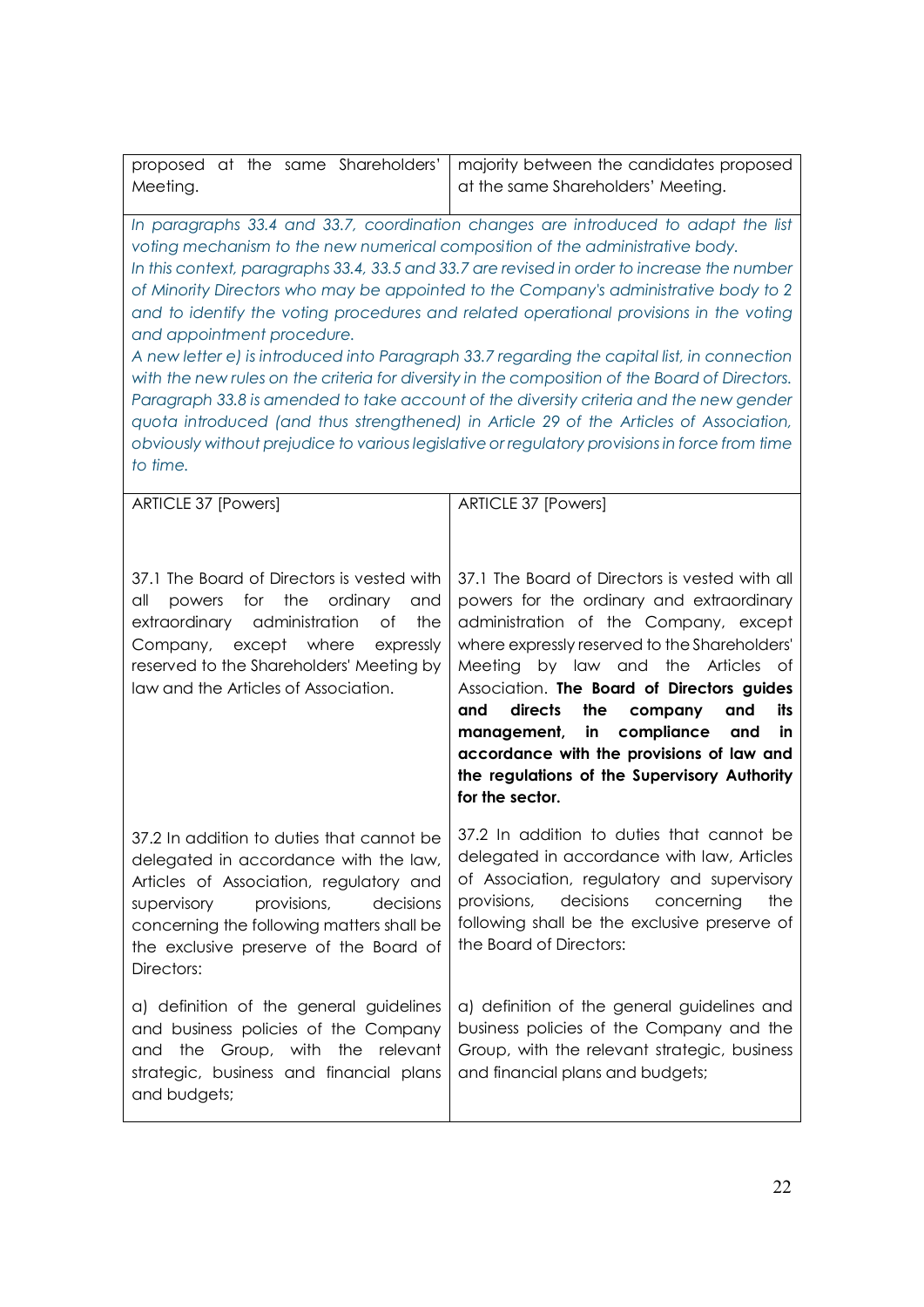| b) determination, within the scope of the<br>powers that may be delegated in<br>accordance with the law, of the powers<br>the Managing Director, where<br>of<br>appointed, as well as specific duties that<br>may be assigned to the special offices<br>referred to in paragraph 40.1 of these<br>Articles of Association;                                     | b) guidelines and general aspects regarding<br>value generation, sustainability, risk levels;                                                                                                                                                                                                                                                      |
|----------------------------------------------------------------------------------------------------------------------------------------------------------------------------------------------------------------------------------------------------------------------------------------------------------------------------------------------------------------|----------------------------------------------------------------------------------------------------------------------------------------------------------------------------------------------------------------------------------------------------------------------------------------------------------------------------------------------------|
| c) the appointment of one or more<br>Managers,<br>General<br>adopting<br>the<br>relevant contractual conditions, granting<br>them powers, identifying their duties and<br>terminating their employment where<br>applicable, all on the recommendation<br>Director,<br>the Managing<br>where<br>Оf<br>appointed;                                                | c) the determination, within the scope of the<br>that may be delegated<br>powers<br>in<br>accordance with the law, of the powers of<br>the Managing Director, where appointed;,<br>as well as specific duties that may be<br>assigned to the special offices referred to in<br>paragraph 40.1 of<br>these<br><b>Articles</b><br>Оf<br>Association; |
| d) the approval of the organisational<br>structure of the Company and the Group<br>and the system of proxies and powers,<br>ensuring its adequacy over time;                                                                                                                                                                                                   | d) the appointment of one or more General<br>Managers, and adoption of the relevant<br>contractual conditions, granting of powers<br>and identification of duties and termination<br>of their employment, all at the proposal of<br>the Managing Director, where appointed;                                                                        |
| e) assessment of the Company's general<br>performance and of the adequacy of<br>organisational,<br>Company's<br>the<br>administrative and accounting structure;                                                                                                                                                                                                | e) the approval of the governance system<br>and organisational-functional structure of<br>the Company and the Group and its system<br>mandates and powers, ensuring<br>оf<br>its<br>adequacy over time;                                                                                                                                            |
| the temporary suspension, with a<br>$\ddagger$<br>reasoned order to be published in at least<br>national<br>newspaper,<br>оf<br>the<br>one<br>admission of new Shareholders;                                                                                                                                                                                   | f) the assessment of the Company's general<br>performance and of the adequacy of the<br>Company's organisational, administrative<br>and accounting structure;                                                                                                                                                                                      |
| g) the allocation of an annual fund to<br>promote the Company's image<br><i>in</i><br>relation to the principles of sustainability<br>and social responsibility, and to make<br>social contributions consistent with the<br>purposes set out in paragraph 4.2 of these<br>Articles of Association. This provision will<br>be resolved upon when setting<br>the | g) the temporary suspension, by a reasoned<br>order to be published in at least one national<br>newspaper, of the admission of new<br>Shareholders;                                                                                                                                                                                                |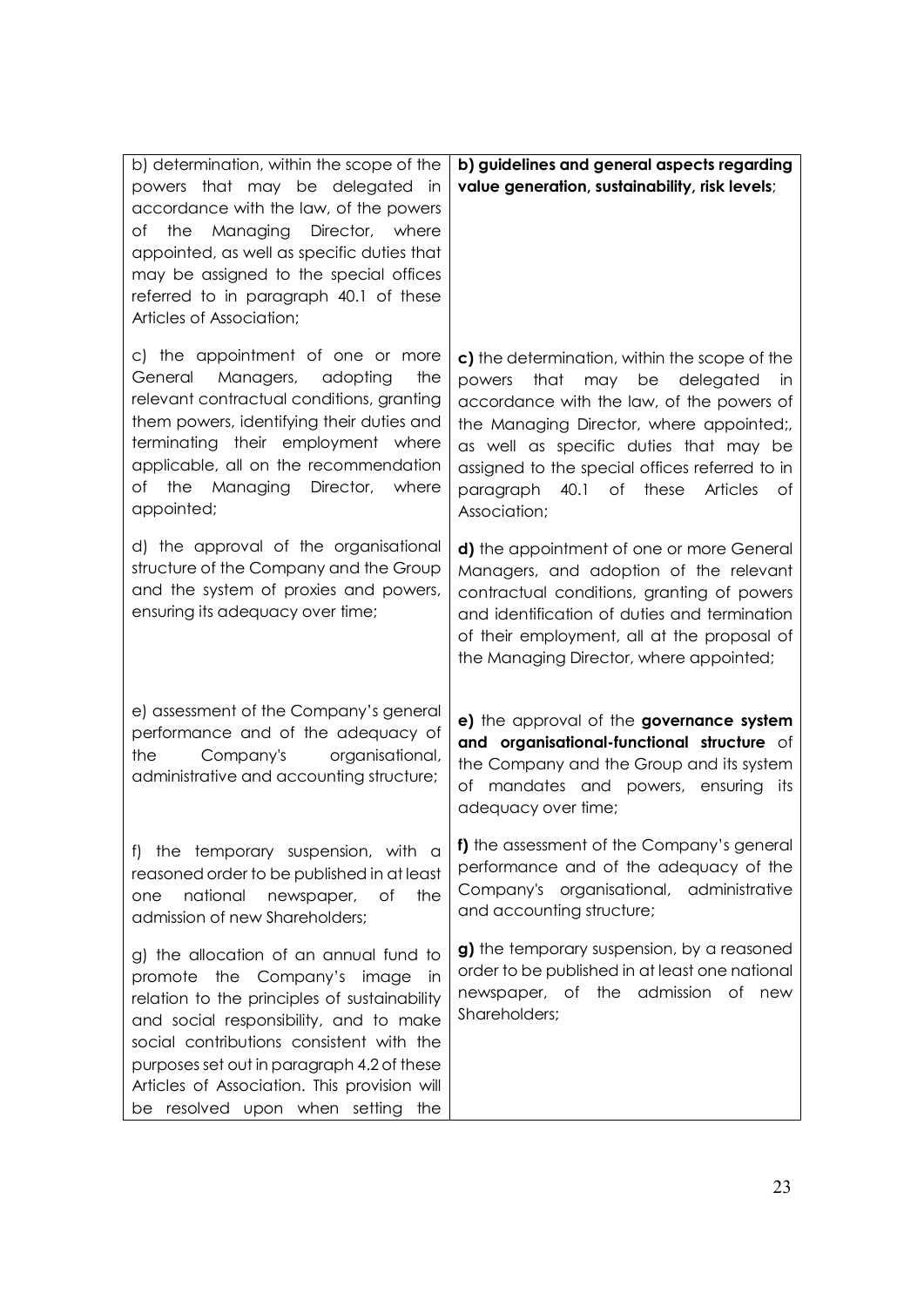| annual budget in<br>line with<br>the<br>Company's operating performance;                                                                                                                                                                                                                                                                                                                                                                                      |                                                                                                                                                                                                                                                                                                                                                                                                                                                                                        |
|---------------------------------------------------------------------------------------------------------------------------------------------------------------------------------------------------------------------------------------------------------------------------------------------------------------------------------------------------------------------------------------------------------------------------------------------------------------|----------------------------------------------------------------------------------------------------------------------------------------------------------------------------------------------------------------------------------------------------------------------------------------------------------------------------------------------------------------------------------------------------------------------------------------------------------------------------------------|
| h) the determination of the criteria for the<br>coordination<br>and<br>management<br>of<br>companies referred to in Article 210-ter,<br>paragraph 2, of the Private Insurance<br>Code;                                                                                                                                                                                                                                                                        | <b>h)</b> the allocation of an annual fund to<br>promote the Company's image in relation to<br>the principles of sustainability and social<br>to<br>responsibility,<br>and<br>make<br>social<br>contributions consistent with the purposes set<br>out in paragraph 4.2 of these Articles of<br>Association. This provision will be resolved<br>upon when setting the annual budget in line<br>with<br>the<br>Company's<br>operating<br>performance;                                    |
| i) decisions concerning compliance with<br>measures for the implementation of IVASS<br>provisions concerning the companies<br>referred to in Article 210-ter, paragraph 2,<br>of the Private Insurance Code;                                                                                                                                                                                                                                                  | i) the determination of the criteria for the<br>coordination and management of the<br>companies referred to in Article 210-ter,<br>paragraph 2, of the Private Insurance Code<br>$(CAP)$ ;                                                                                                                                                                                                                                                                                             |
| j) the adoption of procedures that ensure<br>the transparency and substantive and<br>procedural propriety of related party<br>transactions<br>accordance<br>with<br>in<br>applicable legislation.                                                                                                                                                                                                                                                             | <b>j)</b> decisions concerning compliance with<br>measures for the implementation of IVASS<br>the companies<br>provisions<br>concerning<br>referred to in Article 210-ter, paragraph 2, of<br>the Private Insurance Code (CAP);                                                                                                                                                                                                                                                        |
|                                                                                                                                                                                                                                                                                                                                                                                                                                                               | k) the adoption of procedures that ensure<br>the transparency and substantive<br>and<br>procedural correctness of related party<br>transactions in accordance with applicable<br>legislation;                                                                                                                                                                                                                                                                                          |
|                                                                                                                                                                                                                                                                                                                                                                                                                                                               | I)<br>the<br>management<br>and<br>custody<br>οf<br>Company, privileged and market-sensitive<br>information, together with information fit for<br>dialogue with shareholders.                                                                                                                                                                                                                                                                                                           |
| 37.3 Without prejudice to the provisions of<br>Articles 2420-ter and 2443 of the Italian<br>Civil Code, the Board of Directors shall, in<br>accordance with Article 2436 of the<br>Civil<br>Code,<br>be<br>exclusively<br>Italian<br>responsible for resolutions on the issue of<br>bonds, mergers in the cases provided for<br>by Articles 2505 and 2505-bis of the Italian<br>Civil Code, demergers in the cases<br>provided for by Article 2506-ter of the | 37.3 Without prejudice to the provisions of<br>Articles 2420-ter and 2443 of the Italian Civil<br>Code, the Board of Directors shall, in<br>accordance with Article 2436 of the Italian<br>Civil Code, be exclusively responsible for<br>resolutions on the issue of bonds, mergers in<br>the cases provided for by Articles 2505 and<br>2505-bis of the Italian Civil Code, demergers<br>in the cases provided for by Article 2506-ter<br>of the Italian Civil Code, transfers of the |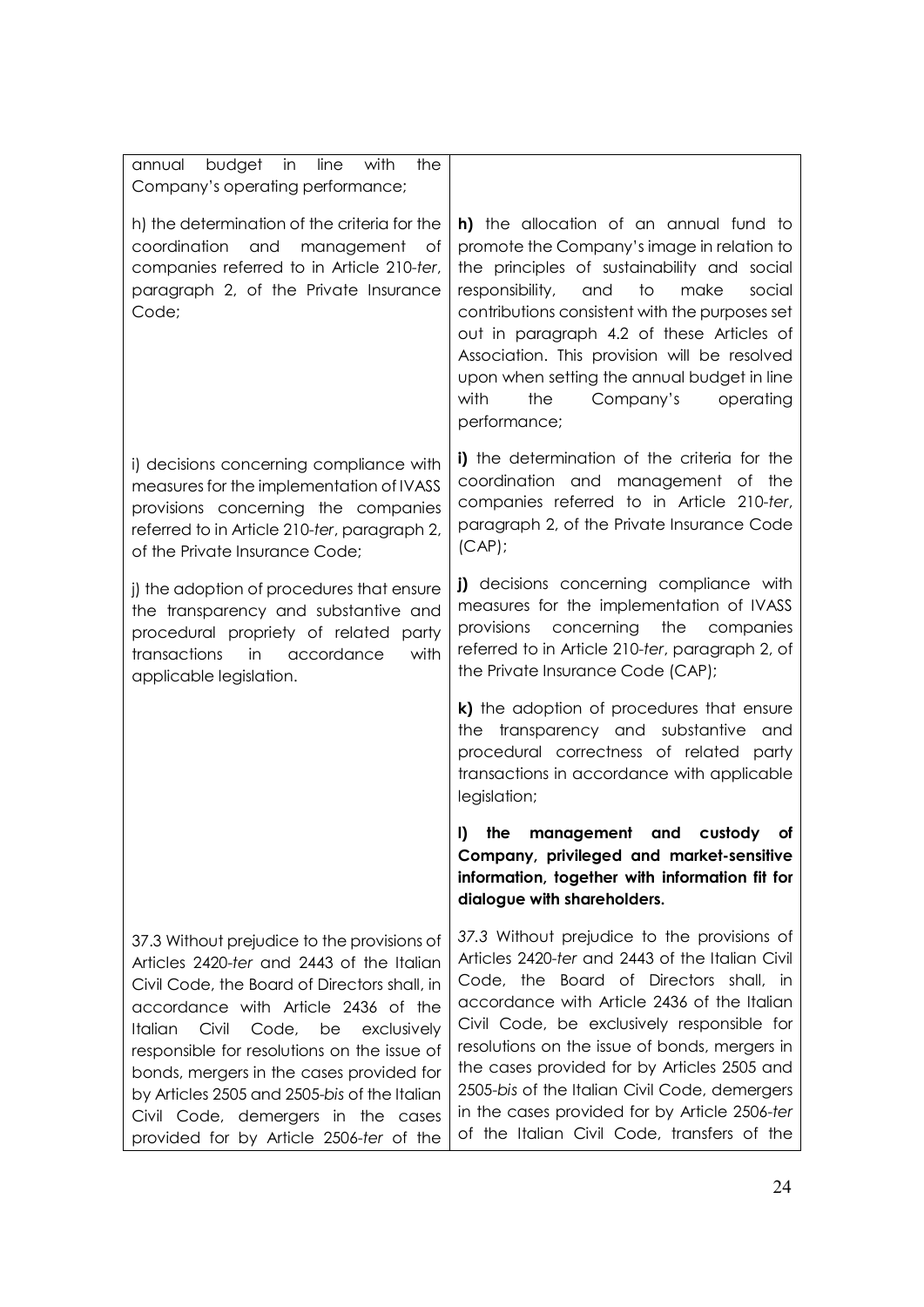| 37.4 The Board of Directors may, by an<br>absolute majority of the votes of the<br>Directors in office, adopt resolutions<br>relating to issues that come under the<br>the Managing Director, where appointed.<br>powers delegated to the Managing<br>Director, where appointed.<br>37.5 The Board of Directors may adopt<br>regulations<br>concerning<br>the<br>and methods of operation of the Board.<br>competences and methods of operation<br>of the Board.<br>Article 37 proposes a supplement to the powers of the Board of Directors, in particular to<br>take into account the demands, which have now become important for the legislator as<br>well as an important principle of the new Corporate Governance Code, regarding<br>sustainability and value generation.<br>ARTICLE 38 [Information flows]<br>ARTICLE 38 [Information flows]<br>the   At least once each quarter, the Chairman<br>At<br>each<br>quarter,<br>least<br>once<br>Chairman reports to the<br>Board of<br><b>Directors</b><br>with<br>agreement<br>the<br>by<br>Managing Director, where appointed, on<br>the operating performance and outlook,<br>business and most significant economic<br>and financial operations of the Company<br>and its subsidiaries, with particular focus<br>on operations in which members of the<br>Board of Directors have an interest, either<br>focus on operations in which members of the<br>on their own behalf or on behalf of third<br>parties.<br>their own behalf or on behalf of third parties. | Italian Civil Code, transfers of<br>the<br>Company's headquarters within<br>the<br>municipal territory, the establishment,<br>closure and transfer of secondary offices,<br>any indication of which Directors, in<br>addition to those indicated in Article 48,<br>may act as legal representatives of the<br>Company, reduction of the share capital<br>the<br>event of withdrawal<br>and<br>in<br>of<br>of<br>adaptations<br>these<br><b>Articles</b><br>Association to regulatory provisions. | Company's headquarters<br>within<br>the<br>municipal territory, the establishment, closure<br>and transfer of secondary offices, any<br>indication of which Directors, in addition to<br>those indicated in Article 48, may act as<br>legal representatives of the Company,<br>reduction of the share capital in the event of<br>withdrawal and adaptations of these Articles<br>of Association to regulatory provisions.                                     |
|---------------------------------------------------------------------------------------------------------------------------------------------------------------------------------------------------------------------------------------------------------------------------------------------------------------------------------------------------------------------------------------------------------------------------------------------------------------------------------------------------------------------------------------------------------------------------------------------------------------------------------------------------------------------------------------------------------------------------------------------------------------------------------------------------------------------------------------------------------------------------------------------------------------------------------------------------------------------------------------------------------------------------------------------------------------------------------------------------------------------------------------------------------------------------------------------------------------------------------------------------------------------------------------------------------------------------------------------------------------------------------------------------------------------------------------------------------------------------------------------------------------------------|--------------------------------------------------------------------------------------------------------------------------------------------------------------------------------------------------------------------------------------------------------------------------------------------------------------------------------------------------------------------------------------------------------------------------------------------------------------------------------------------------|---------------------------------------------------------------------------------------------------------------------------------------------------------------------------------------------------------------------------------------------------------------------------------------------------------------------------------------------------------------------------------------------------------------------------------------------------------------|
|                                                                                                                                                                                                                                                                                                                                                                                                                                                                                                                                                                                                                                                                                                                                                                                                                                                                                                                                                                                                                                                                                                                                                                                                                                                                                                                                                                                                                                                                                                                           |                                                                                                                                                                                                                                                                                                                                                                                                                                                                                                  | 37.4 The Board of Directors may, by an<br>absolute majority of the votes of the Directors<br>in office, adopt resolutions relating to issues<br>that come under the powers delegated to                                                                                                                                                                                                                                                                       |
|                                                                                                                                                                                                                                                                                                                                                                                                                                                                                                                                                                                                                                                                                                                                                                                                                                                                                                                                                                                                                                                                                                                                                                                                                                                                                                                                                                                                                                                                                                                           |                                                                                                                                                                                                                                                                                                                                                                                                                                                                                                  | 37.5 The Board of Directors may adopt<br>regulations concerning the competences                                                                                                                                                                                                                                                                                                                                                                               |
|                                                                                                                                                                                                                                                                                                                                                                                                                                                                                                                                                                                                                                                                                                                                                                                                                                                                                                                                                                                                                                                                                                                                                                                                                                                                                                                                                                                                                                                                                                                           |                                                                                                                                                                                                                                                                                                                                                                                                                                                                                                  |                                                                                                                                                                                                                                                                                                                                                                                                                                                               |
|                                                                                                                                                                                                                                                                                                                                                                                                                                                                                                                                                                                                                                                                                                                                                                                                                                                                                                                                                                                                                                                                                                                                                                                                                                                                                                                                                                                                                                                                                                                           |                                                                                                                                                                                                                                                                                                                                                                                                                                                                                                  |                                                                                                                                                                                                                                                                                                                                                                                                                                                               |
|                                                                                                                                                                                                                                                                                                                                                                                                                                                                                                                                                                                                                                                                                                                                                                                                                                                                                                                                                                                                                                                                                                                                                                                                                                                                                                                                                                                                                                                                                                                           |                                                                                                                                                                                                                                                                                                                                                                                                                                                                                                  | reports to the Board of Directors by<br>agreement with the Managing Director on<br>the basis of relations with the Managing<br>Director and/or the General Manager, where<br>appointed, on the operating performance<br>and outlook, business and most significant<br>economic and financial operations of the<br>Company and its subsidiaries, with particular<br>Board of Directors have an interest, either on<br>In all cases, the Chairman, by agreement |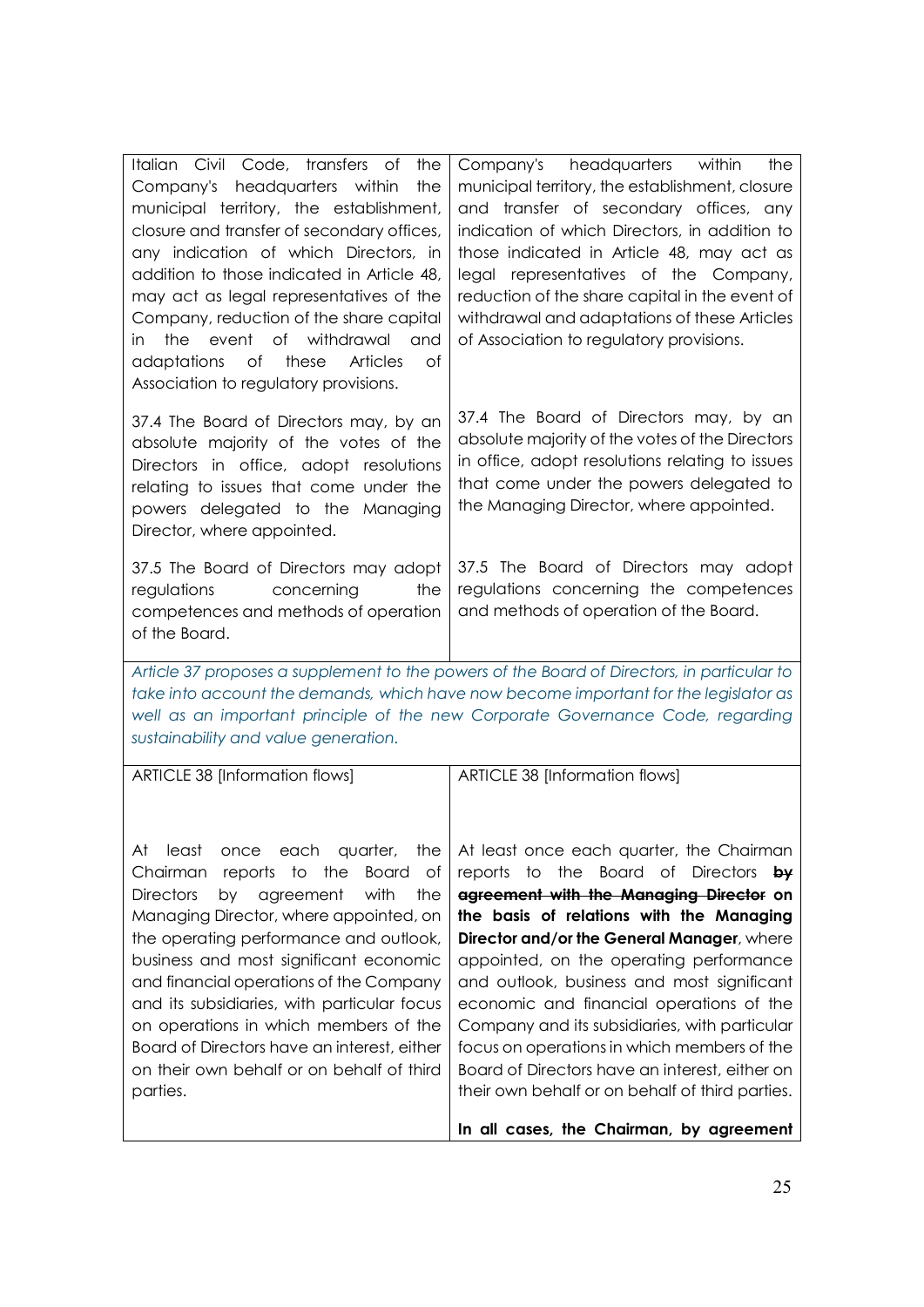| with<br>the<br>Managing<br>Director,<br>where  |
|------------------------------------------------|
| appointed, and/or the General Manager,         |
| where appointed, shall ensure that adequate    |
| information is promptly provided to the Board  |
| of Directors in the event of the occurrence of |
| extraordinary events or situations of interest |
| to the Company.                                |
|                                                |

*A better definition is proposed for the criteria governing information flows in internal Board committees.*

ARTICLE 39 [Remuneration]

ARTICLE 39 [Remuneration]

39.1 The members of the Board of Directors are entitled to reimbursement of expenses - which may be predetermined by the Board of Directors at a fixed amount - and a fee determined by the Shareholders' Meeting, in accordance with the terms of Article 23 of these Articles of Association, the distribution of which is decided by the Board of Directors, and may not be delegated elsewhere.

Directors are entitled to reimbursement of expenses - which may be predetermined by the Board of Directors at a fixed amount and fee determined by the Shareholders' Meeting, **in accordance with the terms of Article 23 of these Articles of Association, the distribution of which is decided by the Board of Directors and may not be delegated elsewhere as an overall sum both for the members of the Board of Directors or for participation in internal Board Committees and for special assignments determined by the Board of Directors, except for the post of Managing Director, if appointed, whose remuneration is referred to the Board of Directors, which is also responsible for the distribution of the total disbursement determined by the Shareholders' Meeting**.

39.1 The members of the Board of

39.2 The Shareholders' Meeting establishes a specific fee for the members of the Supervisory Committee, which is determined at a fixed rate and at the same per capita rate, but with a higher rate for the Chairman of the Supervisory Committee.

39.2 The Shareholders' Meeting establishes a specific fee for the members of the Supervisory Committee, which is determined at a fixed rate and at the same per capita rate, but with a higher rate for the Chairman of the Supervisory Committee.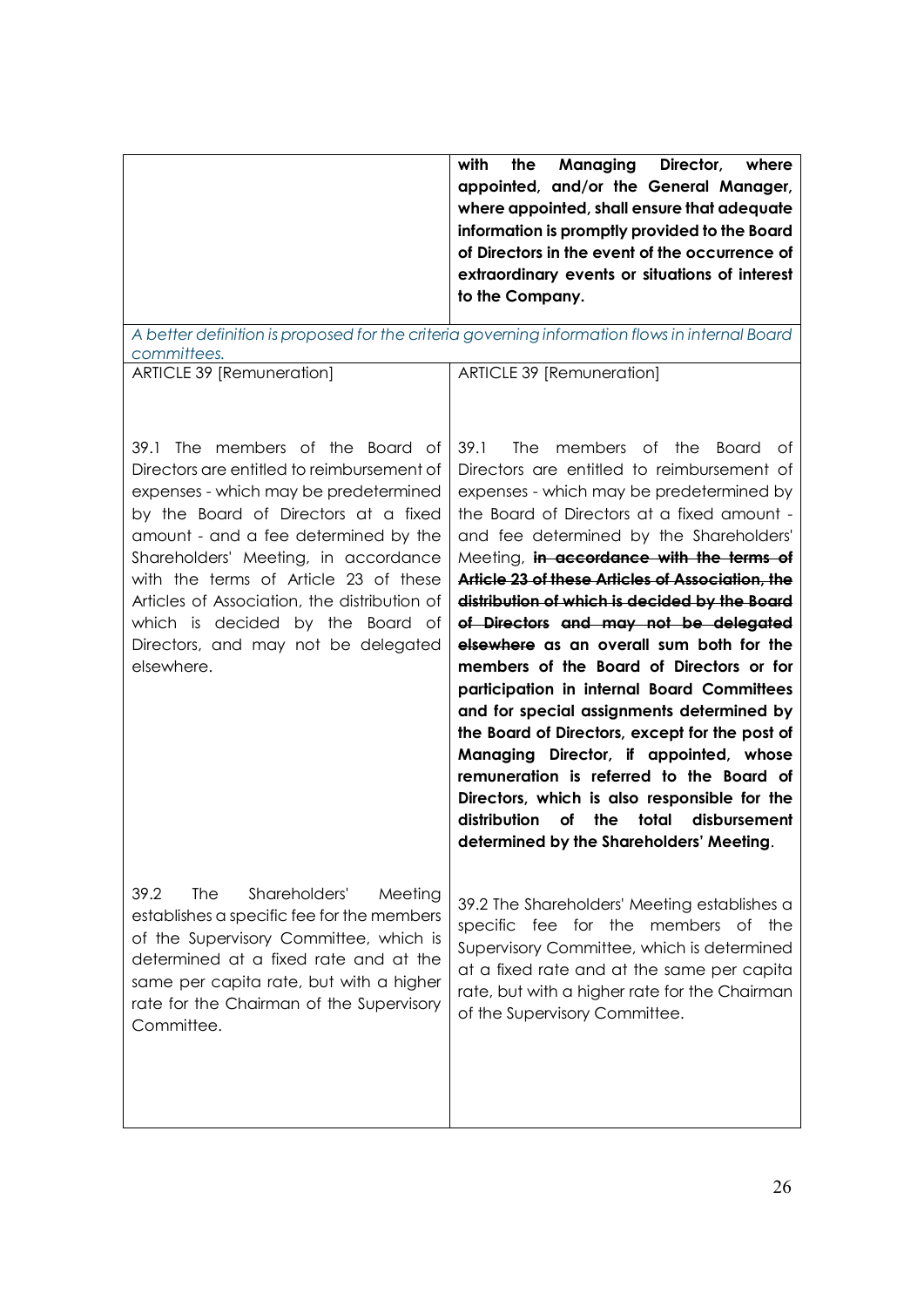39.3 The remuneration of the Directors vested with the positions of Chairman, Deputy Chairman, Secretary, Managing Director, where appointed, and other specific roles, such as in particular those provided for by corporate governance codes, is determined by the Board of Directors.

39.4 Directors shall also be entitled to an attendance allowance, the amount of which is determined by the Shareholders' Meeting, in accordance with the terms of Article 23 of these Articles of Association, for each meeting of the Board of Directors, the Supervisory Committee and any other Committee established by the Board of Directors.

**39.3 The remuneration of the Directors vested with the positions of Chairman, Deputy Chairman, Secretary, Managing Director, where appointed, and other specific roles, such as in particular those provided for by corporate governance codes, is determined by the Board of Directors.**

**39.3 The Board of Directors will take responsibility for the remuneration and incentive policies, also taking into account the provisions of applicable regulatory provisions and the Corporate Governance Code.**

39.4 Directors shall also be entitled to an attendance allowance, the amount of which is determined by the Shareholders' Meeting, in accordance with the terms of Article 23 of these Articles of Association, for each meeting of the Board of Directors, the Supervisory Committee and any other Committee established by the Board of Directors.

*Article 39 is revised to specify the power of the Shareholders' Meeting to determine the overall remuneration of members of the Board of Directors, including those vested with particular duties and for participation in Board committees, with the exception of remuneration for the role of Managing Director, if appointed, whose remuneration continues to be the responsibility of the Board of Directors, together with powers over the distribution of the overall amount established by the Shareholders' Meeting.*

*Reference is also made to the obligations of the administrative body concerning remuneration and incentive policies, also taking into account the relevant regulatory or self-regulatory provisions.*

|            | ARTICLE 40 [Appointment of Chairman,   ARTICLE 40 [Appointment of Chairman, |
|------------|-----------------------------------------------------------------------------|
|            | Deputy Chairmen, Managing Director, Deputy Chairmen, Managing Director,     |
| Secretary] | Secretary                                                                   |
|            |                                                                             |
|            |                                                                             |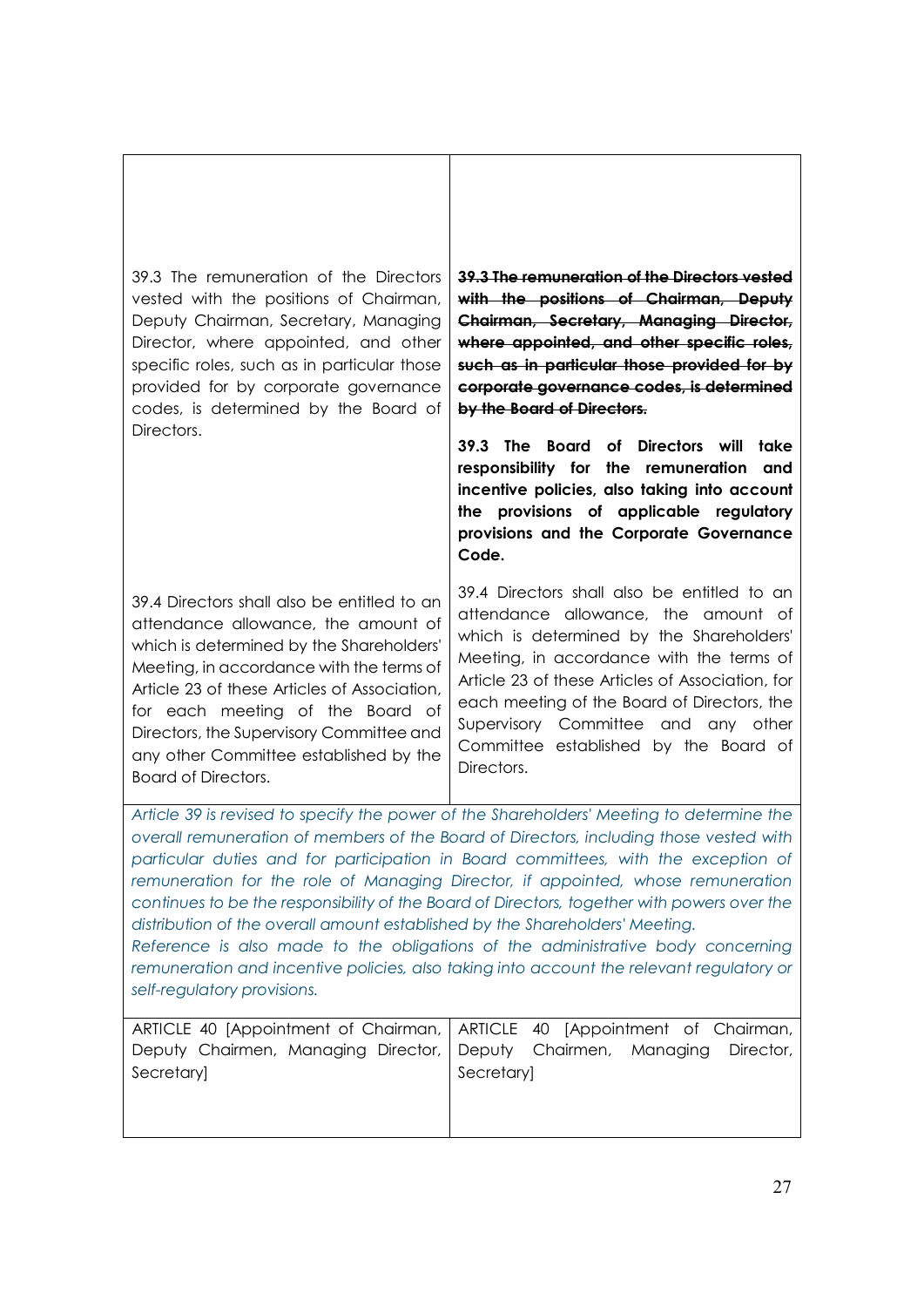| 40.1 With an absolute majority of the<br>votes of the Directors in office, the Board<br>of Directors shall appoint from among its<br>members, and revoke, the Chairman,<br>Deputy Chairman, another Deputy<br>Chairman and Secretary. In the same<br>manner, it may appoint, and revoke at<br>any time, a Managing Director from<br>among its members. | 40.1 With an absolute majority of the votes of<br>the Directors in office, the Board of Directors<br>shall appoint from among its members, and<br>revoke, the Chairman, Deputy Chairman,<br>another Deputy Chairman and Secretary. In<br>same manner, it may appoint a<br>the<br>Managing Director from among its members<br>and revoke, redefine or limit the Managing<br>Director's powers at any time.                                                                                                                                         |
|--------------------------------------------------------------------------------------------------------------------------------------------------------------------------------------------------------------------------------------------------------------------------------------------------------------------------------------------------------|---------------------------------------------------------------------------------------------------------------------------------------------------------------------------------------------------------------------------------------------------------------------------------------------------------------------------------------------------------------------------------------------------------------------------------------------------------------------------------------------------------------------------------------------------|
|                                                                                                                                                                                                                                                                                                                                                        | Persons who have held the specific office of<br><b>Chairman or Vice Chairman continuously for</b><br>the three previous mandates cannot be<br>appointed to the position, if each mandate<br>was held for at least 2/3 (two thirds) of the<br>established term. In all cases, those who<br>have held the position of Chairman or Vice-<br>Chairman for the said period may only be<br>appointed once again to the same position<br>again at least 5 years after they ceased to<br>hold the position of Chairman or Vice-<br>Chairman respectively. |
| 40.2 The persons appointed in this manner<br>shall remain in office until the end of their<br>mandate as Directors, without prejudice<br>to their revocation.                                                                                                                                                                                          | 40.2 The persons appointed in this manner<br>shall remain in office until the end of their<br>mandate as Directors, without prejudice to<br>their revocation.                                                                                                                                                                                                                                                                                                                                                                                     |
| 40.3 The office of Chairman and all the<br>other positions provided for in paragraph<br>40.1, as well as the office of Standing<br>Deputy Chairman or Deputy Chairman<br>and the office of Managing Director or<br>Secretary, cannot be combined.                                                                                                      | 40.3 The office of Chairman and all the other<br>positions provided for in paragraph 40.1, as<br>well as the office of Standing Deputy<br>Chairman or Deputy Chairman and the<br>office of Managing Director or Secretary,<br>cannot be combined.                                                                                                                                                                                                                                                                                                 |
| 40.4 The Secretary shall be appointed in<br>principle from among the members of the<br>Board of Directors, unless otherwise<br>decided by the Board of Directors.                                                                                                                                                                                      | 40.4 The Secretary shall be appointed in<br><b>principle</b> from among the members of the<br>Board of Directors unless otherwise decided<br>by the Board of Directors or executives or<br>officers of the Company.<br>In Article 10 in addition to clarification on the requlation of representative company                                                                                                                                                                                                                                     |

*In Article 40, in addition to clarification on the regulation of representative company positions, an eligibility limit is introduced for the special positions of Chairman and Vice Chairman, which cannot be awarded to those who have held the specific office on a continuous basis for the three previous mandates, if each role has been occupied for at*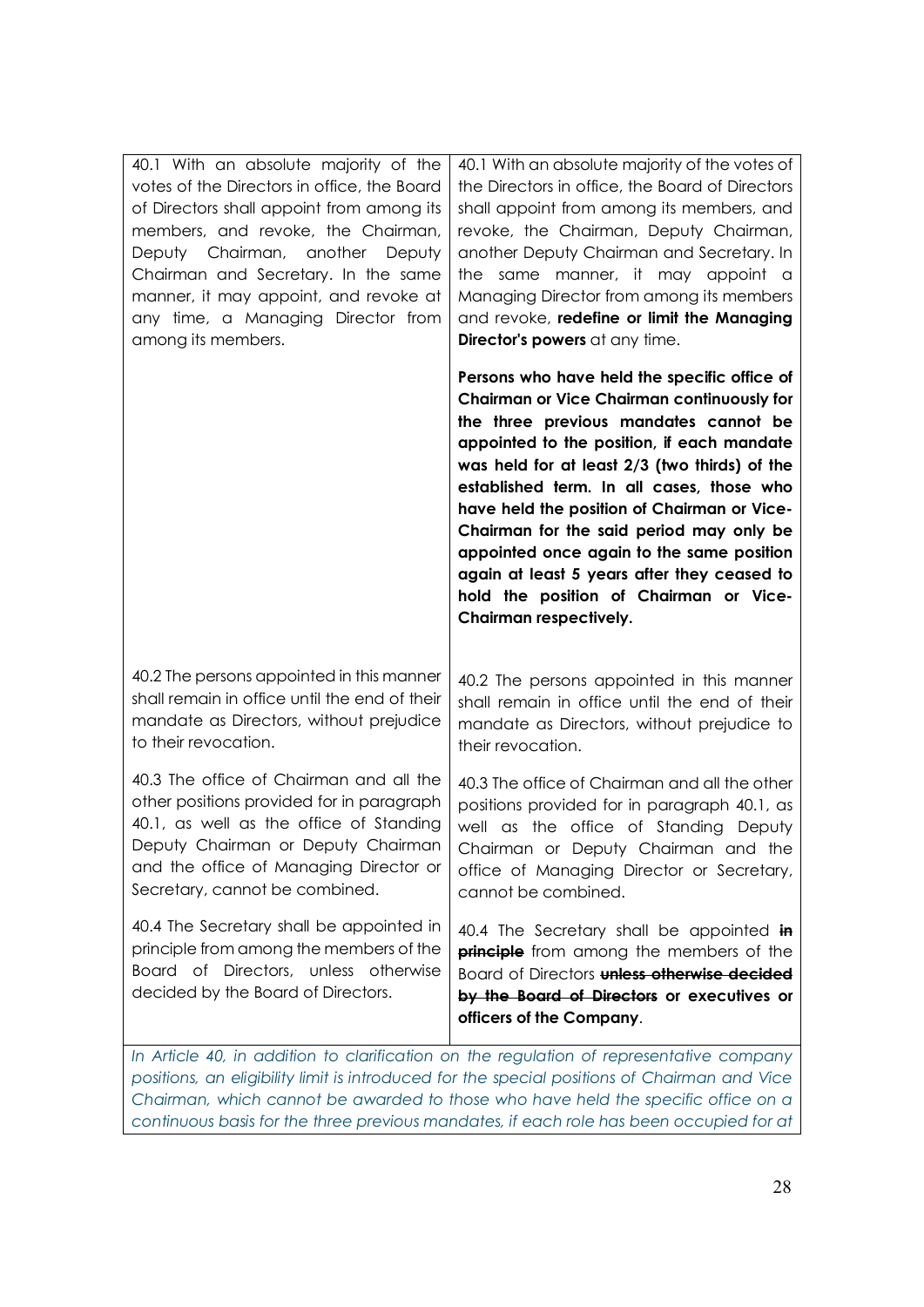least 2/3 (two thirds) of the established duration, again with the aim of a balance and *non-traumatic turnover in the overall structure of the company management, also in view of the cooperative nature of the Company. In particular, it is envisaged that at the end of the period of three terms of office, no one*  will hold the same office of Chairman or Deputy Chairman again at least for the following *5 years. The provision, in accordance with the transitional provisions proposed by Article 59, will in any case enter into force with the first full renewal of the Company's governing bodies. As of that point, under the new provision to be inserted into Article 40.1, persons with a significant seniority of office will not be eligible for the special positions of Chairman and Vice-Chairman. Paragraph 40.4 explicitly establishes the possibility, which is already permitted, that executives or officers of the Company, and therefore non-directors, may be appointed as Secretary to the Board of Directors.* ARTICLE 41 [Chairman of the Board of Directors] 41.1 In addition to performing the other duties required by applicable law and by these Articles of Association, the Chairman calls and chairs meetings of the Board of Directors, sets the agenda and coordinates its work to ensure that adequate information on agenda items is provided, in an appropriate manner, to all participants. 41.2 In agreement with the Managing Director, where appointed, the Chairman: a) ensures the efficient operation of the corporate governance system as a whole, and of the Company's bodies and committees, coordinating between them; b) promotes internal dialogue within the Board of Directors, particularly between executive and non-executive members; c) monitors the general performance of the Group, supervising relations with subsidiaries; d) oversees external and ARTICLE 41 [Chairman of the Board of **Directors1** 41.1 In addition to performing the other duties required by applicable law and by these Articles of Association, the Chairman calls and chairs meetings of the Board of Directors, sets the agenda and coordinates its work to ensure that adequate information on agenda items is provided, in an appropriate manner, to all participants. 41.2 In agreement with the Managing Director, where appointed, the Chairman: a) ensures the efficient operation of the corporate governance system as a whole, and of the Company's bodies and committees, coordinating between them; b) promotes internal dialogue within the Board of Directors, particularly between executive and non-executive members; c) monitors the general performance of the Group, supervising relations with subsidiaries;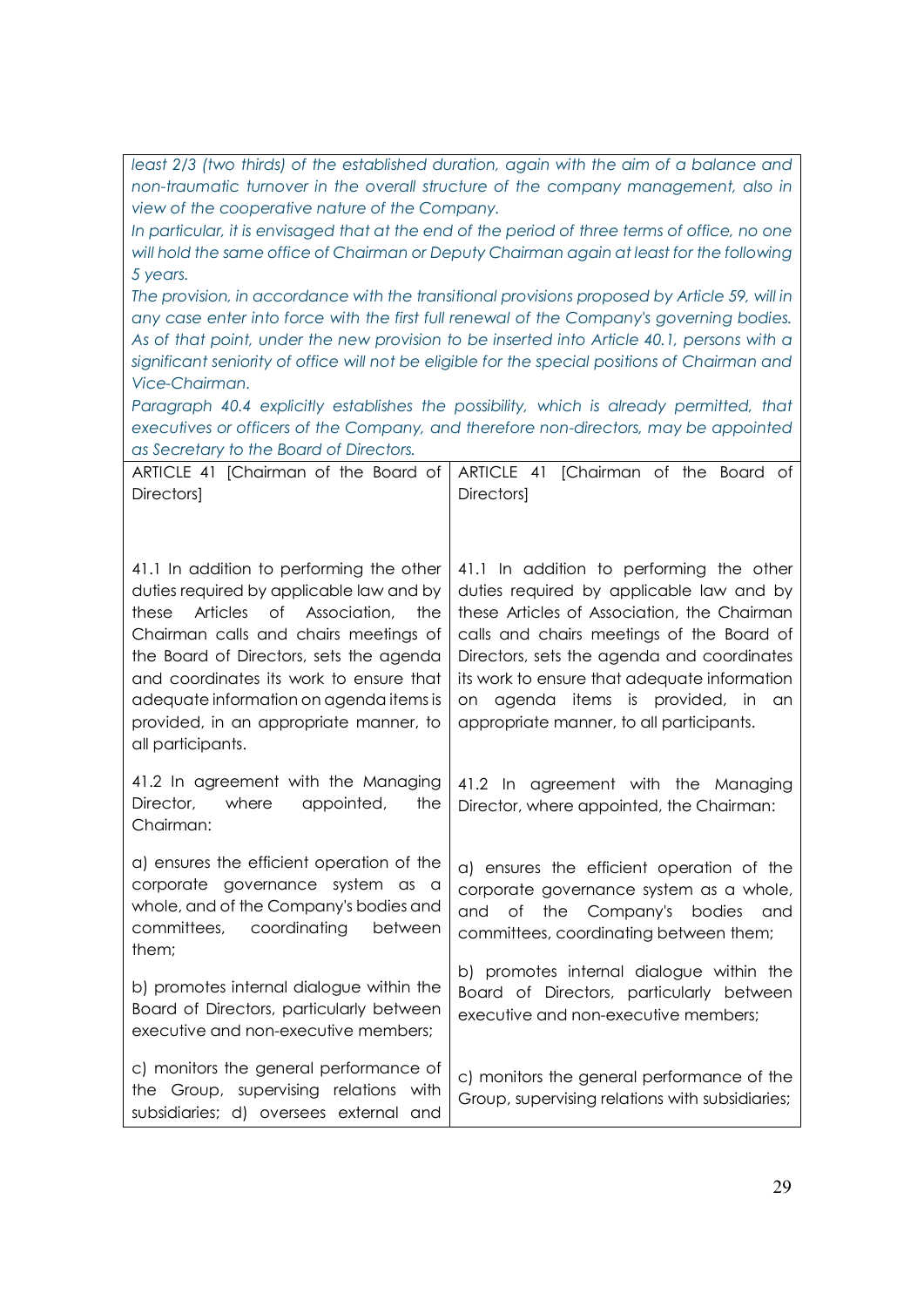| institutional relations, and relations with<br>public and supervisory authorities;                                                                                                                                                                                                                                                                                                | d) oversees external, institutional<br>and<br>supervisory relations;                                                                                                                                                                                                                                                                                                                                                                                                                                                                                                |  |
|-----------------------------------------------------------------------------------------------------------------------------------------------------------------------------------------------------------------------------------------------------------------------------------------------------------------------------------------------------------------------------------|---------------------------------------------------------------------------------------------------------------------------------------------------------------------------------------------------------------------------------------------------------------------------------------------------------------------------------------------------------------------------------------------------------------------------------------------------------------------------------------------------------------------------------------------------------------------|--|
| e) supervises relations with Shareholders<br>and Members.                                                                                                                                                                                                                                                                                                                         | e) supervises relations and dialogue with<br>Shareholders and Members.                                                                                                                                                                                                                                                                                                                                                                                                                                                                                              |  |
|                                                                                                                                                                                                                                                                                                                                                                                   | The Chairman cannot have executive<br>powers or functions.                                                                                                                                                                                                                                                                                                                                                                                                                                                                                                          |  |
| 41.3 In the event of the Chairman's<br>absence or impediment, his or her duties<br>shall be carried out by the Standing<br>Deputy Chairman or, alternatively, by the<br>other Deputy Chairman; in the event of<br>absence or impediment also of the<br>Deputy Chairmen, by the longest-serving<br>Director or, in the case of equal time in<br>office, by the most senior in age. | 41.3 In the event of the Chairman's absence<br>or impediment, his or her duties shall be<br>carried out by the Standing Deputy<br>Chairman or, alternatively, by the other<br>Deputy Chairman; in the event of absence<br>or impediment also of the Deputy Chairmen,<br>by the longest-serving Director or, in the case<br>of equal time in office, by the most senior in<br>age.                                                                                                                                                                                   |  |
| 41.4<br>The<br>signing<br>of<br>Company's<br>documents by the replacement attests in<br>itself to the absence or impediment of the<br>Chairman of the Board of Directors.                                                                                                                                                                                                         | 41.4 The signing of Company's documents by<br>the replacement attests in itself to the<br>absence or impediment of the Chairman of<br>the Board of Directors.                                                                                                                                                                                                                                                                                                                                                                                                       |  |
| The non-executive role of the Chairman of the Board of Directors is clarified, also in<br>accordance with the provisions of Ivass Regulation No. 38/2018.                                                                                                                                                                                                                         |                                                                                                                                                                                                                                                                                                                                                                                                                                                                                                                                                                     |  |
| <b>ARTICLE 42 [Managing Director]</b>                                                                                                                                                                                                                                                                                                                                             | <b>ARTICLE 42 [Managing Director]</b>                                                                                                                                                                                                                                                                                                                                                                                                                                                                                                                               |  |
| The Managing Director, where<br>42.1<br>appointed, shall perform the duties<br>Directors. Specifically, the Managing<br>Director is responsible for implementing<br>the resolutions of the Board of Directors,<br>with the assistance of the General<br>Management.                                                                                                               | 42.1 The<br>Managing Director,<br>where<br>appointed, shall perform the duties assigned<br>assigned to the position by the Board of $\vert$ to the position by the Board of Directors.<br>Specifically: the Managing Director is<br>responsible for implementing the resolutions<br>$\Theta$ performs the functions assigned to it by the<br>Board of Directors. In particular, the<br>Managing Director is granted, always in the<br>context of general, programmatic<br>and<br>strategic policies adopted the Board and<br>under its vigilance, the functions of: |  |
| 42.2 The Managing Director reports to the<br>Board of Directors on the work carried out<br>at the immediately following meeting<br>and in any case in accordance with the                                                                                                                                                                                                         | 42.2 The Managing Director reports to the<br>a) supervising the management of the<br><b>Company and the Group;</b>                                                                                                                                                                                                                                                                                                                                                                                                                                                  |  |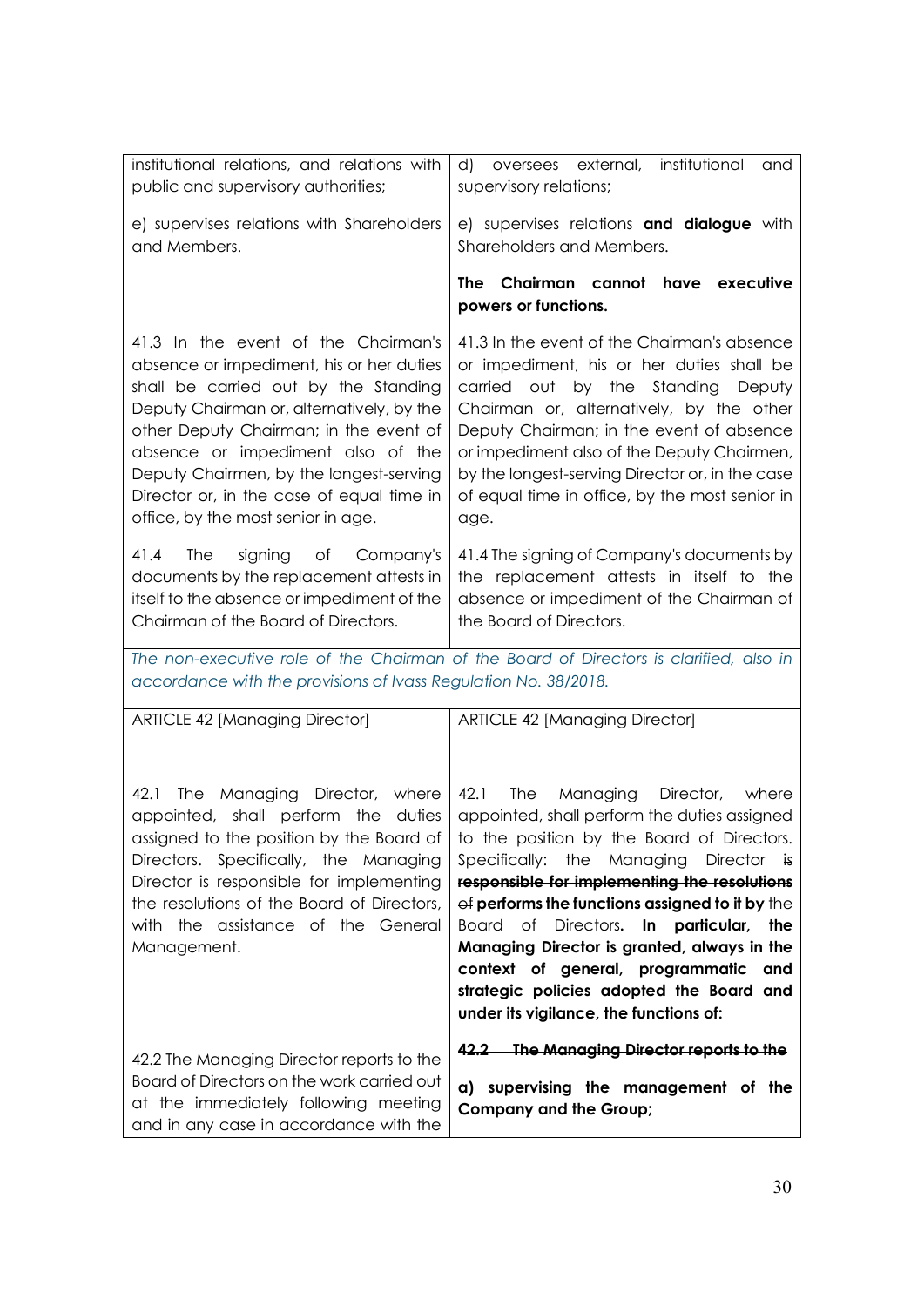| procedures put in place by the Board of | b) supervising the implementation of the                     |
|-----------------------------------------|--------------------------------------------------------------|
| Directors.                              | Company and the Group strategy;                              |
|                                         | c) overseeing the implementation of the                      |
|                                         | administrative<br>organisational,<br>and                     |
|                                         | accounting structure determined by the                       |
|                                         | Board; in particular, defining in detail the                 |
|                                         | organisational structure of the company, the                 |
|                                         | tasks and responsibilities of the basic                      |
|                                         | operating units as well as their decision-                   |
|                                         | making processes in accordance with                          |
|                                         | instructions given by the Board of Directors                 |
|                                         | on the work carried out at the immediately                   |
|                                         | following meeting and in any case in                         |
|                                         | accordance with the procedures put in                        |
|                                         | place by the Board of Directors;                             |
|                                         |                                                              |
|                                         | d) implementing the resolutions and policies                 |
|                                         | (including strategic policies) of the Board of<br>Directors; |
|                                         |                                                              |
|                                         | e) implementing policies for the corporate                   |
|                                         | governance system, in accordance with the                    |
|                                         | roles and tasks assigned to it;                              |
|                                         | the<br>ensuring<br>maintenance<br>f)<br>of<br>the            |
|                                         | functionality and overall adequacy of the                    |
|                                         | organisational structure of the company;                     |
|                                         |                                                              |
|                                         | g) determining the operational policies for                  |
|                                         | the management structure;                                    |
|                                         | h) making proposals to the Board, within the                 |
|                                         | limits of his or her powers, regarding the                   |
|                                         | definition of the general strategic and policy               |
|                                         | guidelines for the Company and the Group,                    |
|                                         | drafting Company and Group business                          |
|                                         | and/or financial plans and budgets, and for                  |
|                                         | adaptation<br>and<br>enhancement<br>of the                   |
|                                         | corporate governance system;                                 |
|                                         | i) proposing policies for the optimisation of                |
|                                         | the use and exploitation of resources and                    |
|                                         | submitting the draft budget and periodic                     |
|                                         | situation reports to the Board;                              |
|                                         |                                                              |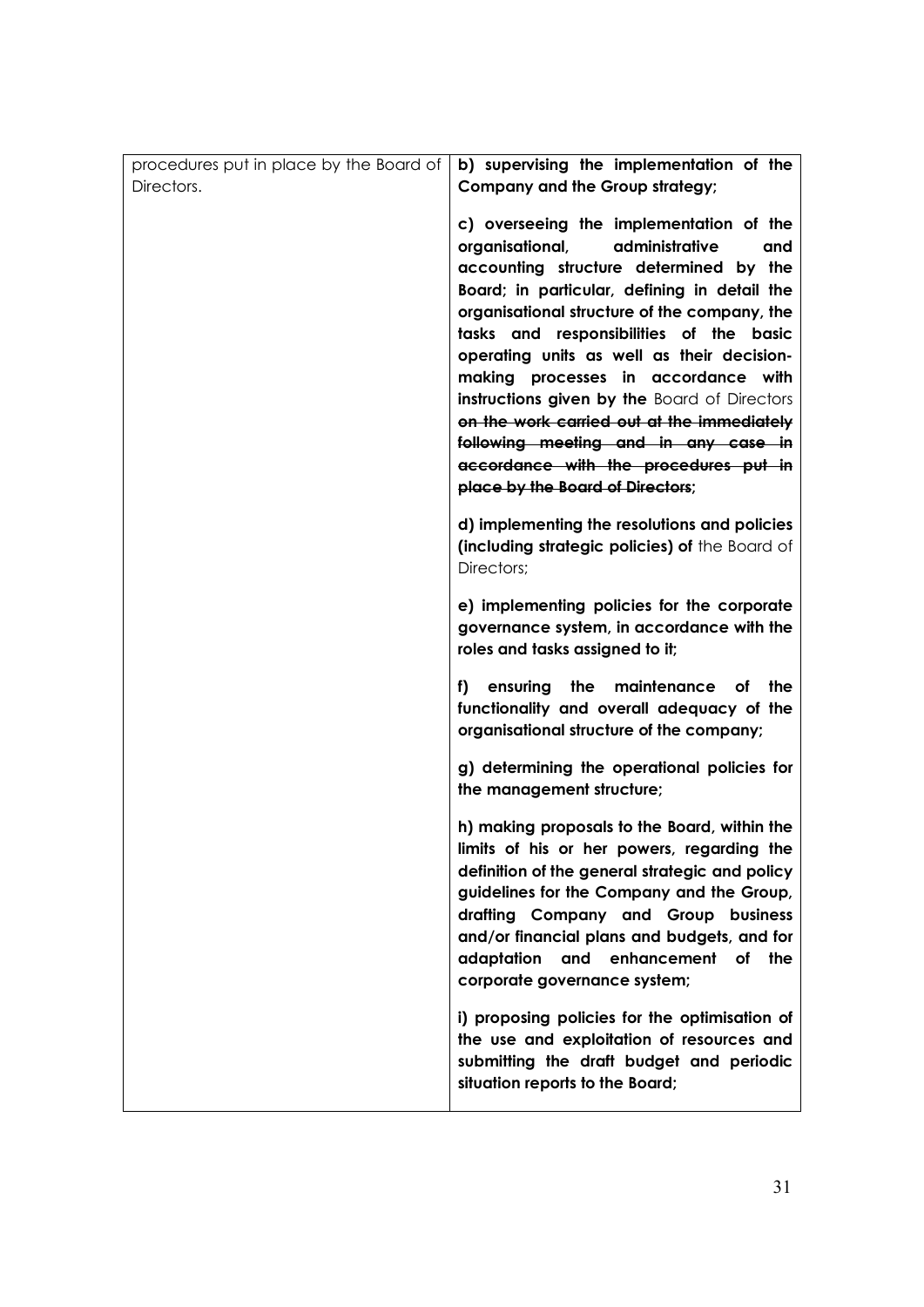| I) making personal proposals for the optimal<br>profitable management of<br>the<br>and<br>company.                                                                                                                                                                                                                                                                                                                                                                                                                   |
|----------------------------------------------------------------------------------------------------------------------------------------------------------------------------------------------------------------------------------------------------------------------------------------------------------------------------------------------------------------------------------------------------------------------------------------------------------------------------------------------------------------------|
| 42.2 The Managing Director reports to the<br>Board of Directors, usually a monthly basis<br>and at least once per quarterly, on the<br>operating performance, outlook and most<br>significant transactions of the Company and<br>its subsidiaries. He or she also reports to the<br>Board each quarter on the results of the<br>Company, its main subsidiaries and the<br>Group as a whole. In all cases, the Chairman<br>may call on the Managing Director to report<br>promptly on specific issues and situations. |
| 42.3 In the event of the absence of the<br>Managing Director, the above functions and<br>responsibilities shall be performed by the<br><b>General Manager.</b>                                                                                                                                                                                                                                                                                                                                                       |

*Article 42 is amended to provide a more detailed description of the role and obligations of the Managing Director in the Company's structure and governance, in line with practice in banking and financial companies and also of Cattolica itself over the last decade, which has witnessed the presence of de facto managing directors the functions that are now formally incorporated into the Articles of Association. In particular, the proposed wording takes account of the provisions of Ivass Regulation No. 38/2018.*

| <b>ARTICLE 46 [Board Committees]</b>                                   | <b>ARTICLE 46 [Board Committees]</b>                                                                                                                          |  |  |  |  |  |
|------------------------------------------------------------------------|---------------------------------------------------------------------------------------------------------------------------------------------------------------|--|--|--|--|--|
| 46.1 The Board of Directors shall establish<br>from among its members: | The Board of Directors shall establish<br>46.1<br>from among its members, <b>defining their</b><br>and functioning with<br>duties<br>specific<br>regulations: |  |  |  |  |  |
| a) a Control and Risk Committee made                                   | a) a Control and Risk Committee made up of                                                                                                                    |  |  |  |  |  |
| up of three to five members;                                           | three to five members:                                                                                                                                        |  |  |  |  |  |
| b) a Remuneration Committee made up                                    | b) a Remuneration Committee made up of                                                                                                                        |  |  |  |  |  |
| of three to five members:                                              | three to five members;                                                                                                                                        |  |  |  |  |  |
| c) an Appointments Committee made                                      | c) an Appointments Committee made up of                                                                                                                       |  |  |  |  |  |
| up of the Chairman of the Board of                                     | the Chairman of the Board of Directors, the                                                                                                                   |  |  |  |  |  |
| Directors, the Deputy Chairman and                                     | Deputy Chairman and three other Directors 3                                                                                                                   |  |  |  |  |  |
| three other Directors:                                                 | to 5 members;                                                                                                                                                 |  |  |  |  |  |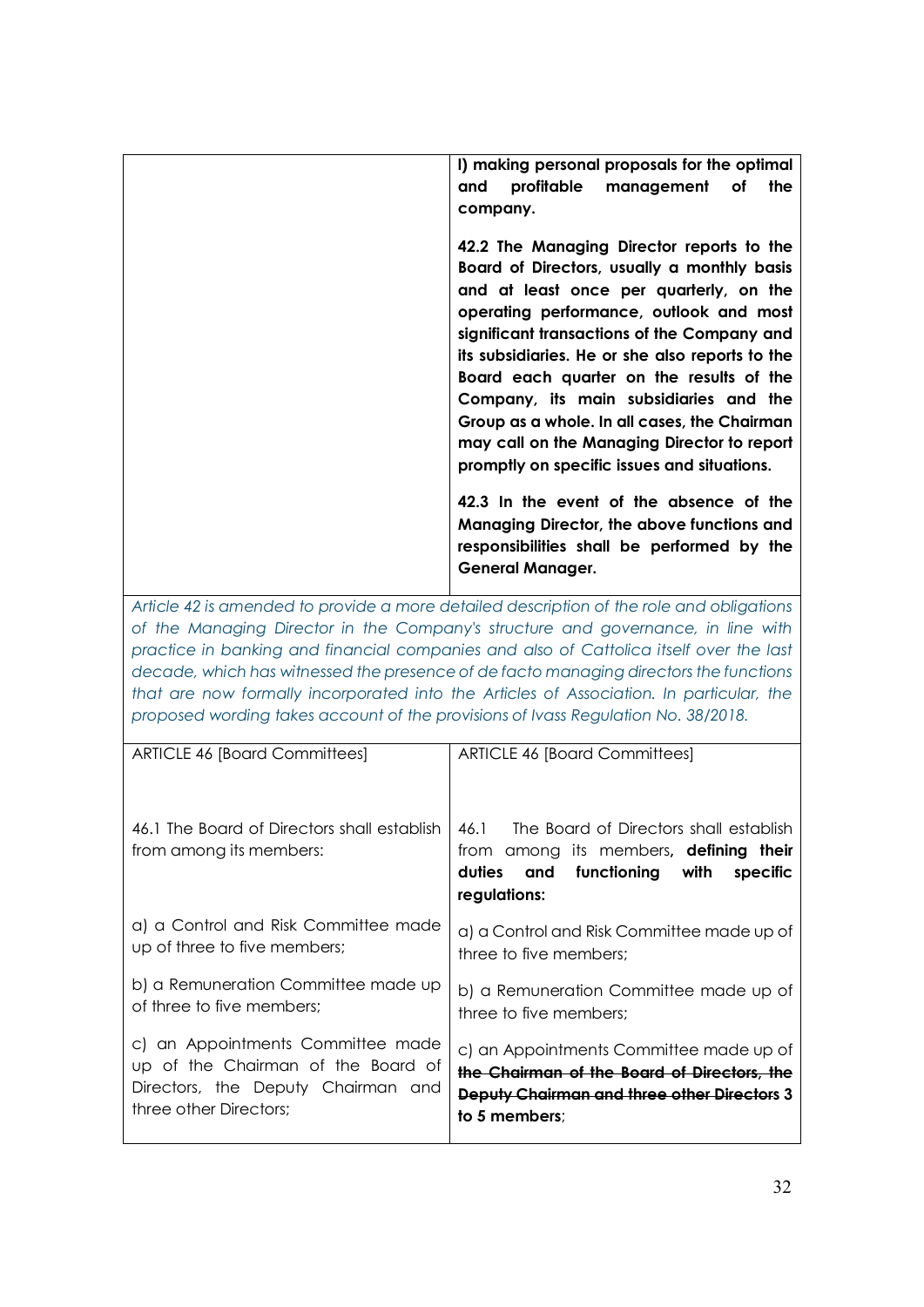| d) a Related Parties Committee made up<br>of three members;                                                                                                                                                                                                                             | d) a Related Parties Committee made up of<br>three members;                                                                                                                                                                                                                                                                                                                                                                                                                                                                                                                                                                                    |  |  |  |  |
|-----------------------------------------------------------------------------------------------------------------------------------------------------------------------------------------------------------------------------------------------------------------------------------------|------------------------------------------------------------------------------------------------------------------------------------------------------------------------------------------------------------------------------------------------------------------------------------------------------------------------------------------------------------------------------------------------------------------------------------------------------------------------------------------------------------------------------------------------------------------------------------------------------------------------------------------------|--|--|--|--|
| e) other Committees in accordance with<br>applicable law or, in any case, decided<br>by the Board of Directors.                                                                                                                                                                         | e) other Committees in accordance with<br>applicable law or, in any case, decided by<br>the Board of Directors.                                                                                                                                                                                                                                                                                                                                                                                                                                                                                                                                |  |  |  |  |
| The Board of Directors may decide to<br>combine the functions attributed to the<br>Committees referred to in this paragraph<br>46.1 into one or more Committees or to<br>distribute them differently, and to reserve<br>some of the duties incumbent on the<br>Committees to the Board. | e) a Corporate Governance, Sustainability<br>and Value Generation Committee of 3 or 5<br>members.<br>Chairman of one of the<br>The i<br>above<br>Committees may not simultaneously chair<br>other committees. The Chairman of the Board<br>of Directors and the Chairman of the<br>Supervisory Committee may not assume the<br>chairmanship of or be a member of the<br>internal Board committees indicated to<br>above but may, by agreement with their<br>respective chairmen, assist with the work of<br>such committees, without prejudice to<br>provisions on self-regulation or the rules of<br>procedure established by the Chairman of |  |  |  |  |
|                                                                                                                                                                                                                                                                                         | the Supervisory Committee.                                                                                                                                                                                                                                                                                                                                                                                                                                                                                                                                                                                                                     |  |  |  |  |
|                                                                                                                                                                                                                                                                                         | The Chairmen of the individual Committees<br>shall duly report to the Chairman of the Board<br>of Directors, in all cases at least one day<br>before Board meetings, of the results of the<br>Committees' work.                                                                                                                                                                                                                                                                                                                                                                                                                                |  |  |  |  |
|                                                                                                                                                                                                                                                                                         | The Board of Directors may decide to<br>combine the functions attributed to the<br>Committees referred to in this paragraph<br>46.1 into one or more Committees or to<br>distribute them differently, and to reserve<br>some of the duties incumbent on the<br>Committees to the Board.                                                                                                                                                                                                                                                                                                                                                        |  |  |  |  |
| 46.2 The Board of Directors may form<br>Transitional Committees within the Board,<br>determining their composition.                                                                                                                                                                     | 46.2 The Board of Directors may form<br>Transitional Committees within the Board,<br>determining their composition.                                                                                                                                                                                                                                                                                                                                                                                                                                                                                                                            |  |  |  |  |
| 46.3 The powers, which in any case are of<br>information-gathering<br>and/or<br>an<br>propositional nature, and the functioning<br>of the Board Committees are regulated                                                                                                                | 46.3 The powers, which in any case are of an<br>information-gathering and/or propositional<br>nature, and the functioning of the Board<br>Committees are regulated or monitored by                                                                                                                                                                                                                                                                                                                                                                                                                                                             |  |  |  |  |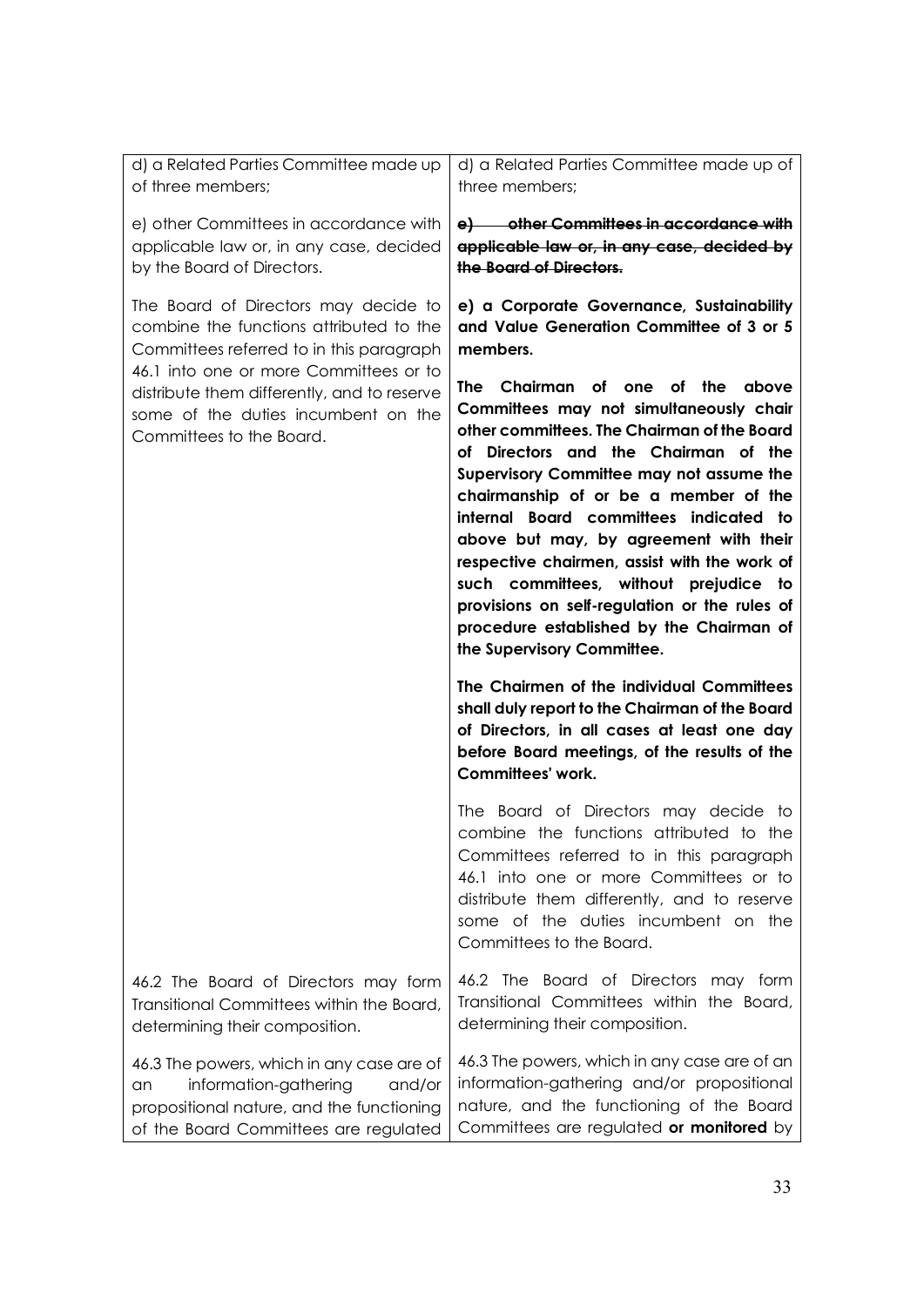| by the Board of Directors at the time of $\vert$ the Board of Directors—at the time of |              |  |  |  |
|----------------------------------------------------------------------------------------|--------------|--|--|--|
| appointment.                                                                           | appointment. |  |  |  |

*The new Article 46 proposes a number of changes in the rules governing internal Board committees, in particular with a view to their reconfiguration, in line with best practice and with the experience within Cattolica, along with an implicit enhancement of the role of independent directors, in accordance with the updated guidelines for self-regulation.* The chairmanship of several committees at the same time is precluded and the Chairs of *the Board of Directors and the Supervisory Committee may not preside over or be members of any of any committees within the Board of Directors, without prejudice to the possibility of assisting their work by agreement with the respective chairmen and without prejudice to provisions on self-regulation or the rules of procedure established by the Chairman of the Supervisory Committee.*

*Provisions are made for information liaison between the committees and the chairs of the Board of Directors and the Supervisory Committee.*

ARTICLE 59 [Transitional provisions]

ARTICLE 59 [Transitional provisions]

59.1 Shareholders already listed in the Shareholder register on the date of entry in the Companies' Register of the resolutions of the Extraordinary Shareholders' Meeting of 25 April 2015, who do not hold the minimum number of shares required by paragraph 18.1 of these Articles of Association, may, until 31 October 2018, supplement and document their minimum shareholding; in the absence of such integration and documentation, the Board of Directors shall declare their forfeiture in accordance with paragraph 18.1 of these Articles. Until 31 October 2018, those Shareholders shall, for the purposes of maintaining their capacity as Shareholder and related provisions, remain subject to the minimum shareholding limits in force on the date of the Extraordinary Shareholders' Meeting of 25 April 2015, and therefore one share for Shareholders registered before 21 April 2001 and 100 shares for shareholders registered subsequently.

**59.1 Shareholders already listed in the Shareholder register on the date of entry in the Companies' Register of the resolutions of the Extraordinary Shareholders' Meeting of 25 April 2015, who do not hold the minimum number of shares required by paragraph 18.1 of these Articles of Association, may, until 31 October 2018, supplement and document their minimum shareholding; in the absence of such integration and documentation, the Board of Directors shall declare their forfeiture in accordance with paragraph 18.1 of these Articles. Until 31 October 2018, those Shareholders shall, for the purposes of maintaining their capacity as Shareholder and related provisions, remain subject to the minimum shareholding limits in force on the date of the Extraordinary Shareholders' Meeting of 25 April 2015, and therefore one share for Shareholders registered before 21 April 2001 and 100 shares for shareholders registered subsequently.**

**59.2 Article 9, letter c), of these Articles of Association shall not affect the rights acquired by the Shareholders and entered in**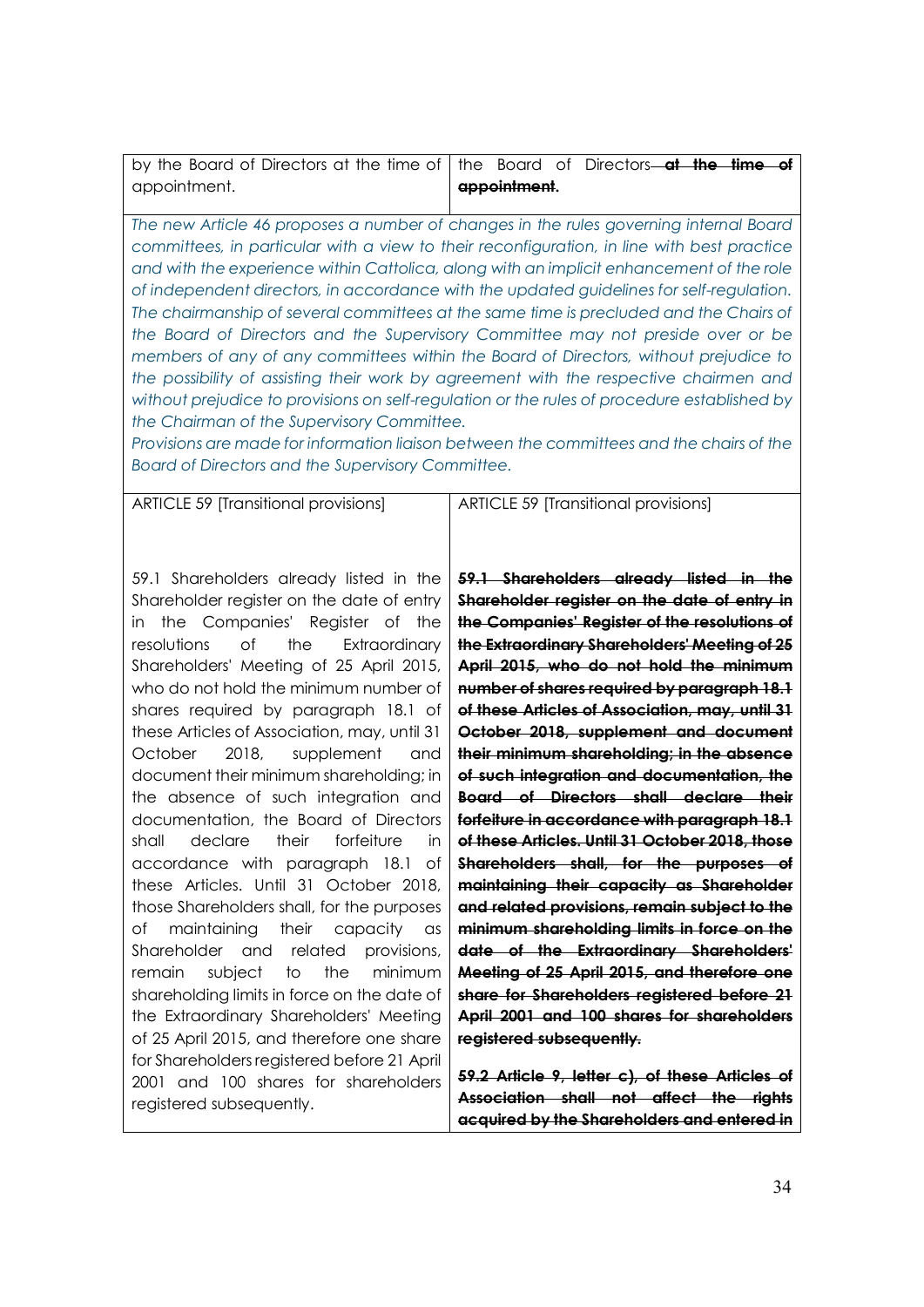| 59.2 Article 9, letter c), of these Articles of<br>Association shall not affect the rights<br>acquired by the Shareholders<br>and | the Shareholder register prior to the<br>Shareholders' Meeting on 21 April 2012.                                                                                                                                                                                                                                                                                                                                                                                                                                                                                                                                                                                                                                             |
|-----------------------------------------------------------------------------------------------------------------------------------|------------------------------------------------------------------------------------------------------------------------------------------------------------------------------------------------------------------------------------------------------------------------------------------------------------------------------------------------------------------------------------------------------------------------------------------------------------------------------------------------------------------------------------------------------------------------------------------------------------------------------------------------------------------------------------------------------------------------------|
| entered in the Shareholder register prior<br>to the Shareholders' Meeting on 21 April<br>2012.                                    | 59.3 Paragraph 33.8 of these Articles of<br>Association shall have effect as of the first<br>renewal of the Board of Directors after 13<br>August 2012 and for 3 consecutive                                                                                                                                                                                                                                                                                                                                                                                                                                                                                                                                                 |
| 59.3 Paragraph 33.8 of these Articles of<br>Association shall have effect as of the first                                         | mandates.                                                                                                                                                                                                                                                                                                                                                                                                                                                                                                                                                                                                                                                                                                                    |
| renewal of the Board of Directors after 13<br>August 2012 and for 3 consecutive<br>mandates.                                      | The clauses contained in Articles 23.2, letter<br>c., 29.3, 30.2, 32.3, 32.5, 32.6, 33.4, 33.5, 33.7,<br>33.8, 33.9, 38, 39, 40 and 46, approved by the<br>shareholders' meeting resolution of 26/27<br>June 2020, shall have effect and shall apply<br>as of the date of convocation of the ordinary<br>shareholders'<br>therefore<br>meetina.<br>and<br>following the meeting, shall apply to the full<br>renewal of the Board of Directors in office on<br>the said date of 26/27 June 2020, it being<br>understood that, including for the purposes of<br>the first application of the provisions of Article<br>40.1, account shall be taken of the previous<br>positions<br>held Chairman<br>and<br>Deputy<br>Chairman. |
|                                                                                                                                   | The amended clauses indicated in Articles<br>29.2, 30.1, 37, 41, 42 and 59 shall be effective<br>as of the date of registration of the resolution<br>with the Companies Register.                                                                                                                                                                                                                                                                                                                                                                                                                                                                                                                                            |

*A specific transitional regime is proposed for the amendments to the Articles of Association submitted to the Shareholders' Meeting for further refinement of corporate governance, in order to defer their effect until the first full renewal of the corporate bodies, for the purposes of a consistent and balanced application of the proposed new rules, i.e. following the date of the Shareholders' Meeting convened to approve the renewal, with the exception of the amendments to Articles 23.2, letter c), 29.3, 30.2, 32.3, 32.5, 32.6, 33.4, 33.5, 33.7, 33.8, 33.9, 39 and 40, which will have effect and will apply as of the date of convocation of the said Shareholders' Meeting for the purposes of the preliminary obligations established by law and by these Articles of Association for the renewal of the Board of Directors.*

*An exception is also made for the rule on share ownership which is no longer necessary for the Managing Director, who therefore, if appointed, would not necessarily have to be a Shareholder (Articles 29.2 and 30.1), and for the provisions concerning the powers of the Board of Directors (Article 37), the Chairman (Article 41) and the Managing Director (Article 42), which, where applicable, would enter into force together with the transitional*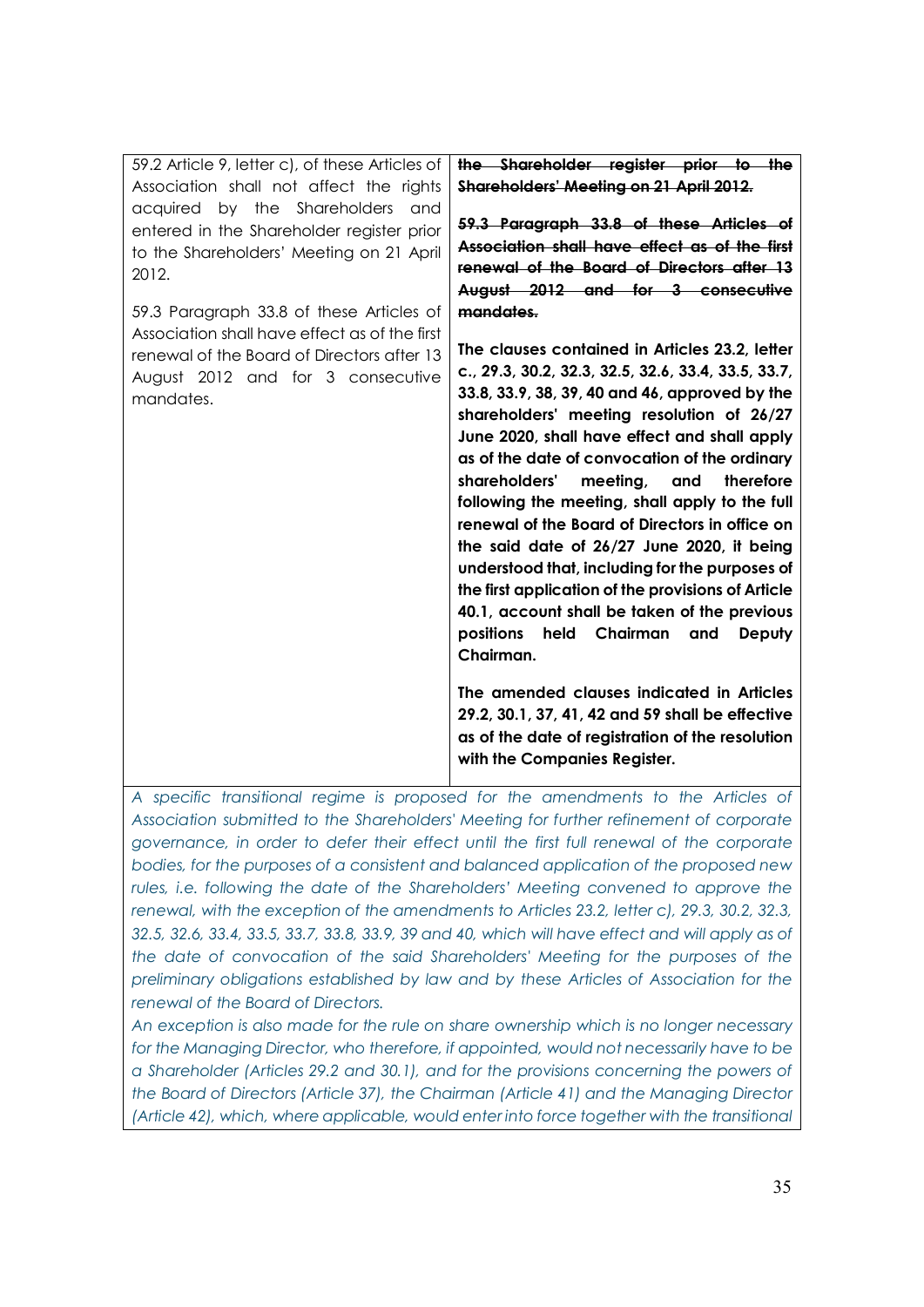*provisions (Article 59) immediately in force. Finally, transitional provisions no longer current are eliminated.*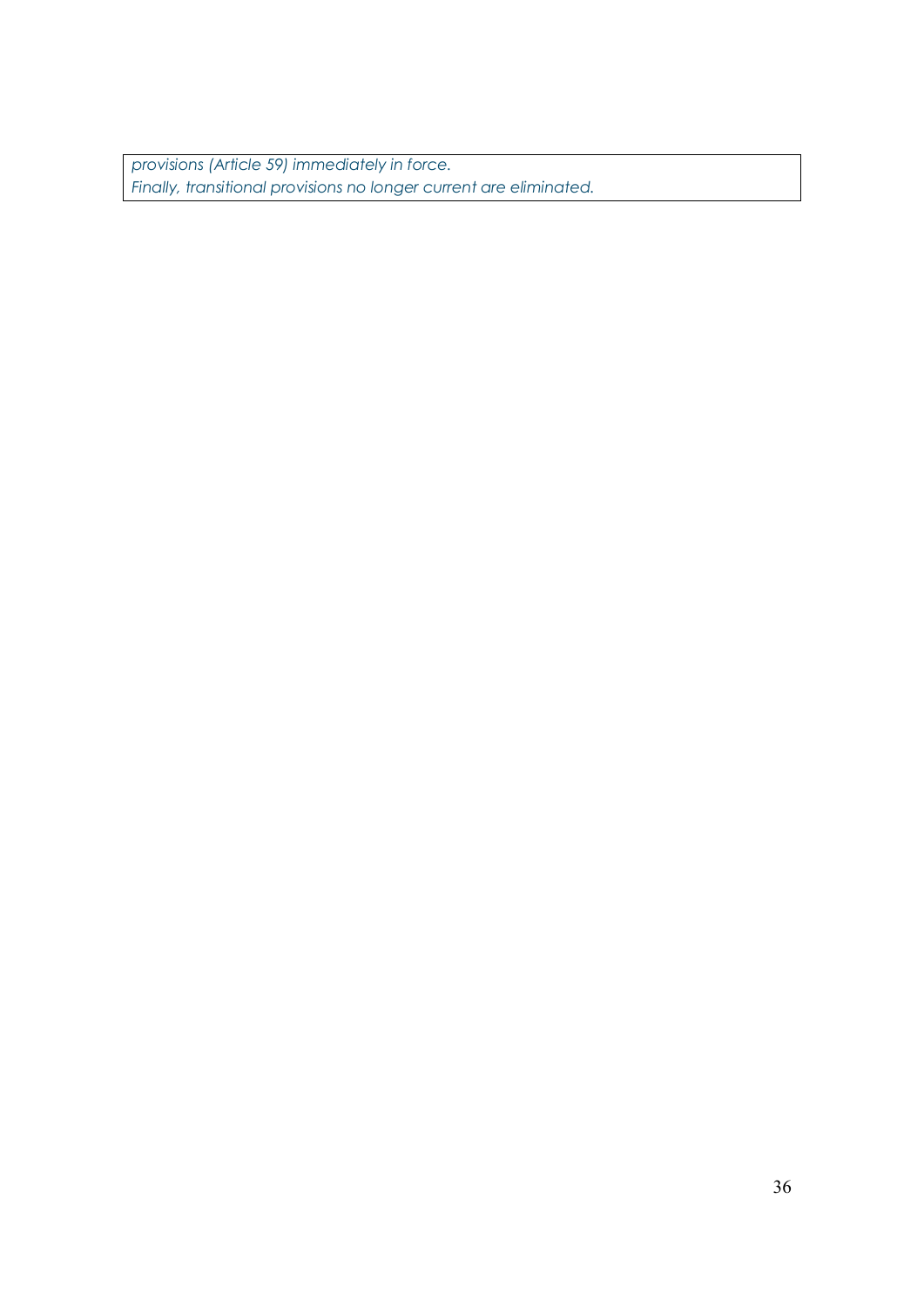# *PROPOSED RESOLUTION*

"The Extraordinary Shareholders' Meeting, having regard to the report of the Board of Directors made available to the public in accordance with applicable legislation,

#### hereby resolves

- 1) to approve the amendments to Articles 23, 29, 30, 32, 33, 37, 38, 39, 40, 41, 42, 46 and 59 of the Articles of Association as proposed by the Board of Directors and explained in the Comparison Table, and therefore to approve the new text of the Articles of Association, appended hereto as Annex A to this Report containing the said amendments;
- 2) to grant the Chairman and the Deputy Chairman, separately, every power to take any action necessary for the implementation of the resolution as adopted by the Shareholders' Meeting, and to make any further amendments to the amendments of the Articles of Association that may be requested, including by the Supervisory Authority, for its registration with the Commercial register, and to take any other action that may be necessary or even only appropriate for the implementation and effectiveness of the resolutions as adopted.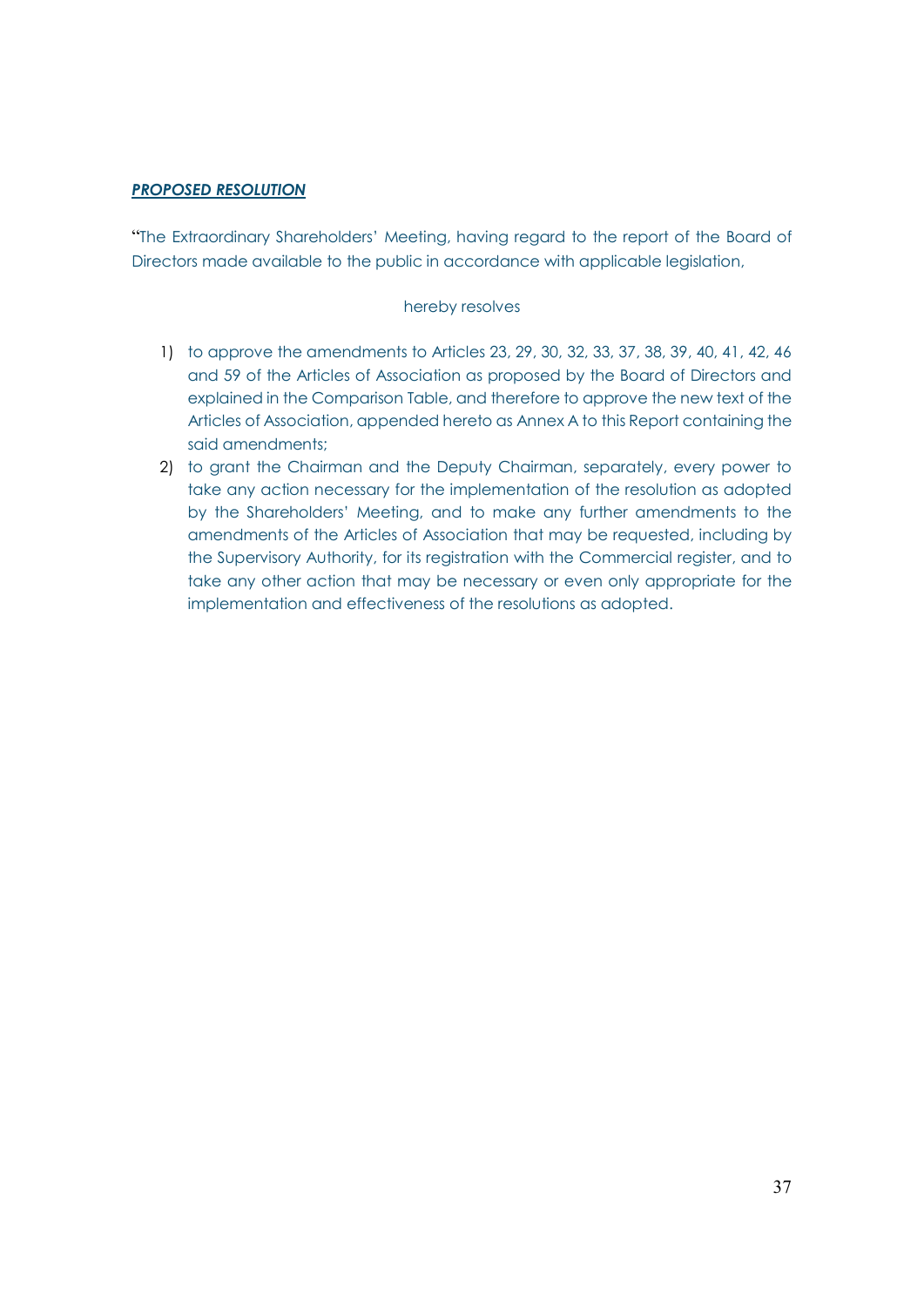# ANNEX A

NEW TEXT OF THE ARTICLES OF ASSOCIATION CONTAINING THE AMENDMENTS TO ARTICLES 23, 29, 30, 32, 33, 37, 38, 39, 40, 41, 42, 46 AND 59, PROPOSED FOR ADOPTION BY THE SHAREHOLDERS' MEETING ON 26/27 **JUNE 2020**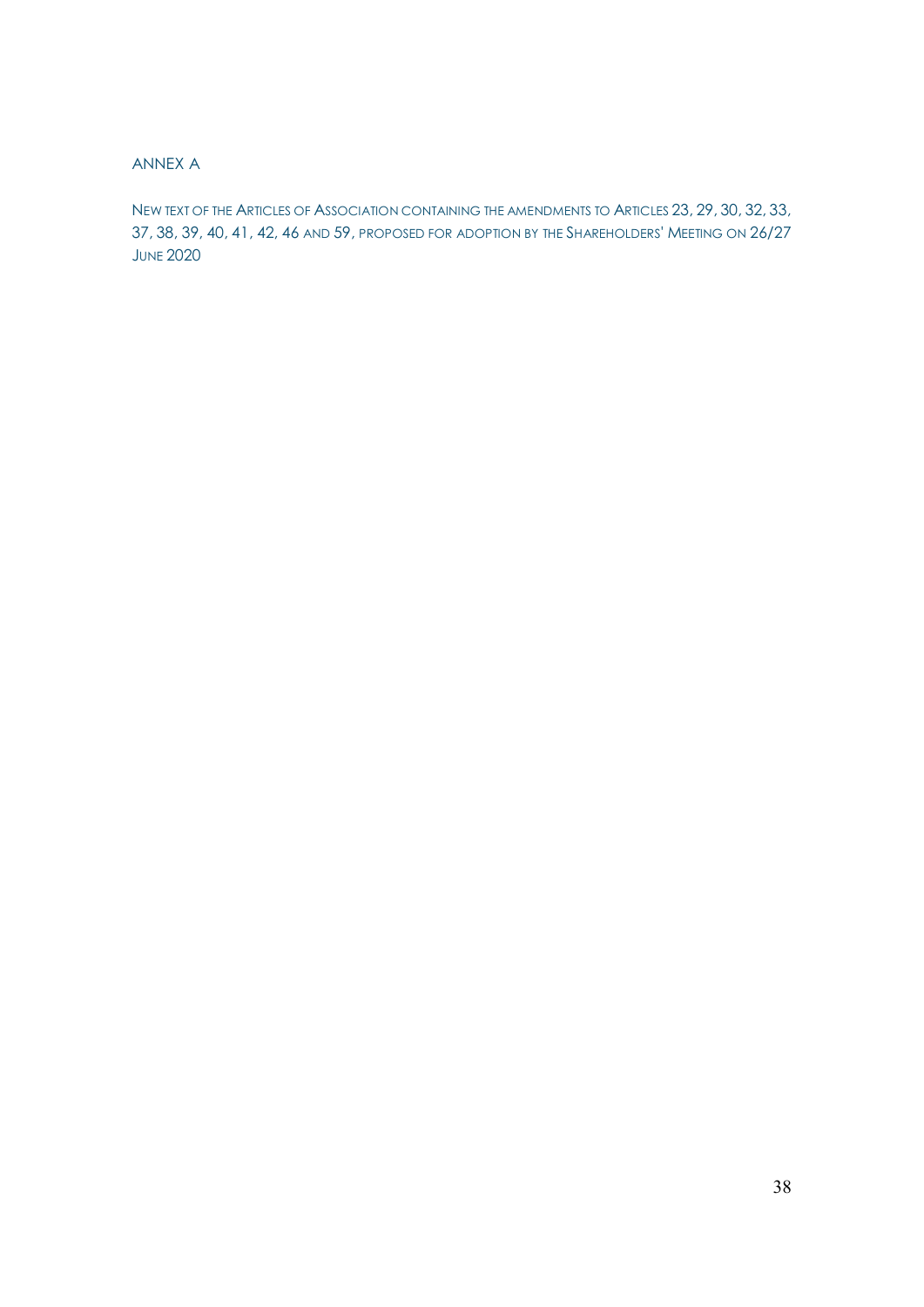

# **SOCIETÀ CATTOLICA DI ASSICURAZIONE Società Cooperativa**

ARTICLES OF ASSOCIATION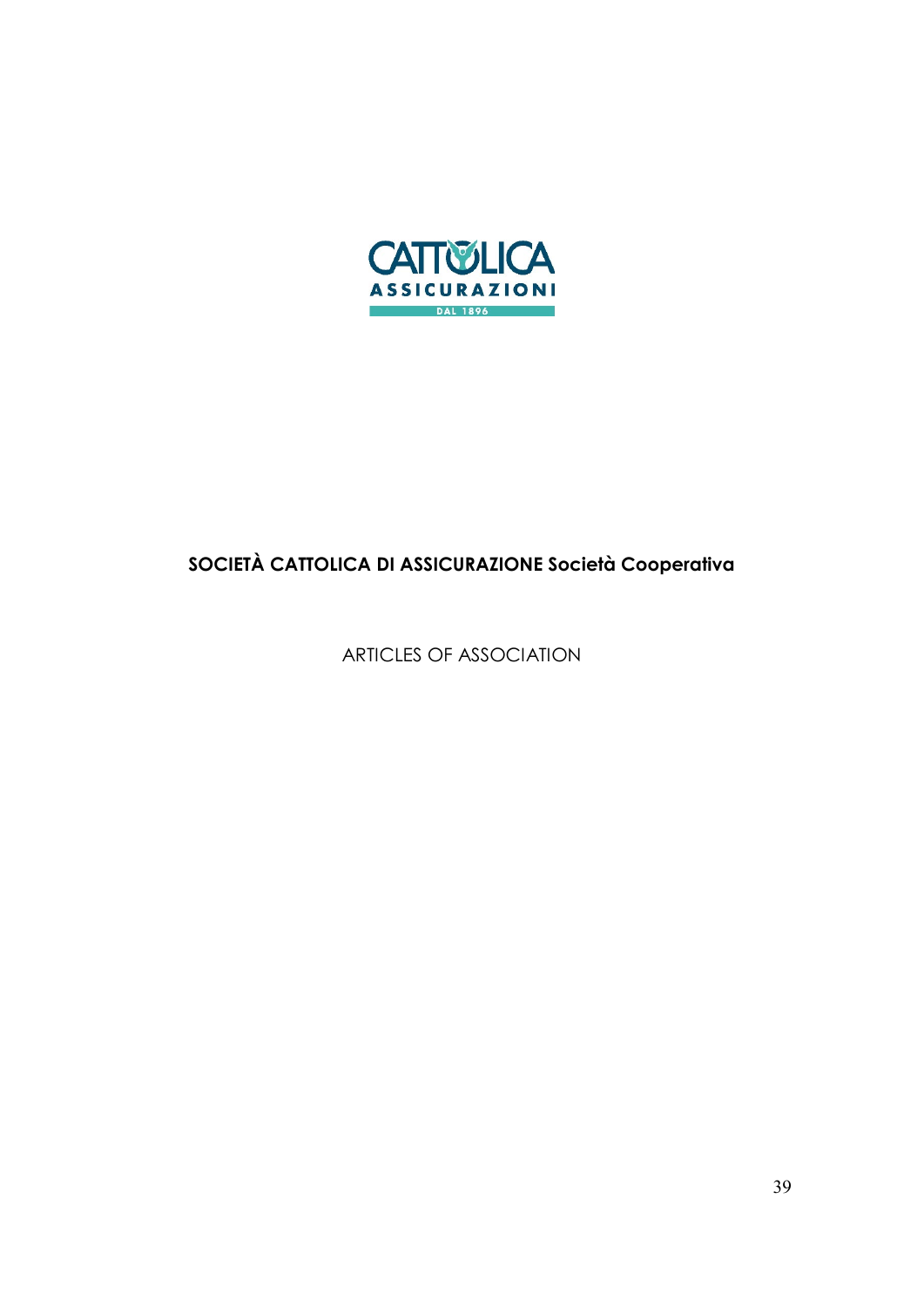#### TITLE I

#### TITLE I - NAME, LOCATION, PURPOSE, DURATION

# ARTICLE 1

# [Name]

The Company, established on 27 February 1896, is denominated "SOCIETÀ CATTOLICA DI ASSICURAZIONE - SOCIETÀ COOPERATIVA", or "Cattolica Assicurazioni Soc. Coop."

# ARTICLE 2

#### [Location]

2.1 The company has its registered office in Verona.

2.2 The Company, in the required form, may establish, alter or close secondary offices, departments, representative offices, branches or agencies, both in Italy and abroad.

## ARTICLE 3

#### [Purpose]

3.1 The Company's purpose is to offer all types of insurance, whether directly, or as reinsurance or retrocession.

3.2 The Company may also:

- a) manage the resources of pension funds established in accordance with Article 4 of Legislative Decree no. 124 of 21 April 1993 as amended, and manage openended pension funds in accordance with Article 9 of said decree and carry out the resulting operations functional to pension fund management activities;
- b) carry out activities relating to the establishment and management of forms of supplementary healthcare policies;
- c) purchase equity investments, both in Italy and abroad, in companies having similar purposes connected with or otherwise complementary to its own, including for credit, financial, real estate or services purposes, and also represent and manage such companies and, within the limits of applicable law, in companies carrying out business other than that indicated above;
- d) carry out all the movable and immovable property, commercial and financial transactions connected with or in any way complementary to the insurance and pension fund management and/or which the Board of Directors deems necessary or useful for achieving the Company's purpose;
- e) provided that they are linked or connected with or instrumental to the above business or operations, grant sureties, guarantees and endorsements, not systematically and subject to a resolution of the Board of Directors.

3.3 The company management is divided into Life business and Non-Life business.

3.4 In its capacity as Parent Company of the Cattolica Assicurazioni Insurance Group, the company adopts measures for implementation of the guidelines issued by IVASS in the interest of the stable and efficient management of the Group with regard to the companies referred to in Article 210-*ter*, paragraph 2, of Legislative Decree no. 209 of 7 September 2005 as amended ("CAP").

## ARTICLE 4

## [Mutuality]

4.1 The Company, which may conduct its business with both Shareholders and third parties, accords preferential attention to forms of insurance that protect the person and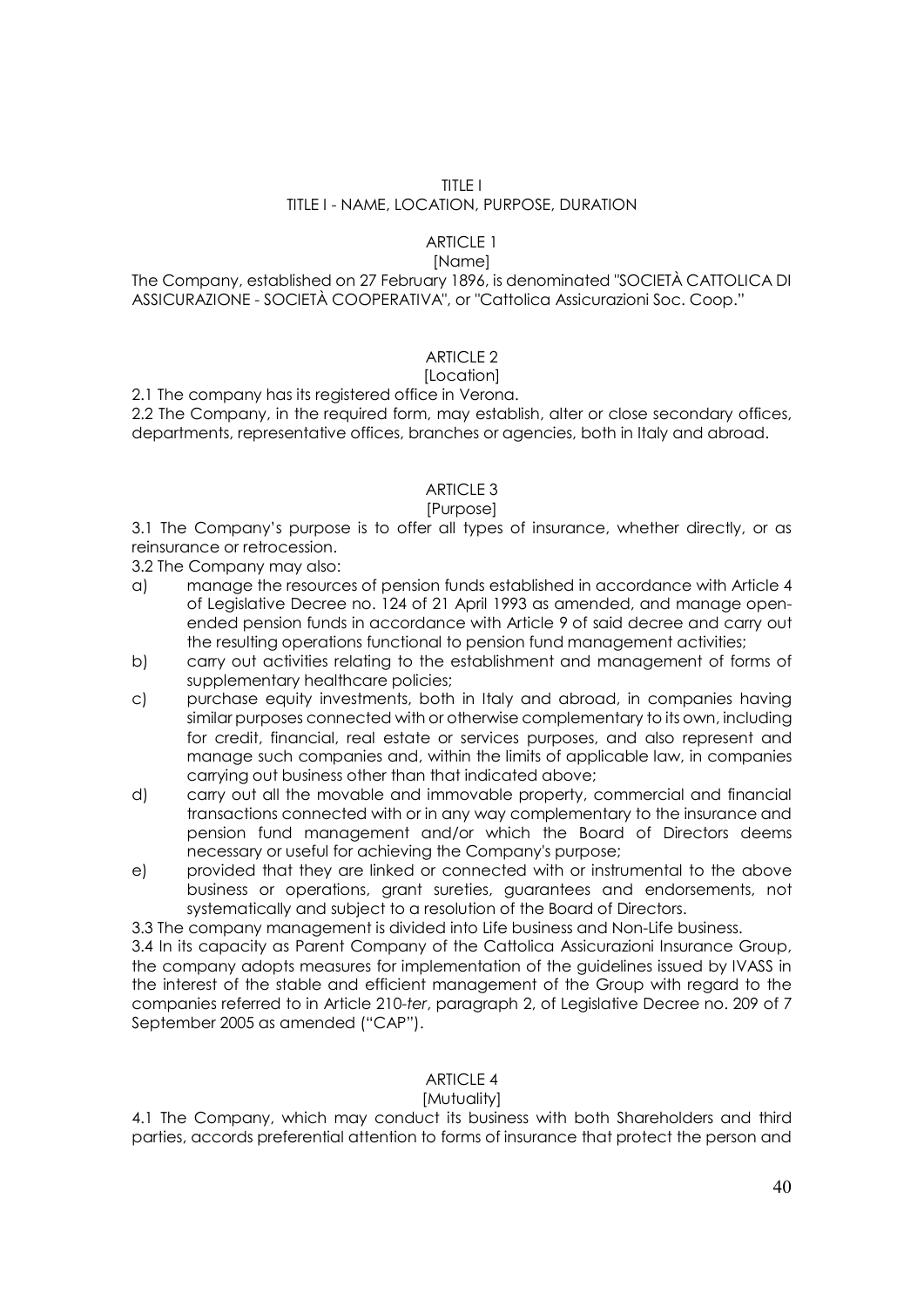the family, including in professional and entrepreneurial activities. It also offers its Shareholders insurance contracts under special favourable conditions and may grant its policyholders profit interest.

4.2 In addition to pursuing the service to its policyholders and the benefit of its Shareholders, the Company proposes to directly or indirectly contribute (also, but not exclusively, through the Catholic Insurance Foundation (*Fondazione Cattolica Assicurazioni*)), to support Catholic Missions (*Opere Cattoliche*) as needed. To this end, the Company may support the establishment of foundations, associations or consortia.

# ARTICLE 5

## [Term]

The term of the Company is set to end on 31 December 2100 and may be extended.

# TITLE II

## SHARE CAPITAL, SHARES

# ARTICLE 6

# [Share capital]

6.1 The share capital is variable and unlimited and consists of shares with no nominal value.

6.2 The issue of new shares may be resolved:

- a) extraordinarily, by the Extraordinary Shareholders' Meeting in accordance with the provisions of Articles 2438 *et seq*. of the Italian Civil Code, with proxy rights pursuant to Articles 2420-ter and 2443 of the Italian Civil Code, without prejudice, in any event, to the provisions of Article 2524, paragraph 4 of the Italian Civil Code;
- b) ordinarily by the Board of Directors by the issue of new shares.

6.3 While the Company's shares are listed on a regulated market, the Board of Directors will not issue new shares in accordance with letter b) of paragraph 6.2 of these Articles of Association.

6.4 In accordance with applicable law, it is hereby specified that:

- a) the share capital is divided into €359,482,169.52 for Non-Life business and €163,399,608.48 for Life business;
- b) the share premium reserve divided into €559,508,914.49 for Non-Life business and €193,433,225.98 for Life business;
- c) the revaluation reserve is divided into €37,231,482.77 for Non-Life business and 25,267,311.57 for Life business;
- d) the legal reserve is divided into €231,264,730.43 for the Non-Life business and €51,272,102.70 for the Life business;
- e) the other reserves are divided into  $E176,227,155.14$  for the Non-Life business and €3,311,314.36 for the Life business;
- f) the merger and demerger surplus reserve of  $\epsilon$ 700,502.17 is entirely allocated to the Non-Life business;
- g) the demerger deficit of  $\epsilon$ 141,753,328.00 is entirely allocated to the Non-Life business;
- h) the negative reserve for portfolio treasury shares is divided into €33,439,126.88 for the Non-Life business and €13,506,158.64 for the Life business; the formation of this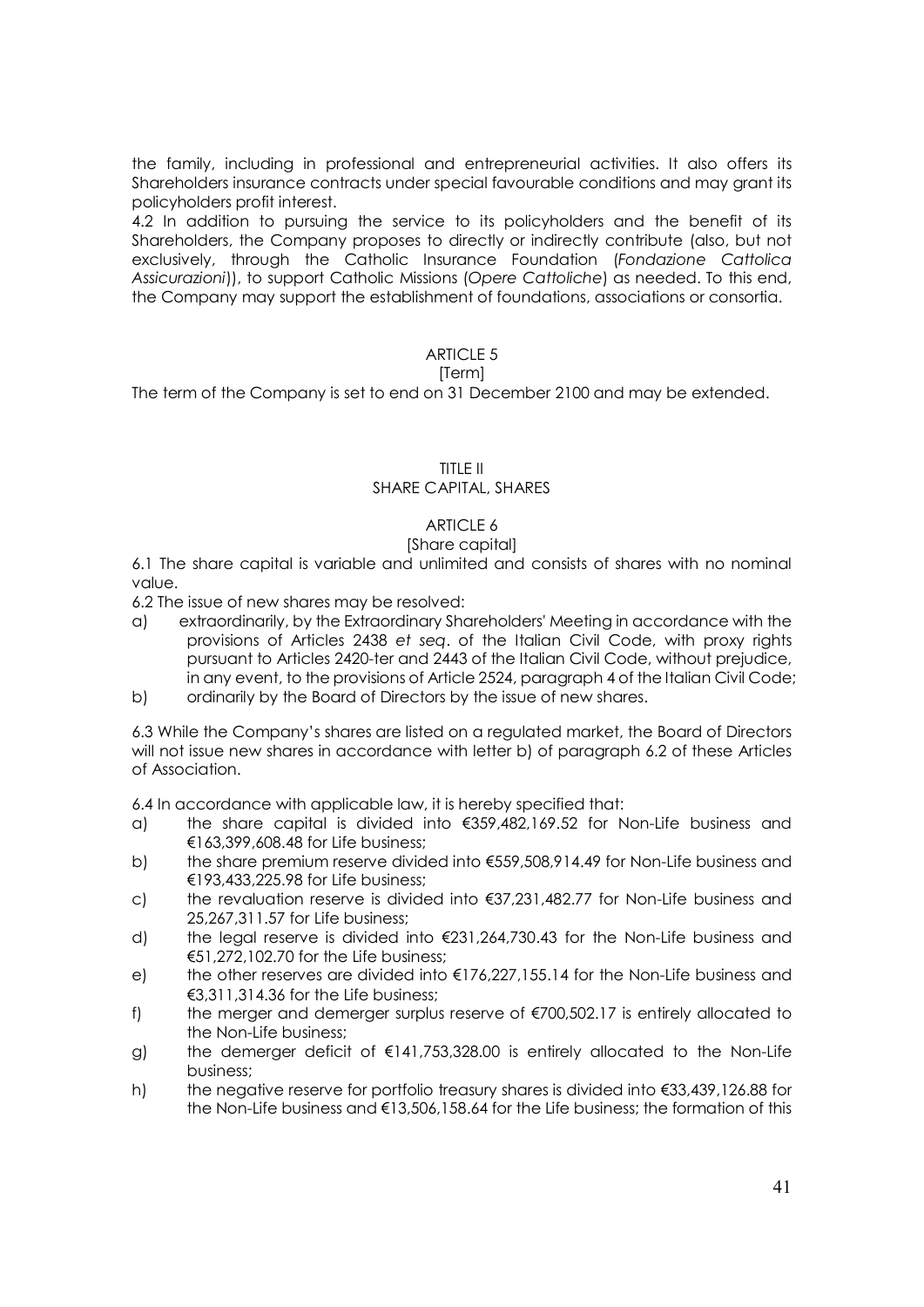reserve is concomitant with the purchase of treasury shares, to be applied to the share premium reserve.

6.5 By resolution adopted by the competent management bodies in accordance with applicable law and these Articles of Association, all other reserves are set aside separately for each year in accordance with the specific methods by which they have been created and/or modified and in accordance with the criteria set out in said regulations.

*6.6* In the event of a capital increase, the allocation to Non-Life or Life business of the increase in the amount of share capital, any share premium and adjustment interest is decided by the Extraordinary Shareholders' Meeting or, in the event of delegation under Articles 2420-*ter* and 2443 of the Italian Civil Code or in the case described in paragraph 6.2, letter b), of these Articles of Association, by the Board of Directors.

#### ARTICLE 7

#### [Shares]

7.1 The shares are registered and indivisible. The named registration of the shares assigns to the owner all of the ownership rights, but not the status of Shareholder.

7.2 Solely for the purposes of enjoyment of the ownership rights, including option and preemption rights in the event of a capital increase, the shares are freely transferable.

7.3 In the event of the shares becoming subject to a pledge, usufruct or other constraint, the Shareholder shall promptly notify the Company. In such cases, the exercise of voting rights is reserved to the Shareholder.

# TITLE III

# SHARFHOLDERS

## $ARTICIF 8$

#### [Shareholders]

8.1 Individuals who have reached their majority may be admitted as Shareholders, with the exception of those who meet the conditions set out in Article 9 and without prejudice to the provisions of Article 10 of these Articles of Association.

8.2 Legal persons, collective entities of any type, undertakings for the collective investment of savings in any form ("UCIs") may also become Shareholders, with the exception of those who meet the conditions set out in Article 9 and without prejudice to the provisions of Article 10 of these Articles of Association, with regard to their core attitude. They must designate in writing the natural person authorised to represent them in the exercise of their corporate rights. Any modification of such designation shall be unenforceable against the Company until it has been duly notified. In the absence of such designation, the legal representative of the Shareholder shall be exclusively responsible for exercising corporate rights. The natural person appointed to exercise corporate rights and the legal representative, if they are not Shareholders, are not eligible for company positions.

## ARTICLE 9

# [Grounds for non-admission as a Shareholder]

The following may not be admitted as Shareholders:

- a) employees and agents of the Company or its subsidiaries;
- b) natural persons who are debarred, incapacitated, bankrupt during the term of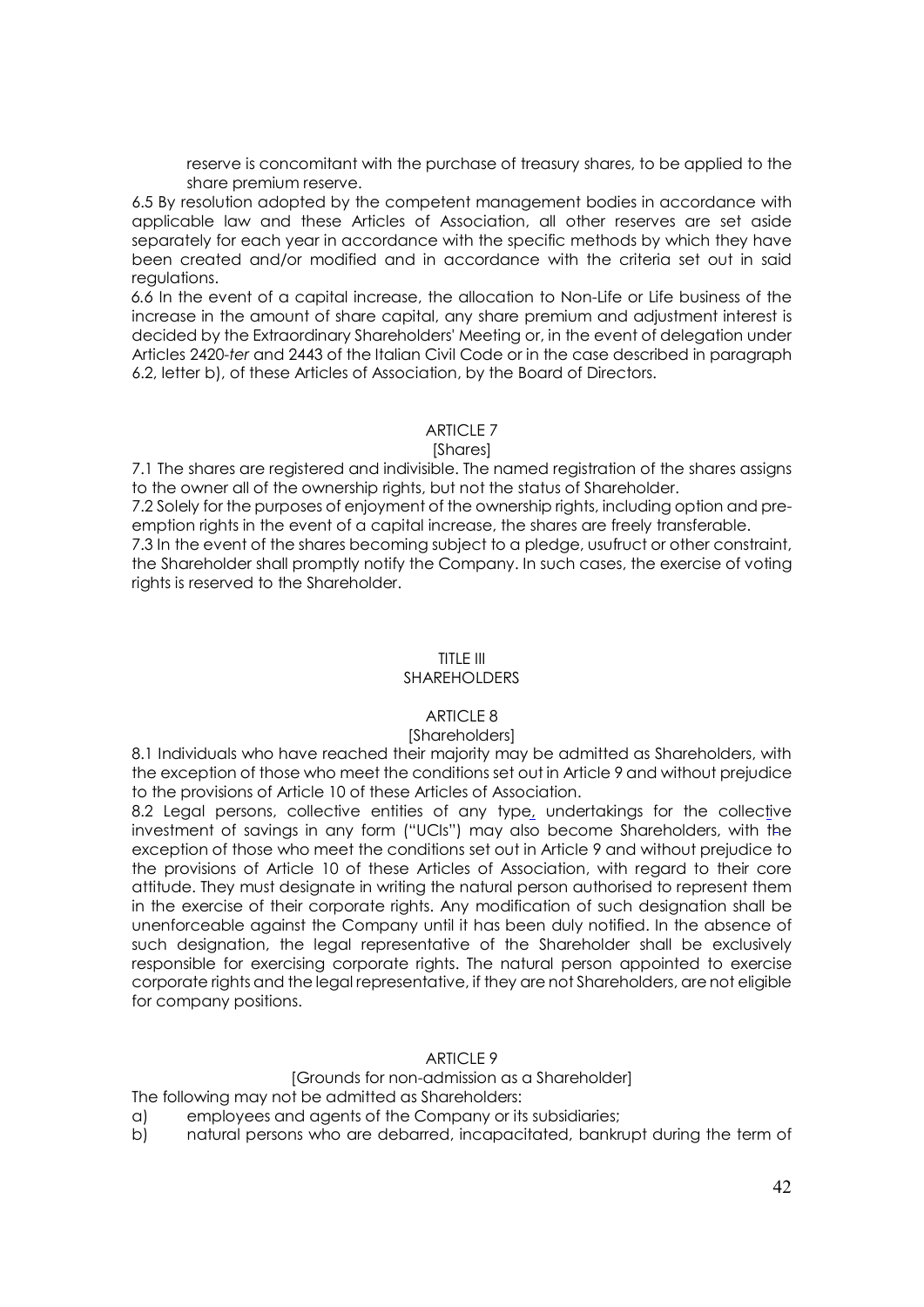insolvency proceedings or who have been convicted and consequently debarred, including temporarily, from public office;

c) natural or legal persons or other entities conducting business that is directly or indirectly in competition with the Company's business.

# ARTICLE 10

## [Application for admission]

To be admitted as a Shareholder, a written application must be submitted to the Board of Directors.

Applications from those who do not profess the Catholic Religion and have not expressed support for Catholic Missions cannot be accepted.

## ARTICLE 11

#### [Admission procedure]

11.1 The Board of Directors shall resolve on the application for admission as Shareholder within 60 days of the date of receipt of the application, which shall be duly and fully compiled, in accordance with to the provisions of the regulations approved by the Board of Directors.

11.2 In his/her application for admission, the aspiring Shareholder confirms his/her compliance with requirements of Article 10, represents that he/she agrees to be bound by the obligations established by in these Articles of Association, by the regulations and by the company resolutions, and undertakes to provide all information and/or statement required in accordance with applicable law or these Articles of Association, or in general requested by the Company.

11.3 The decision will be notified to the interested party within 15 days of being taken. 11.4 The Board of Directors may require the payment of a fee for admission as a Shareholder, in such case deciding in general the amount, and establishing the procedures for calculating the adjustment interest, taking into account the last dividend voted on, and setting the respective payment terms and conditions.

11.5 The title of Shareholder is acquired, following a board resolution of admission, with entry in the Shareholder register. The aspiring Shareholder must prove that he or she holds at least 300 shares and pay any admission fee, which is returned in the event of nonadmission. Revenues from admission fees are allocated to the share premium reserve.

11.6 The decision not to admit a Shareholder shall be taken by the Board of Directors having regard to the rules of the Articles of Association, the aims and objective interests of the Company, including its autonomy, and the spirit of its cooperative form. For the purposes of the assessment, the Board of Directors shall take into account, in relation to the interest of the Company, the professional business carried out and any previous or ongoing relationships between the entity that submitted the application or the companies or entities linked thereto and the Company or Group.

11.7 The decision not to admit a Shareholder may, within 30 days of receipt of the relevant notification, be submitted for review by the interested party to the Ethics and Disciplinary Committee, which – together with a representative of the aspiring Shareholder and after consulting the Board of Directors – must announce its decision within 30 days of the request, ordering a review or rejecting the application. In the first case, within 30 days of receipt of the decision of the Ethics and Disciplinary Committee the Board of Directors shall review the application, the decision on which shall be final.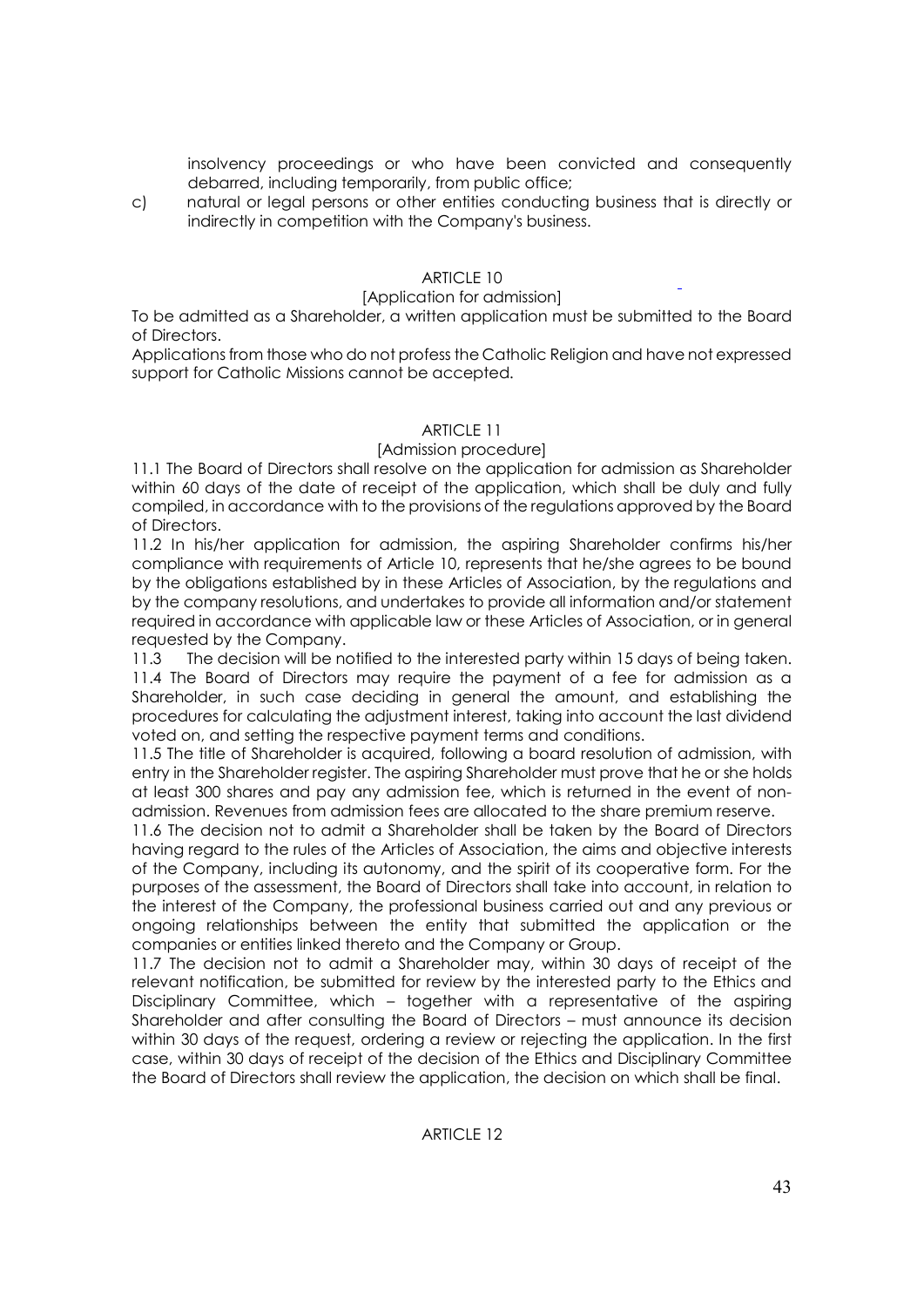## [Address for service of the Shareholder]

For the purposes of applicable law and these Articles of Association, the address for service of the Shareholder is as it appears on the application for admission or written notification by said Shareholder, the latter being obliged to promptly notify any changes.

## ARTICLE 13

## [Loss of the title of Shareholder]

In addition to the cases provided for by applicable law and by these Articles of Association, the title of Shareholder is lost when a Shareholder makes an express request to do so, retaining ownerships rights over the shares held.

# ARTICLE 14

# [Death of a Shareholder]

14.1 In the event of the death of a Shareholder, the Board of Directors shall cancel said Shareholder from the Shareholder register.

14.2 The shares shall be transferred to the successors in title, who shall retain the ownership rights.

14.3 If the successor in title is already a Shareholder, the limit on shareholdings established by Article 19 of these Articles of Association shall apply.

14.4 A successor in title who is not a Shareholder may apply for admission as a Shareholder in accordance with the provisions of these Articles of Association.

# ARTICLE 15

#### [Exclusion of a Shareholder]

15.1 In addition to the cases provided for by applicable law and by these Articles of Association, the Board of Directors may exclude from the title of Shareholder:

a) shareholders that have forced the Company to take legal proceedings for the fulfilment of their obligations towards the Company or the compliance with the provisions of these Articles of Association or resolutions of shareholders' meetings and been unsuccessful;

- b) shareholders that have been responsible for actions that are damaging or in any way detrimental to the Company and to its reputation, or that conflict with applicable law, these Articles of Association, the interests of the Company or the spirit of the cooperative form, or that have acted in ways that radically conflict with Articles 9 and 10 of these Articles of Association;
- c) shareholders finding themselves in any of the situations referred to in Article 9 of these Articles of Association;
- d) shareholders that have become liable for serious breaches of their obligations under applicable law or these Articles of Association or for breaches of their contractual obligations towards the Company.

15.2 The exclusion order is notified by registered letter with acknowledgement of receipt to the address for service of the Shareholder referred to in Article 12 of these Articles of Association. If the notification of exclusion, duly made by the Company, is not delivered for any reason, the Company may proceed in the manner deemed appropriate on a case-by-case basis.

15.3 The Shareholder may appeal against the exclusion measure to the Ethics and Disciplinary Committee within 30 days of the notification, requesting a review of the measure. If the Ethics and Disciplinary Committee orders a review, the Board of Directors shall issue a final reasoned decision.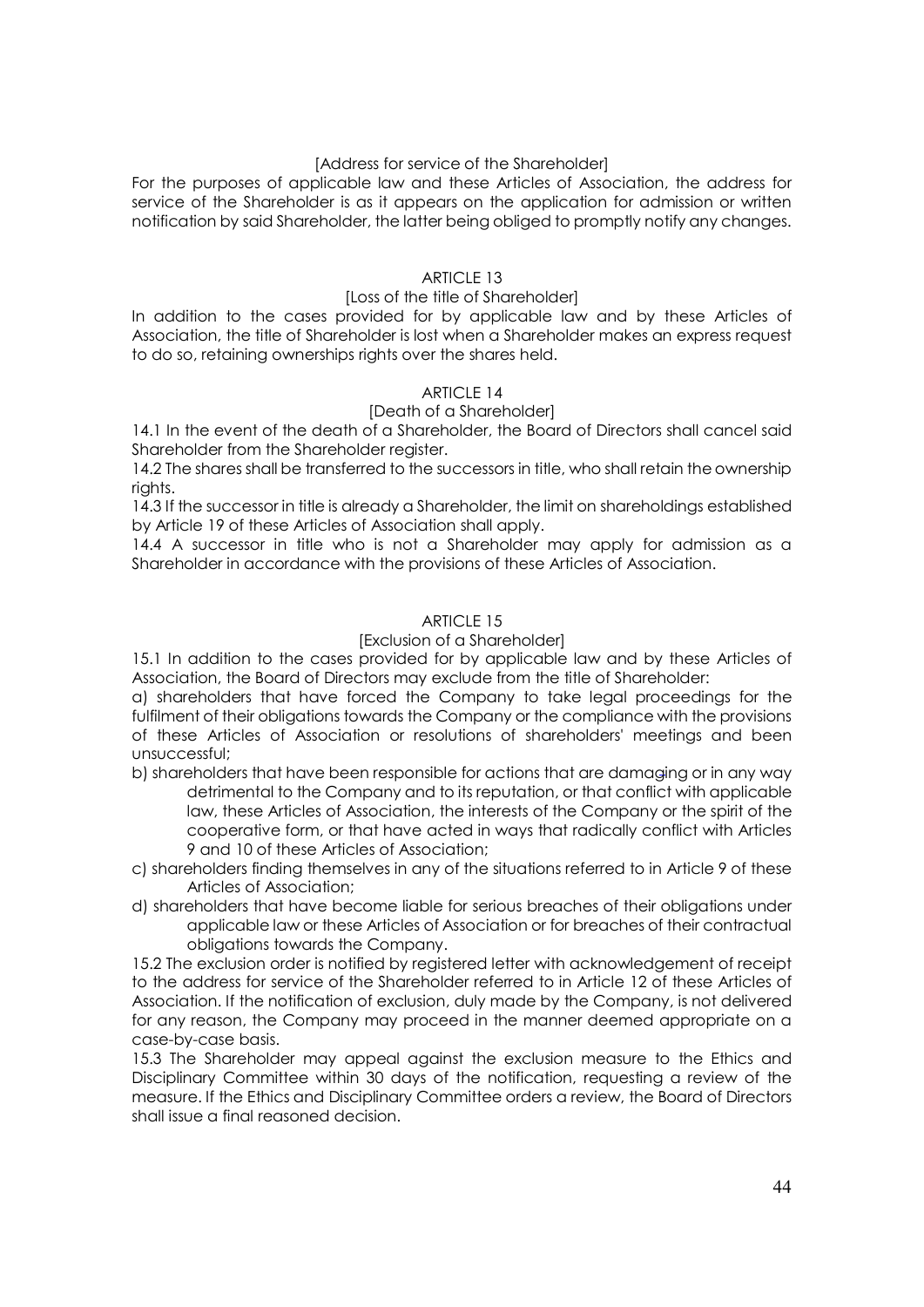# ARTICLE 16

## [Withdrawal of Shareholder]

16.1 Shareholders are entitled to withdraw from the Company only in the cases permitted by law.

16.2 The right of withdrawal is excluded in the event of an extension of the term of the Company or the introduction, amendment or abolition of limits on the circulation of shares.

16.3 Withdrawing Shareholders shall, at their request, be entitled to repayment for their shares in accordance with the law.

#### ARTICLE 17

#### [Repurchase of Shares]

17.1 Repurchased shares must be cancelled.

17.2 If the beneficiary fails to collect the repayment within three months of being invited to do so by the Company, the sum shall be set aside in a non-interest-bearing account available to them, as prescribed by law.

17.3 The repayment shall be made in the manner and for the amounts required by law.

## ARTICLE 18

#### [Minimum shareholding]

18.1 Admission as a Shareholder is subject to the ownership of at least 300 shares, and failing to meet this condition shall result in forfeiture of the title of Shareholder, which is declared by a specific resolution of the Board of Directors with immediate effect.

18.2 The measure of the Board of Directors is notified by registered letter with acknowledgement of receipt to the Shareholder's address for service referred to in Article 12 of these Articles of Association.

## ARTICLE 19

#### [Shareholding limits]

19.1 Shareholders who are natural persons may not own shares in quantities exceeding the limit set by applicable law. Shareholders who are natural persons may own a percentage of capital higher than the limit set by applicable law, however the exercise of their administrative rights remains within said limit, and the principle of per capita voting set out in paragraph 25.3 of these Articles of Association shall still apply.

19.2 Shareholders that are a legal entity, collective entity or UCI may be entered in the Shareholder register as the holder of shares for a percentage of capital not exceeding 5%. Shareholders that are a legal entity, collective entity or UCI may own a percentage of capital greater than 5%, however the exercise of their administrative rights remains limited to 5%, and the principle of per capita voting set out in paragraph 25.3 of these Articles of Association shall still apply.

## TITLE IV CORPORATE GOVERNANCE

#### ARTICLE 20 [Company offices and functions]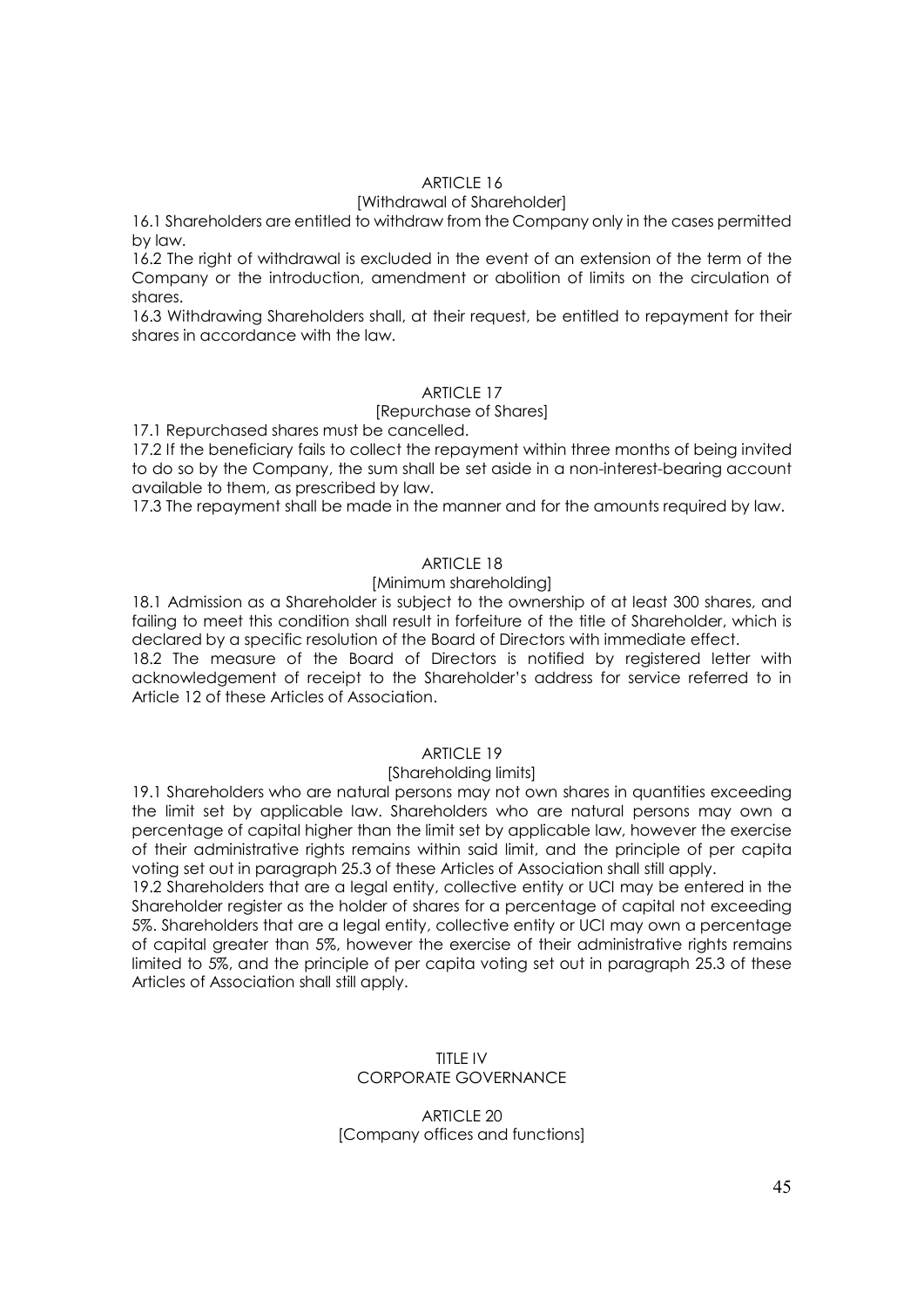The carrying out of Company business, according to the respective competences as determined by applicable law and these Articles of Association, is delegated to:

- a) the General Meeting;
- b) the Board of Directors, and its internal Supervisory Committee;
- c) the Chairman of the Board of Directors;
- d) the Managing Director, where appointed.

#### TITLE  $V$

## SHARFHOLDERS' MEETING

#### ARTICLE 21

#### [Shareholders' Meeting]

The Shareholders' Meeting, duly convened and constituted, represents all Shareholders and its resolutions, made in accordance with applicable law and these Articles of Association, are binding on all Shareholders, even if not present or dissenting.

## ARTICLE 22

#### [Meeting Calls]

22.1 The Ordinary Shareholders' Meeting to approve the Financial Statements is called at least once a year within 120 days of the end of the financial year or within 180 days, if the conditions laid down by law apply.

22.2 The Shareholders' Meeting may be called at any time, upon a resolution of the Board of Directors, in other cases provided by law or by these Articles of Association and when deemed appropriate by the Board of Directors, as well as at the request of at least one fortieth of the Shareholders holding voting rights or of the Shareholders representing at least one fortieth of the share capital.

22.3 The Supervisory Committee may call a Shareholders' Meeting, subject to notification to the Chairman of the Board of Directors, when deemed necessary in order to perform its duties.

22.4 The Shareholders' Meeting is usually convened in Verona and may be convened in a place other than the Company's registered office and the municipality, providing it is convened in Italy, when deemed appropriate by the Board of Directors, by means of a meeting call notice drawn up and published in accordance with the terms and conditions of applicable law.

22.5 In accordance with the terms, conditions and limits established by applicable law, one fortieth of the Shareholders with voting rights or the Shareholders representing at least one fortieth of the share capital may request that the list of items indicated in the meeting notice to be discussed at the Shareholders' Meeting be supplemented, indicating in the request the additional proposed items, or may submit draft resolutions on items already on the agenda.

22.6 Entitlement to exercise the rights of Shareholders indicated in paragraphs 22.2. and 22.5 of these Articles of Association is proven by certification, in accordance with applicable law, of ownership of the minimum number of shares indicated in articles 18 and 59 of these Articles of Association. The signature of each Shareholder must be accompanied by a photocopy of a valid identity document.

22.7 The Board of Directors may, at the time of calling the Shareholders' Meeting and with specific information in the notice, arrange for the setting up of one or more remote links with the venue where the Shareholders' Meeting is being held, in order to allow Shareholders permitted to attend the meeting in accordance with applicable law and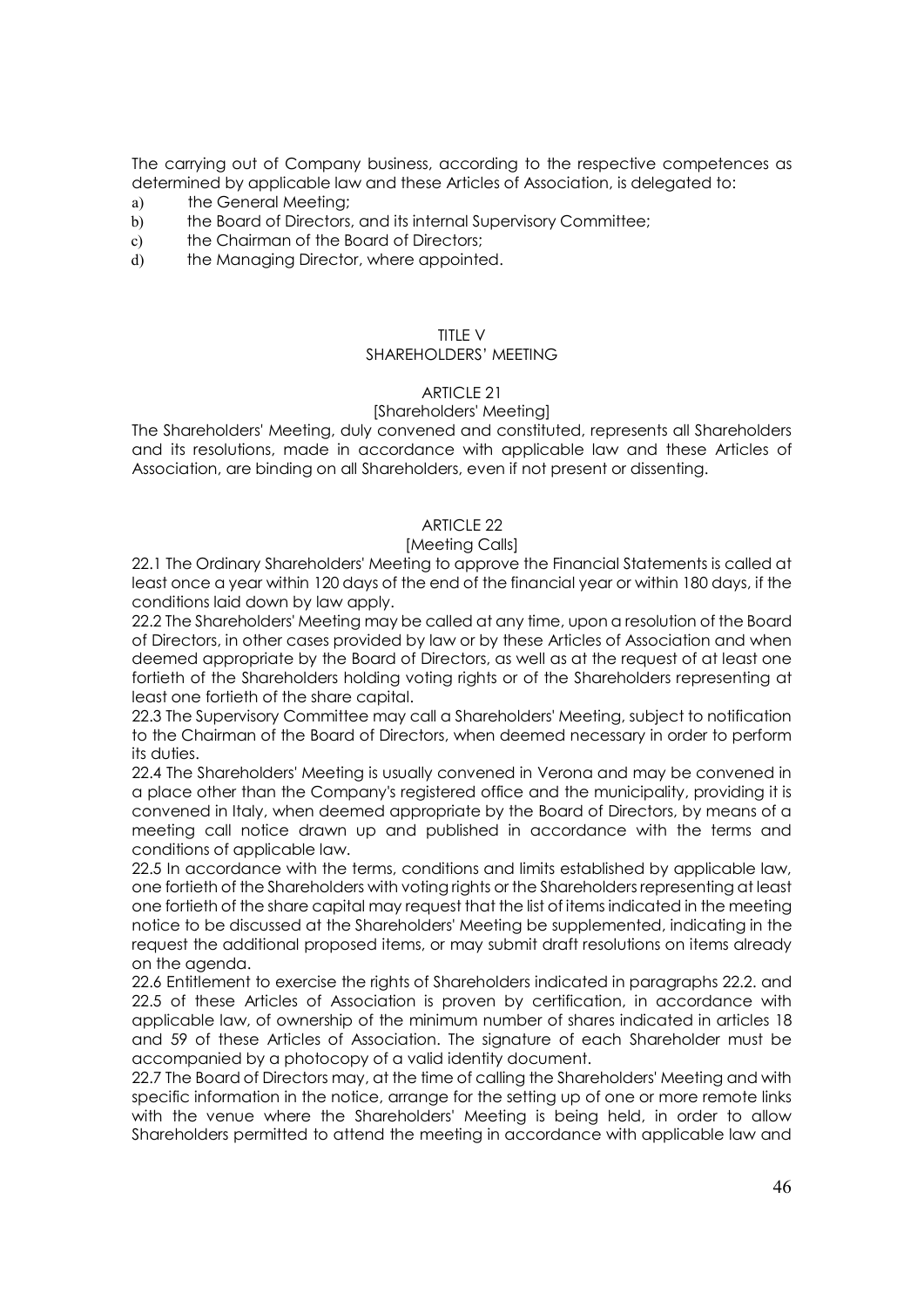these Articles of Association and in possession of an admission ticket but unable to attend the meeting to take part in the discussion, follow the proceedings and cast their vote at the time of voting. Remote links must guarantee that Shareholders can be identified and that the Chairman of the Shareholders' Meeting can manage and monitor voting in locations at a distance from the venue of the Shareholders' Meeting.

# ARTICLE 23

## [Competences]

23.1 The Shareholders' Meeting, both in ordinary and extraordinary session, shall resolve upon the matters assigned to it by applicable legislation and these Articles of Association. 23.2 The following resolutions are the responsibility of the Ordinary Shareholders' Meeting: a) the appointment and revocation of members of the Board of Directors according to the procedures set out in Articles 32 and 33 of these Articles of Association;

- b) the appointment and revocation, with due cause, of the members of the Supervisory Committee and the election of its Chairman, with the procedures set out in Articles 32 and 33 of these Articles of Association;
- c) the determination, for the entire duration of their office, of the remuneration payable to members of the Board of Directors and the Supervisory Committee, as well as the attendance allowance referred to in paragraph 39 of these Articles of Association, without prejudice to the provisions of Article 39 hereunder;
- d) authorisations for the Board of Directors to take action in related party transactions;
- e) the approval of the remuneration policies for Company Offices and personnel, including hare-based remuneration plans;
- f) the adoption of the procedural rules for shareholders' meetings.

## ARTICLE 24

## [Constitution]

24.1 Except as provided for in Articles 28, 57 and 58 of these Articles of Association, ordinary and extraordinary Shareholders' Meetings may pass resolutions if at least half of the number of Shareholders with voting rights are present or are represented.

24.2 On second call, always subject to the provisions of the articles indicated in paragraph 24.1 of these Articles of Association, ordinary and extraordinary Shareholders' Meetings may pass resolutions regardless of the number of Shareholders present or represented.

## ARTICLE 25

## [Attendance]

25.1 Shareholders registered in the Shareholder Register for at least 90 days have the right to attend the Shareholders' Meeting and to exercise their voting rights. Their authorised intermediary, with which their shares are deposited, must send the Company the notice required by current law attesting to ownership of the minimum number of shares indicated in Articles 18 and 59 of these Articles of Association at least 2 days prior to the date set for the first call.

25.2 After the necessary checks, the Company will issue a ticket for admission to the Shareholders' Meeting.

25.3 Each Shareholder shall have only one vote, regardless of the number of shares they hold.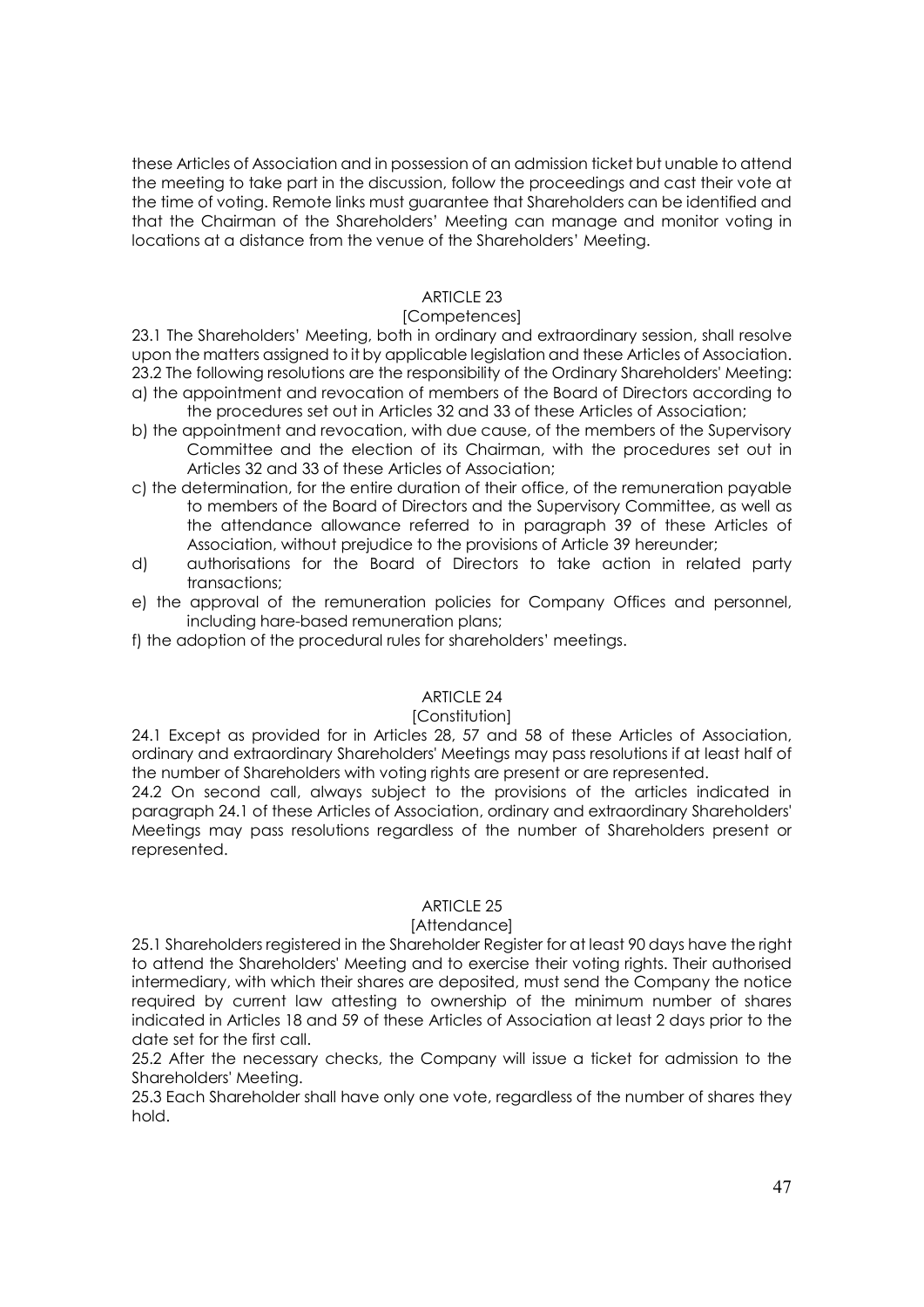# ARTICLE 26

#### [Representation]

26.1 Shareholders admitted to the Shareholders' Meeting and equipped with an admission ticket may, by proxy, represent other Shareholders; no proxy may represent more than five Shareholders.

Powers of representation may not be granted to members of the Board of Directors or employees of the Company, or to companies controlled directly or indirectly by the Company, or to members of the administrative and control body and employees of the latter body.

26.3 Non-Shareholders may not attend the Shareholders' Meeting, even as a proxy or agent, without prejudice to the provisions of paragraph 8.2 of these Articles of Association and any other mandatory provision of law.

## ARTICLE 27

## [Management and chairmanship]

27.1 As well as by current legislation and these Articles of Association, management of the Shareholders' Meeting is governed by the Shareholders' Meeting regulations.

27.2 The Shareholders' Meeting is chaired by the Chairman of the Board of Directors or, in the event of absence or impediment, by the Acting Deputy Chairman or, alternatively, by the other Deputy Chairman.

27.3 In the event of absence or impediment, also of the Deputy Chairmen, the Shareholder's Meeting shall be chaired by the longest-serving Director present, or, in the case of equal time in office, by the most senior in age; failing this, by another person designated by the Shareholders' Meeting.

27.4 The Chairman of the Shareholders' Meeting shall have full powers to direct the works of the meeting in accordance with applicable law, these Articles of Association and the Shareholders' meeting regulations.

27.5 On the proposal of the Chairman, the Shareholders' Meeting appoints the Secretary and the Scrutineers. In the case of an Extraordinary Shareholders' Meeting or when deemed appropriate by the Chairman of the Shareholders' Meeting, the duties of Secretary shall be assigned to a notary appointed by the same Chairman.

# ARTICLE 28

#### [Validity of resolutions]

28.1 Except as provided for in paragraph 28.2 and in Articles 57 and 58 of these Articles of Association, the Shareholders' Meeting shall pass resolutions by a majority of the votes cast. In the event of a tied vote, the proposal shall be considered to have been rejected. 28.2 A two-thirds majority of votes cast is required to amend the Articles of Association. 28.3 Voting is open on all items on the agenda.

#### TITLE VI ADMINISTRATION

#### CHAPTER I BOARD OF DIRECTORS

## ARTICLE 29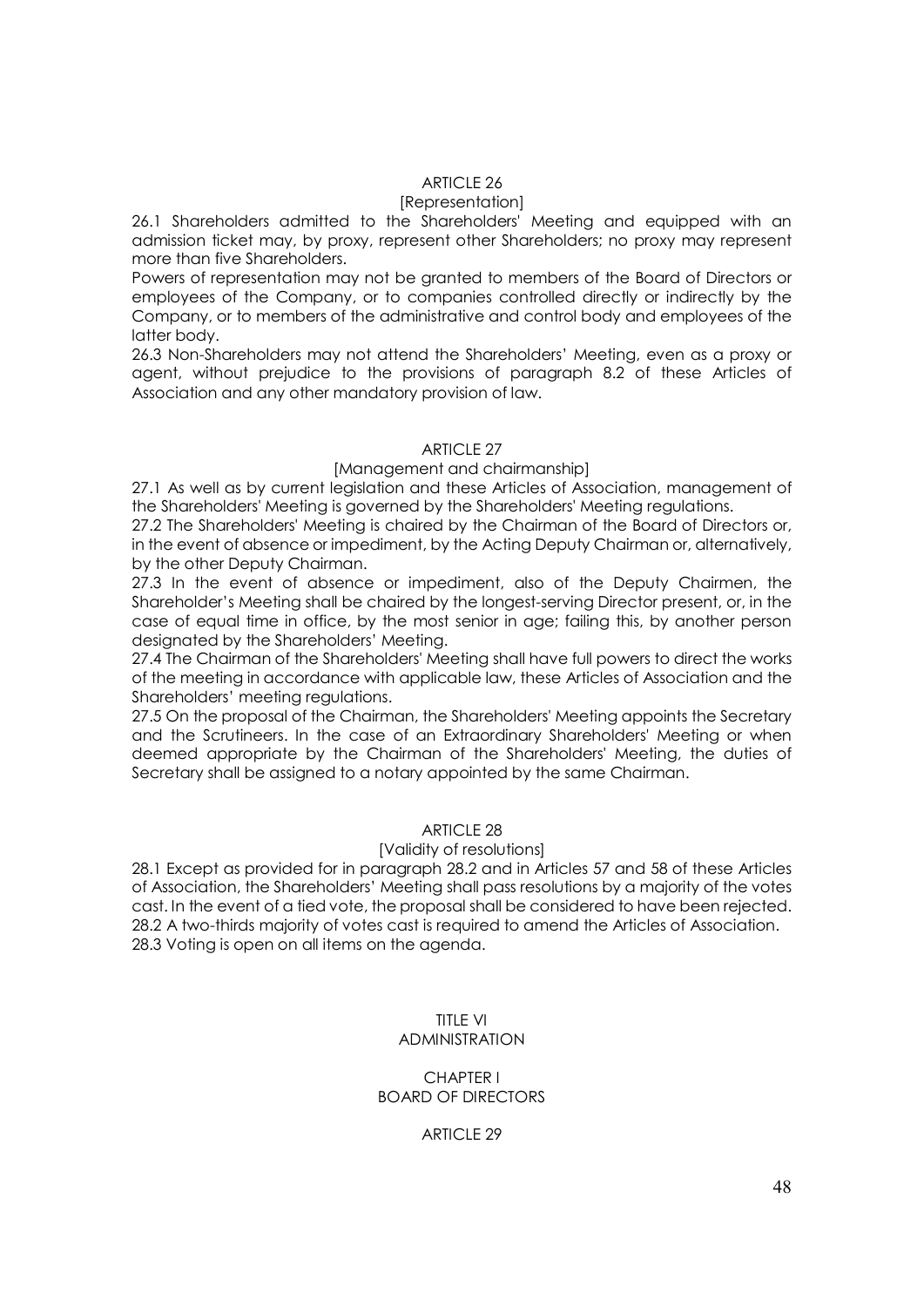# [Composition]

29.1 The Company is managed, according to the single-tier system of administration and control, by a Board of Directors with 15 members, within which there is a 3-member Supervisory Committee.

29.2 The Directors are elected from among the Shareholders (except for the Director who is indicated or otherwise appointed as Managing Director, who is not required to be a Shareholder) by the Shareholders' Meeting, shall hold office for a period not exceeding three financial years and may be re-elected.

29.3 The Board of Directors is composed according to the following diversity criteria: i) at least 2/5 (two fifths) of its members must be of a gender other than the most represented gender; ii) at least 1/3 (one third) must have experience of office as directors or statutory auditors or senior executives with strategic responsibilities in companies that undertake insurance, banking or financial activities, for at least six years in total of the last twelve years prior to their appointment to the Company; such Companies must be of significant size, i.e. with a book net equity of at least €30 million, or with revenues from sales and services of at least €60 million, or have issued shares listed on a regulated market or widely distributed among the public; iii) at least 1/3 (one third) must not have attained sixty of age at the time of the Shareholders' Meeting at which they are appointed. Slates for the appointment of Directors must be consistent with these criteria and in any case allow compliance with this criteria in the composition of the Board of Directors, without prejudice to the personal requirements established by law, regulations and these Articles of Association.

# ARTICLE 30

## [Requirements of the members of the Board of Directors]

30.1 Directors must:

- a) meet the requirements of professionalism and integrity established by applicable law;
- b) own at least 3,000 shares company, except for the Director who is appointed or otherwise appointed as Managing Director.

30.2 At least 10 Directors must meet the independence requirements set for statutory auditors in Article 148, paragraph 3 of Legislative Decree No. 58 of 24 February 1998, as amended (the "TUF"), without prejudice to the additional independence requirements established for Directors for the purposes of the application of self-regulatory or supervisory regulations.

Without prejudice to the foregoing, a Director cannot be considered independent if he or she has held the position of Director of the Company for a period exceeding 9 (nine) years continuously prior to his or her appointment, or if he or she has been an executive director or employee of the Company, or of a company controlled by it, in the three years prior to his or her appointment, or if he or she is related or related, up to the fourth degree, to one of the said persons. The independence requirement must be declared by the person concerned at the time the slates are submitted and then verified by the Board of Directors following their appointment.

30.3 If a Director who is not a member of the Supervisory Committee no longer meets the independence requirements, he/she shall not be revoked provided the minimum number of Directors required to meet that requirement under applicable law and these Articles of Association continue to meet those requirements.

30.4 At least three Directors must be listed on the Register of Statutory Auditors.

30.5 Without prejudice to other legal and supervisory provisions regarding conflicts of interest, requirements and prohibitions on holding office, Directors may not be elected if they are: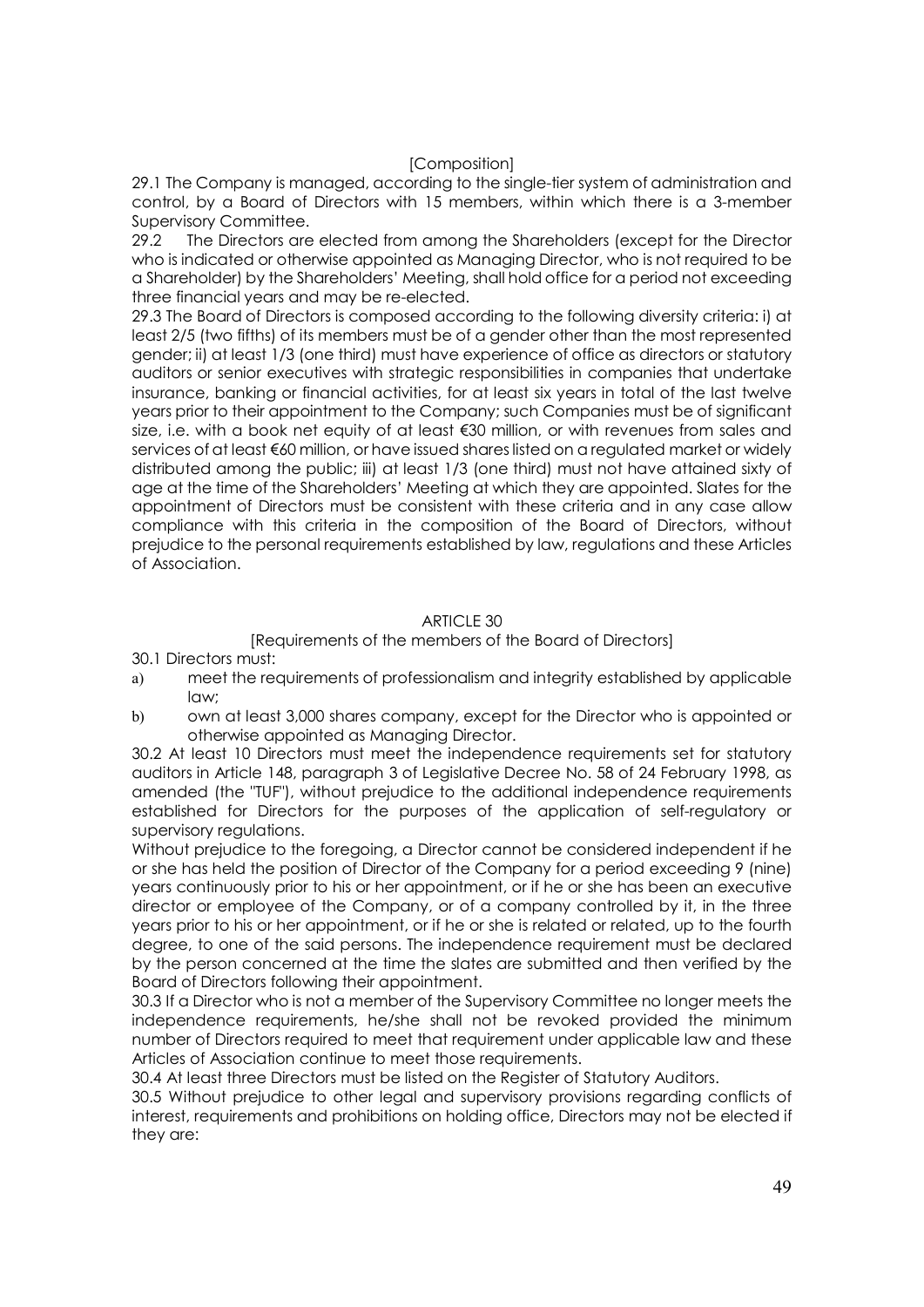- a) members of board of directors of more than five listed companies or their subsidiaries;
- b) members of corporate offices or senior executives, who hold the position of general manager or carry out equivalent duties, of other insurance companies, not subsidiaries or affiliates, in competition with the Company, as well as competitor companies or groups of competitors, and companies controlling the same insurance companies and competitors.

30.6 This provision applies without prejudice to the grounds for revocation established by applicable law in the event that the personal requisites for Directors no longer exist.

30.7 Relatives by blood or marriage up to the fourth degree may not be members of the Board of Directors. In the event of the simultaneous appointment of relatives by blood or marriage, the one who obtained the highest number of votes or, in the case of a tied vote, the eldest, shall remain in office.

# ARTICLE 31

## [Requirements of the members of the Supervisory Committee]

31.1 Members of the Supervisory Committee must meet the requirements of integrity and professionalism and comply with the limits on the accumulation of positions provided for by applicable law for members of the control bodies of insurance companies issuing shares listed on regulated markets. They must also meet the independence requirements established for statutory auditors in Article 148, paragraph 3 of the TUF or other supervisory provisions.

31.2 At least one member of the Supervisory Committee must be on the Register of Statutory Auditors.

31.3 If the requirements specified in this Article 31 are no longer met, the members of the Supervisory Committee shall be revoked from their position as Directors.

## $ARTICIF 32$

## [Submission of slates of candidates]

32.1 Directors are elected, at the end of the terms of office of the Board of Directors or in the event of the substitution of one or more outgoing Directors for other reasons, on the basis of slates put together in accordance with applicable law and these Articles of Association, and may be submitted by the Board of Directors or by the Shareholders.

32.2 The Board of Directors and each Shareholder may only submit one slate and each candidate may appear on only one slate.

32.3 If the Board of Directors presents a slate, the slate must be composed of 15 candidates in compliance with the provisions governing the composition of the Board of Directors under applicable law and these Articles of Association. The slate of the Board of Directors is lodged at the Company's registered office and made available to the public under the terms and conditions of applicable law, in accordance with the provisions of paragraph 32.6.

32.4 If the Shareholders present a slate, the slate must be composed of at least three candidates in compliance with the provisions governing the composition of the Board of Directors under applicable law and these Articles of Association. The slates of Shareholders may be submitted by at least 1/80 of the Shareholders entitled to vote, regardless of the percentage of share capital held overall. The slates of Shareholders may also be submitted by Shareholders with voting rights who, alone or together with other Shareholders with voting rights, own shares representing in total at least 1/40 of the share capital. Without prejudice to the obligation to produce a certificate of ownership of the shares held in accordance with applicable law, the Shareholders presenting the slate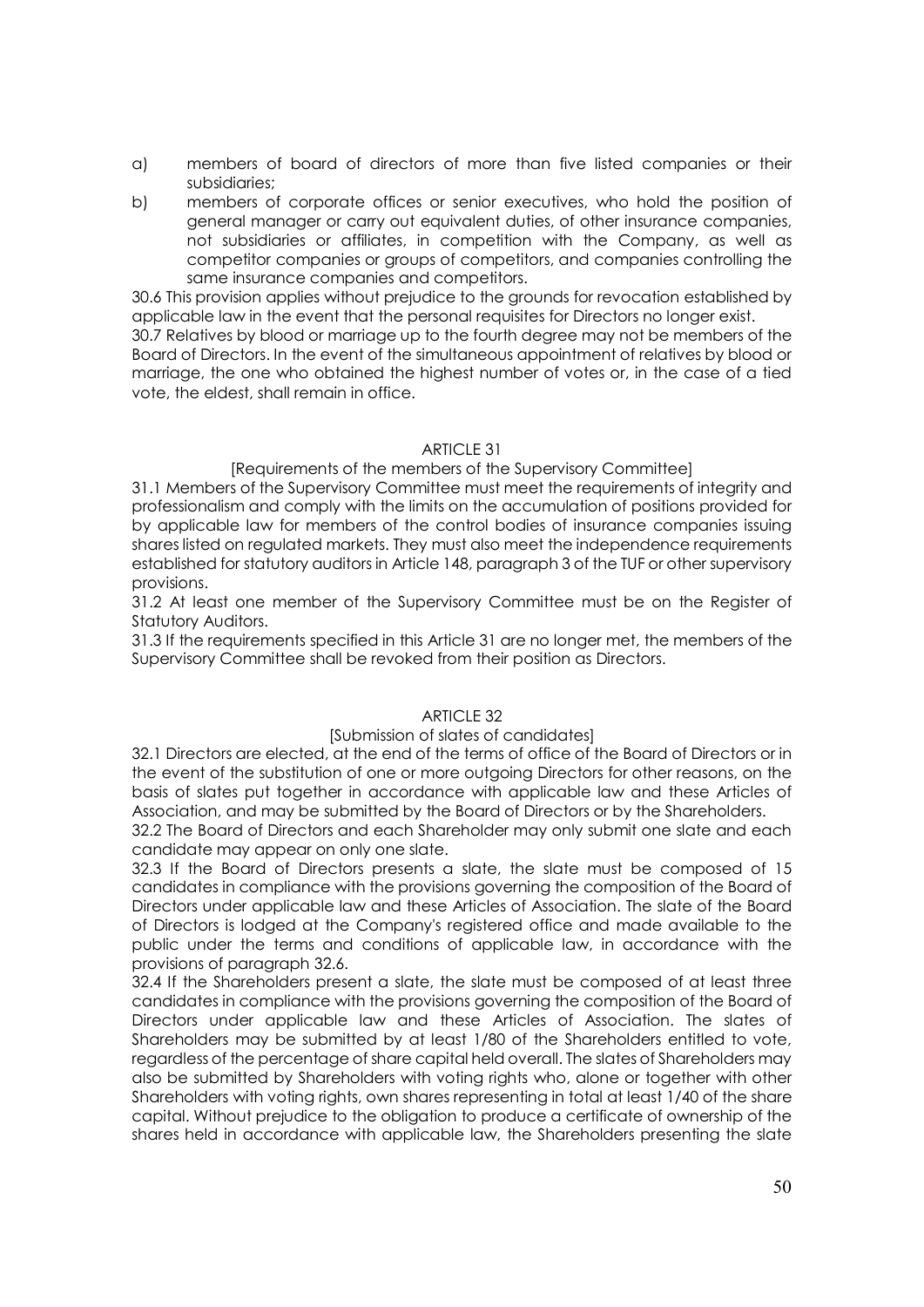must sign it at the time of submission. Each signature must be accompanied by a photocopy of a valid identity document. The said slates must be lodged at the Company's registered office and made available to the public under the terms and conditions of applicable law, in accordance with the provisions of paragraph 32.6.

32.5 In accordance with compliance with the provisions of applicable law and these Articles of Association governing the composition of the Board of Directors, the slates are divided into two sections, in each of which the candidates are ranked sequentially. The first section of the slates indicates candidates for the position of Director who are not candidates for the position of member of the Supervisory Committee. The second section of the lists indicates candidates for the position of Director who are also candidates for the position of member of the Supervisory Committee. Candidates from the second section of the slates must meet the requirements indicated in paragraph 31.1 of these Articles of Association. One candidate from the second section of the slates must be a statutory auditor listed in the relevant Register.

At the time of presentation of the slates, composed of 15 candidates, the candidate proposed as Managing Director is indicated.

*32.6* Within the deadline for lodging the slates at the Company headquarters, each slate must be accompanied by declarations in which individual candidates accept their candidacy and confirm, under their own responsibility, that there are no grounds for ineligibility or conflicts of interest, and that they possess the requirements established by applicable law (including the Corporate Governance Code recommended for companies listed on a regulated market) and these Articles of Association for holding the office of Director and member of the Supervisory Committee), and specifically indicating in their curriculum their professional experience and the shares in the Company that they hold directly or indirectly.

32.7 If, on the deadline for lodging the slates at the company headquarters only one slate has been submitted, regardless of its composition, the deadline for submitting slates shall be extended to the third calendar day following said deadline, and the thresholds in paragraph 32.4 shall be halved.

## ARTICLE 33

#### [Voting and appointment]

33.1 Each Shareholder can vote for only one slate.

33.2 Only slates that have reached the threshold of at least 250 votes validly cast at the Shareholders' Meeting shall be taken into consideration for the appointment of the Board of Directors, without prejudice to the provisions of paragraph 33.7.

33.3 If only one slate is submitted, all the Directors are taken from that slate in the sequential order in which the candidates are indicated in the respective sections. The office of Chairman of the Supervisory Committee shall be held by the candidate ranked first in the second section of the single slate.

33.4 If multiple slates are presented:

- a) thirteen Directors are taken from the slate obtaining the highest number of votes ("Majority Slate"), in the sequential order in which the candidates are listed in the respective sections. Specifically, two Directors are taken from the second section of the Majority Slate, who will be members of the Supervisory Committee; the other Directors are taken from the first section of the Majority Slate, again in the sequential order in which the candidates are listed;
- b) from the slate that obtained the second highest number of votes, which is not linked, according to current legislation, to the Majority Slate ("Minority Slate"), 2 Directors are selected and, specifically, the candidate placed in first place in the second section of the Minority Slate and the candidate placed in first place in the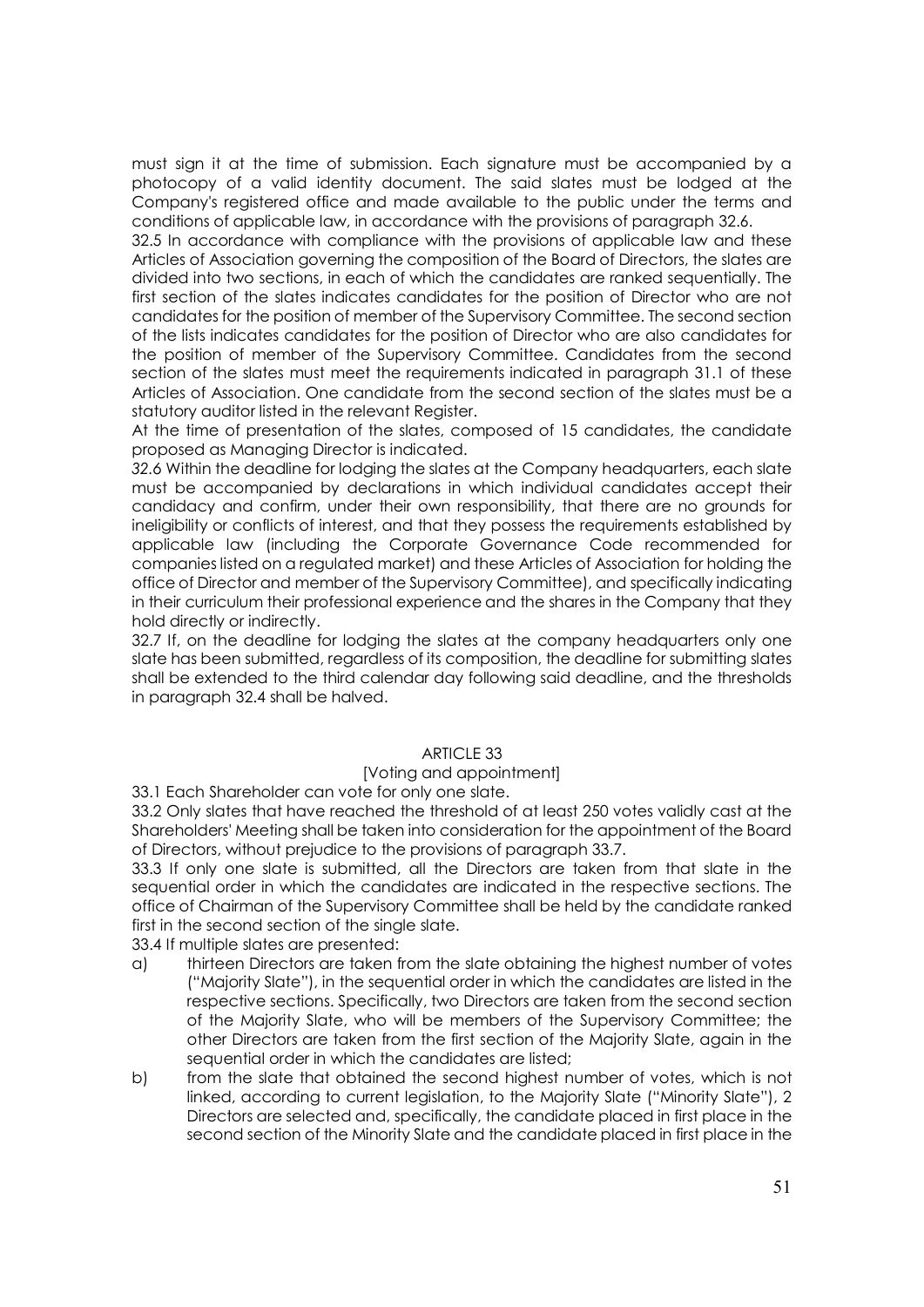first section of the Minority Slate ("Minority Directors"); if these candidates do not ensure compliance with current legislation and these Articles of Association relating to the composition of the Board of Directors, the first two subsequent candidates in the first and second sections of the Minority Slate who ensure compliance with said legislation are elected as Minority Directors; in the absence of suitable candidates in the first and second sections of the Minority Slate, the other suitable candidates in the first and second sections of the Minority Slate are elected as Minority Directors; the Minority Director taken from the second section assumes the position of Chairman of the Supervisory Committee;

- c) if none of the candidates on the Minority Slate meet the requirements of applicable law and these Articles of Association concerning the composition of the Board of Directors, the Minority Directors shall be taken from any further slates in the order of the votes each has received;
- d) if there are no further slates or the slates do not contain candidates who meet the requirements of applicable law and these Articles of Association concerning the composition of the Board of Directors, the fourteenth and fifteenth Directors shall be taken from the Majority Slate.

33.5 If the Majority Slate does not indicate a sufficient number of candidates to complete the Board of Directors:

- a) all the candidates indicated therein are taken from the Majority Slate, in the sequential order for both sections, without prejudice to what is established below;
- b) the Minority Directors are taken from the Minority slate;
- c) all the Directors required to complete the Board of Directors are taken from the Minority Slate, in accordance with the provisions relating to its composition under applicable law and these Articles of Association; in this case, should the majority of Directors be taken from the Minority Slate, the office of Chairman of the Supervisory Committee shall be assigned to the candidate ranked first in the second section of the slate from which the lower number of Directors is taken;
- d) in the event that there are insufficient candidates on the Minority Slate, the remaining Directors shall be taken from any additional slates in the order of the votes they have obtained.

33.6 If two or more slates obtain the same number of votes, said slates shall be put to the vote again until they obtain a different number of votes.

33.7 If an additional slate, provided that it is not the Majority Slate, has reached a threshold of votes representing at least 10% of the share capital, even if the number of Shareholders that voted for it is less than the number indicated in paragraph 33.2, and is in first place for capital threshold among the other slates other than the Majority Slate ("Capital Slate"):

- a) one Director is taken from the first section of the Capital Slate or, if the Capital Slate has reached a threshold of votes representing at least 15% of the share capital, two Directors, in the sequential order in which the candidates are listed; in the absence of suitable candidates in the first section of the Capital Slate, in accordance with applicable legislation and the Articles of Association with regard to the composition of the Board of Directors and the requirements for Directors, the above Directors are taken from the second section of the Capital Slate, again in the sequential order in which the candidates are listed;
- b) the Directors taken from the Capital Slate in accordance with letter a) of this paragraph 33.7 shall be elected Directors that are not members of the Supervisory Committee instead of a corresponding number of candidates from the first section of the slate from which a number of Directors equal to or higher than 10 is drawn, in the decreasing order of candidates in the first section of the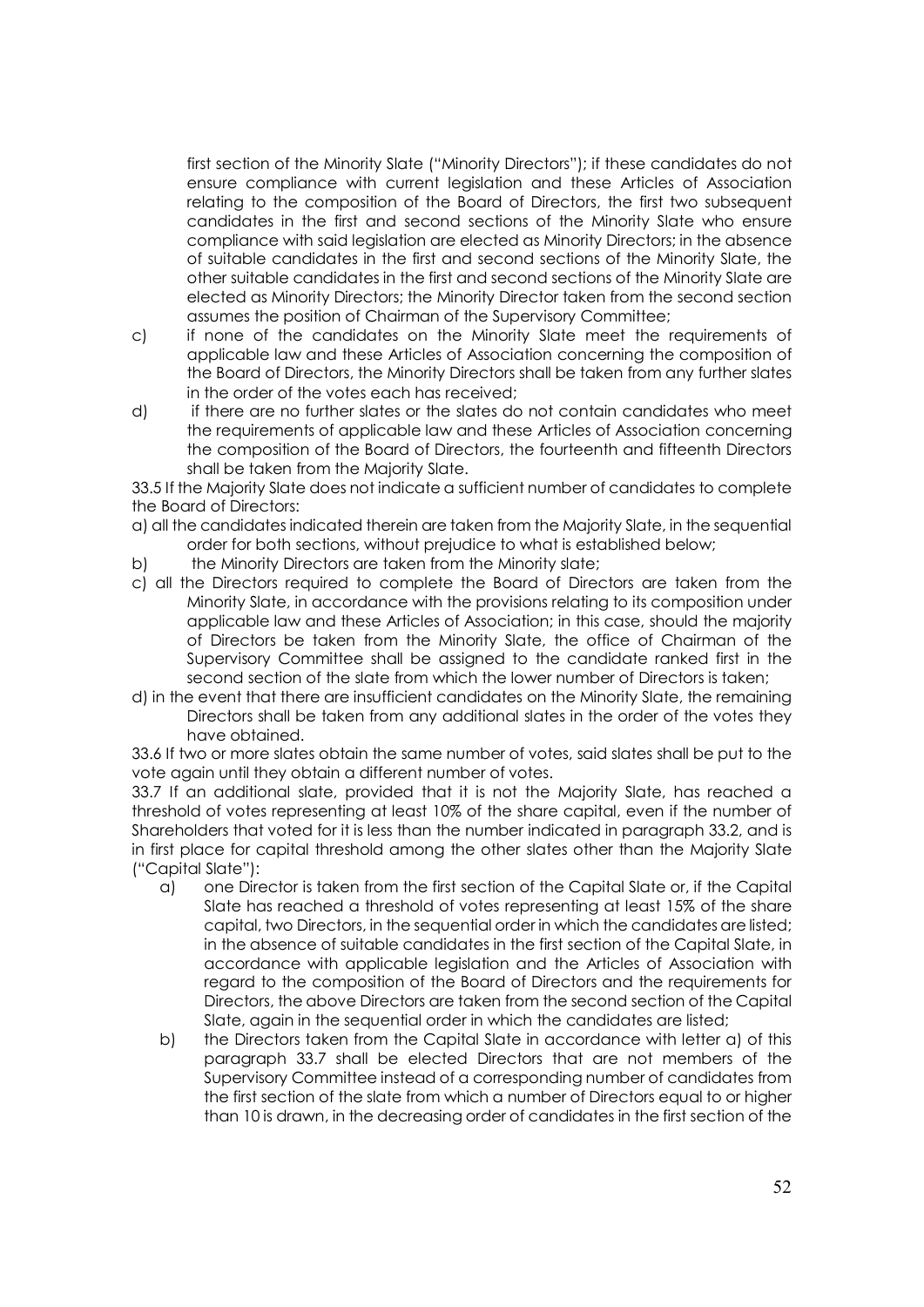latter slate, in accordance with the provisions of applicable law and these Articles of Association concerning the composition of the Board of Directors;

- c) if, in accordance with the provisions of paragraph 33.2, the Capital Slate is the same as the Minority Slate, the Directors to be appointed pursuant to letter a) of this paragraph 33.7 shall be added to the Minority Directors, again taken from the Capital Slate, which is also the Minority Slate;
- d) without prejudice, in any case, to the provisions of letter c) of this paragraph 33.7, no more than two Directors shall be taken from the Capital Slate;
- e) In the event that scrolling down the order of candidates on the Capital Slate does not ensure compliance with the criteria for the composition of the Board of Directors pursuant to article 29.3, the directors to be appointed shall be taken from the eligible candidates on the Majority Slate or, if none of the candidates of the Majority Slate can ensure compliance with current legislation and with these Articles of Association concerning the composition of the Board of Directors, they are taken from the additional slate from which 10 or more Directors are taken.

If two or more slates obtain votes representing the same percentage of share capital, the slate that obtains the highest number of votes per capita or, in the case of votes again being equal, the slate first lodged in accordance with these Articles of Association shall be the Capital Slate.

33.8 The appointment of the Board of Directors must respect the gender balance and diversity criteria as established in Article 29.3 of these Articles of Association, without prejudice to the mandatory provisions of law, and therefore the following forms:

- a) the slates must indicate the candidates required to ensure that the gender balance and the diversity criteria is respected at least in proportion to the minimum required pursuant to Article 29.3 of these Articles of Association;
- b) in the event of the replacement in accordance with Article 34 of these Articles of Association, appointments must be made in accordance with the gender allocation and diversity established in Article 29.3 of the Articles of Association in relation to the situation pertaining at that time.

33.9 If, for any reason or in any case, the appointment of one or more Directors cannot be made in accordance with the provisions of this Article 33, the Shareholders' Meeting shall, for the purpose of completing the Board of Directors, in accordance with the legal and regulatory provisions and these Articles of Association, decide by a relative majority between the candidates proposed at the same Shareholders' Meeting.

## ARTICLE 34

## [Substitution]

34.1 If, for any reason, Directors other than the members of the Supervisory Committee leave office, the Board of Directors shall co-opt replacements in accordance with Article 2386 of the Italian Civil Code.

34.2 If, for any reason, Directors that are members of the Supervisory Committee leave office, the first of the eligible candidates not elected from the second section of the slate from which the Director to be replaced came will take over, failing which the first of the eligible candidates not elected from the first section of the slate from which the Director to be replaced came will take over. In the absence of eligible candidates from the slate from which the director to be replaced came, the outgoing member of the Supervisory Committee shall be replaced by a Shareholders' Meeting to be called without delay.

34.3 In the event of the Chairman of the Supervisory Committee leaving office early, the chairmanship shall be taken over by the member of the same Supervisory Committee who took over.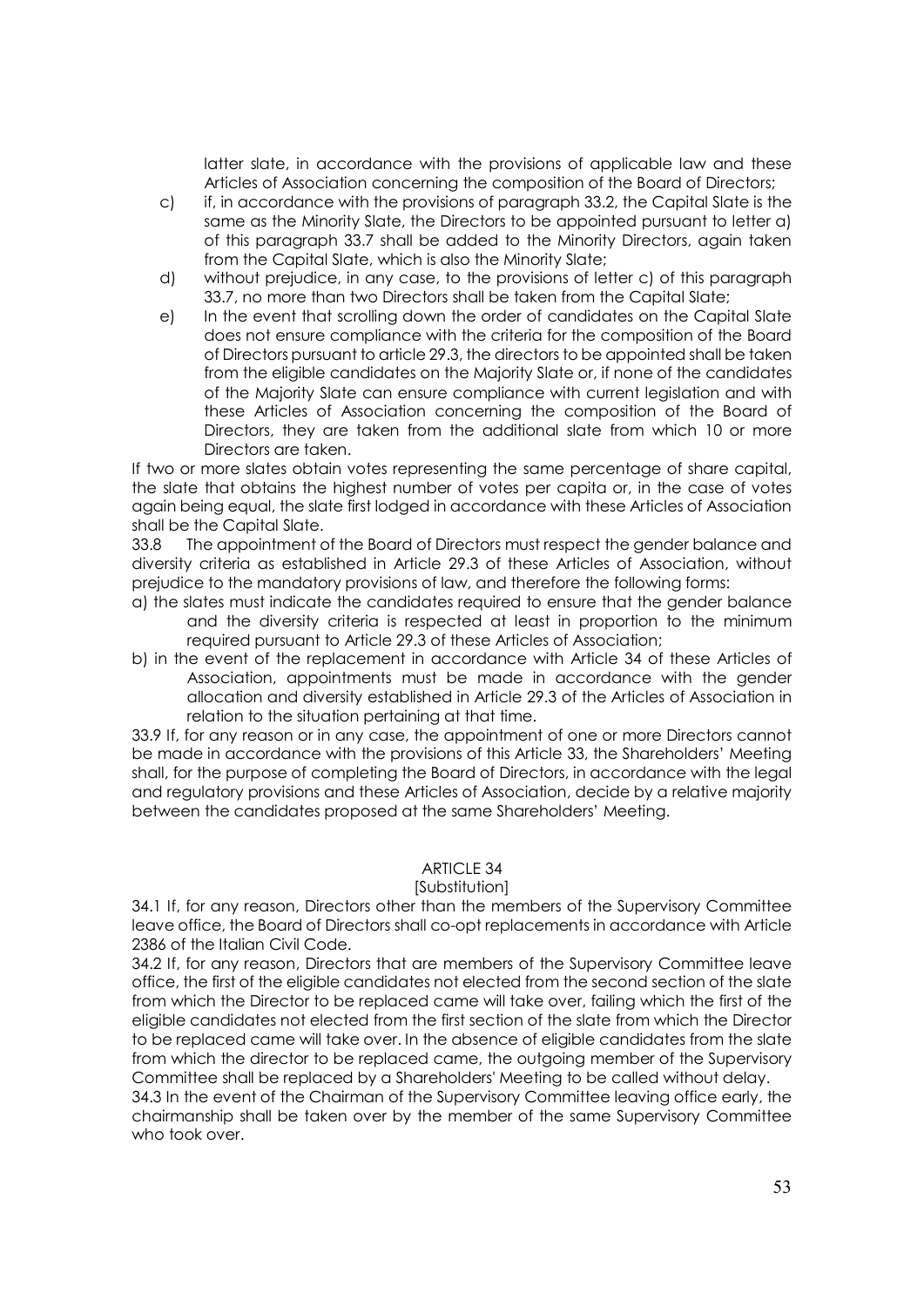34.4 The Shareholders' Meeting shall replace outgoing Directors by a resolution passed by a relative majority on the basis of nominations proposed by the Board of Directors or by the Shareholders in accordance with the procedures described in paragraph 32.1 of these Articles of Association.

# ARTICLE 35

# [Meetings]

35.1 The Board of Directors normally meets on a monthly basis, and when the Chairman deems it appropriate or when requested, with a reasoned request, by the Managing Director, where appointed, or by at least two Directors.

35.2 The meeting call notice is sent to each Director by email or any other appropriate means that provides and retains evidence of receipt, contains information, including summary form, of the items to be discussed, the place and time of the meeting, and is sent at least five days prior to the date set for the meeting, or in urgent cases, one day beforehand. Meetings are generally held at the Company headquarters or elsewhere, provided that it is in Italy.

35.3 Meetings of the Board of Directors are valid when attended by an absolute majority of its members in office.

35.4 The Board of Directors shall be deemed to have been duly constituted, even without a meeting call notice, when all the members in office are present.

35.5 Meetings of the Board of Directors may be held using remote connection systems, provided that all the participants can be identified and are able to follow the discussion, receive, transmit and view documents and intervene orally and in real time on all topics. In such cases, the Meeting of the Board of Directors shall be deemed to have been held at the place of call, at which the Chairman and the Secretary must be present.

# ARTICLE 36

# [Resolutions]

36.1 The resolutions of the Board of Directors are passed with an open vote. 36.2 Except for the resolutions indicated in paragraphs 37.4 and 40.1 of these Articles, resolutions are passed by an absolute majority of the votes of the Directors present. If voting is tied, the Chairman of the Board of Directors has the casting vote.

# ARTICLE 37

# [Competences]

37.1 The Board of Directors is vested with all powers for the ordinary and extraordinary administration of the Company, except where expressly reserved to the Shareholders' Meeting by law and the Articles of Association. The Board of Directors guides and directs the company and its management, in compliance and in accordance with the provisions of law and the regulations of the Supervisory Authority for the sector.

37.2 In addition to duties that cannot be delegated in accordance with the law, Articles of Association, regulatory and supervisory provisions, decisions concerning the following shall be the exclusive preserve of the Board of Directors:

- a) the definition of the general guidelines and business policies of the Company and the Group, with the relevant strategic, business and financial plans and budgets;
- b) guidelines and general aspects regarding value generation, sustainability, risk levels;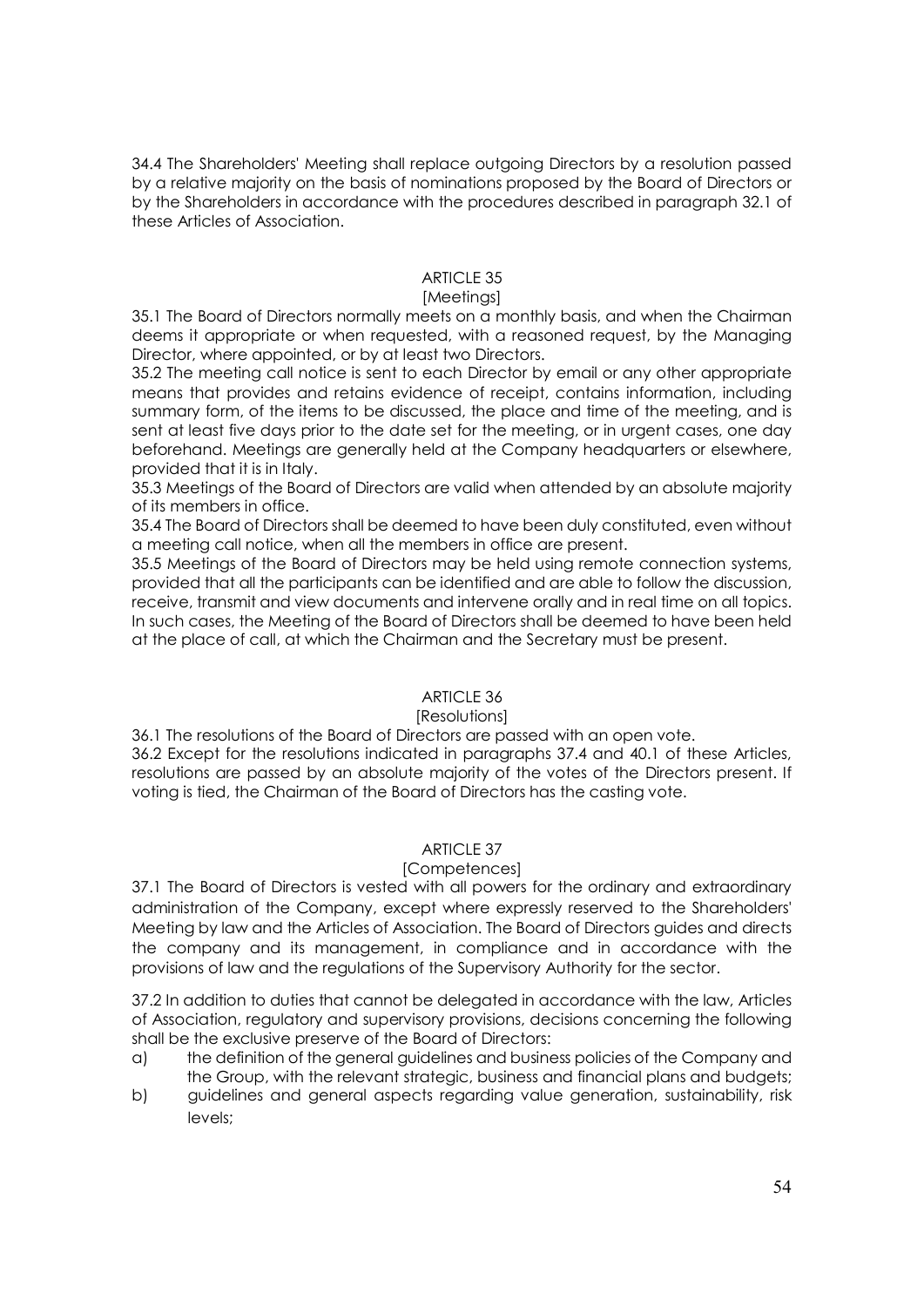- c) the determination, within the scope of the powers that may be delegated in accordance with the law, of the powers of the Managing Director, where appointed, as well as specific duties that may be assigned to the special offices referred to in paragraph 40.1 of these Articles of Association;
- d) the appointment of one or more General Managers, adopting the relevant contractual conditions, granting them powers, identifying their duties and terminating their employment where applicable, all on the recommendation of the Managing Director, where appointed;
- e) the approval of the governance system and organisational-functional structure of the Company and the Group and its system of mandates and powers, ensuring its adequacy over time;
- f) the assessment of the Company's general performance and of the adequacy of the Company's organisational, administrative and accounting structure;
- g) the temporary suspension, with a reasoned order to be published in at least one national newspaper, of the admission of new Members;
- h) the allocation of an annual fund to promote the Company's image in relation to the principles of sustainability and social responsibility, and to make social contributions consistent with the purposes set out in paragraph 4.2 of these Articles of Association. This provision will be resolved upon when setting the annual budget in line with the Company's operating performance;
- i) the determination of the criteria for the coordination and management of the companies referred to in Article 210-*ter*, paragraph 2, of the Private Insurance Code (CAP);
- j) decisions concerning compliance with measures for the implementation of IVASS provisions concerning the companies referred to in Article 210-*ter*, paragraph 2, of the Private Insurance Code (CAP);
- k) the adoption of procedures that ensure the transparency and substantive and procedural propriety of related party transactions in accordance with applicable leaislation;
- I) the management and custody of Company, privileged and market-sensitive information, together with information fit for dialogue with shareholders.

37.3 Without prejudice to the provisions of Articles 2420-ter and 2443 of the Italian Civil Code, the Board of Directors shall, in accordance with Article 2436 of the Italian Civil Code, be exclusively responsible for resolutions on the issue of bonds, mergers in the cases provided for by Articles 2505 and 2505-bis of the Italian Civil Code, demergers in the cases provided for by Article 2506-ter of the Italian Civil Code, transfers of the Company's headquarters within the municipal territory, the establishment, closure and transfer of secondary offices, any indication of which Directors, in addition to those indicated in Article 48, may act as legal representatives of the Company, reduction of the share capital in the event of withdrawal and adaptations of these Articles of Association to regulatory provisions.

37.4 The Board of Directors may, by an absolute majority of the votes of the Directors in office, adopt resolutions relating to issues that come under the powers delegated to the Managing Director, where appointed.

37.5 The Board of Directors may adopt regulations concerning the competences and methods of operation of the Board.

# ARTICLE 38

# [Information flows]

At least once each quarter, the Chairman reports to the Board of Directors on the basis of relations with the Managing Director and/or the General Manager, where appointed,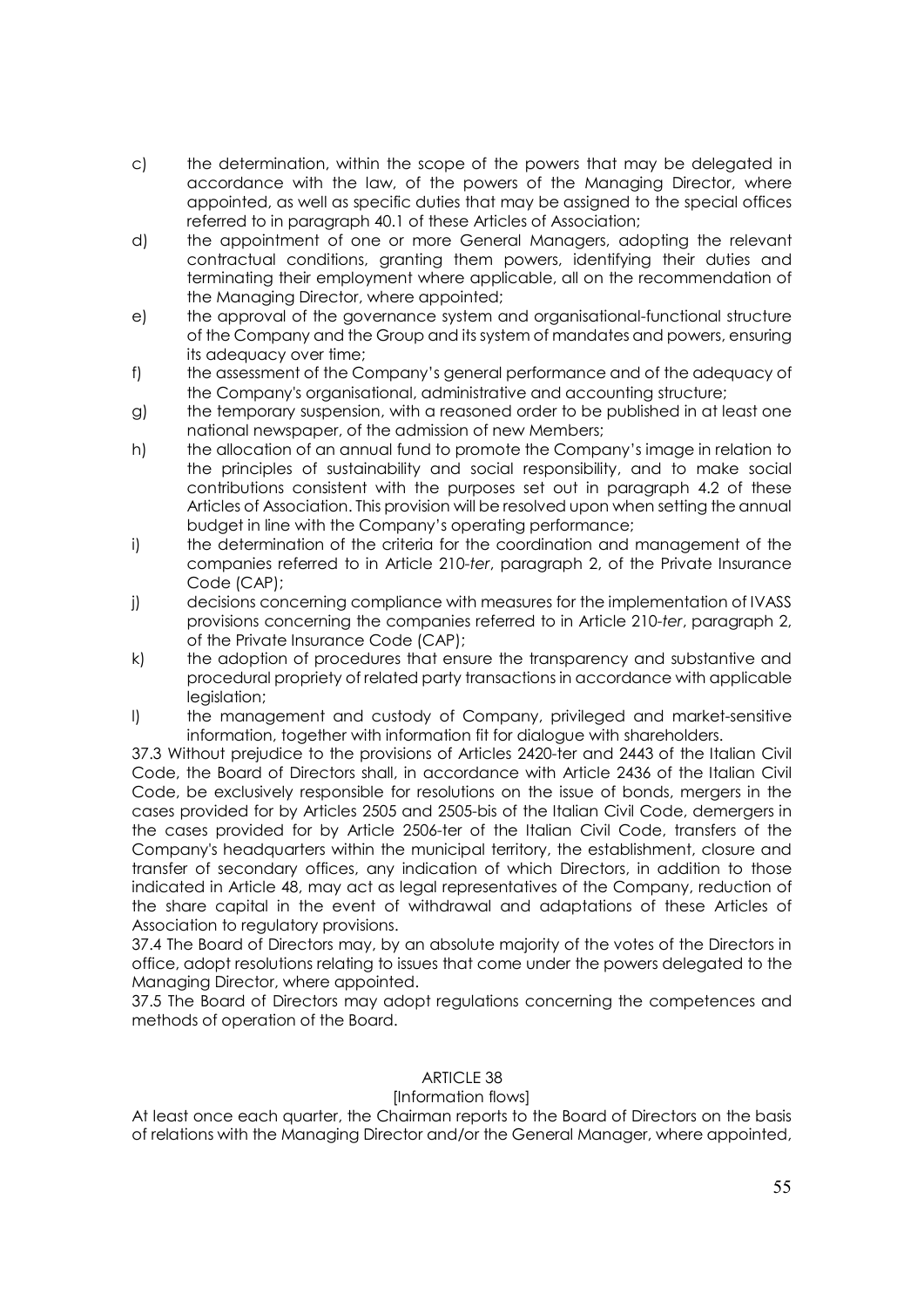about the operating performance and outlook, business and most significant economic and financial operations of the Company and its subsidiaries, with particular focus on operations in which members of the Board of Directors have an interest, either on their own behalf or on behalf of third parties.

In all cases, the Chairman, by agreement with the Managing Director, where appointed, and/or the General Manager, where appointed, shall ensure that adequate information is promptly provided to the Board of Directors in the event of the occurrence of extraordinary events or situations of interest to the Company.

# ARTICLE 39

## [Remuneration]

39.1 The members of the Board of Directors are entitled to reimbursement of expenses which may be predetermined by the Board of Directors at a fixed amount - and an overall fee determined by the Shareholders' Meeting, either for the members of the Board of Directors or for participation in internal Board Committees and for special assignments determined by the Board of Directors, except for the post of Managing Director, if appointed, whose remuneration is referred to the Board of Directors, which is also responsible for the distribution of the total disbursement determined by the Shareholders' Meeting.

39.2 The Shareholders' Meeting establishes a specific fee for the members of the Supervisory Committee, which is determined at a fixed rate and at the same per capita rate, but with a higher rate for the Chairman of the Supervisory Committee.

39.3 The Board of Directors will take responsibility for the remuneration and incentive policies, also taking into account the provisions of applicable regulatory provisions and the Corporate Governance Code.

39.4 Directors shall also be entitled to an attendance allowance, the amount of which is determined by the Shareholders' Meeting, in accordance with the terms of Article 23 of these Articles of Association, for each meeting of the Board of Directors, the Supervisory Committee and any other Committee established by the Board of Directors.

## CHAPTER II

## CHAIRMAN, DEPUTY CHAIRMEN, MANAGING DIRECTOR, SECRETARY

#### ARTICLE 40

[Appointment of Chairman, Deputy Chairmen, Managing Director, Secretary] 40.1 With an absolute majority of the votes of the Directors in office, the Board of Directors shall appoint from among its members, and revoke, the Chairman, Standing Deputy Chairman, another Deputy Chairman and Secretary. In the same manner, it may appoint a Managing Director from among its members and revoke, redefine or limit the Managing Director's powers at any time.

Persons who have held the specific office of Chairman or Vice Chairman continuously for the three previous mandates cannot be appointed to the position, if each mandate was held for at least 2/3 (two thirds) of the established term. In all cases, those who have held the position of Chairman or Vice-Chairman for the said period may only be appointed once again to the same position again at least 5 years after they ceased to hold the position of Chairman or Vice-Chairman respectively.

40.2 The persons appointed in this manner shall remain in office until the end of their mandate as Directors, without prejudice to their revocation.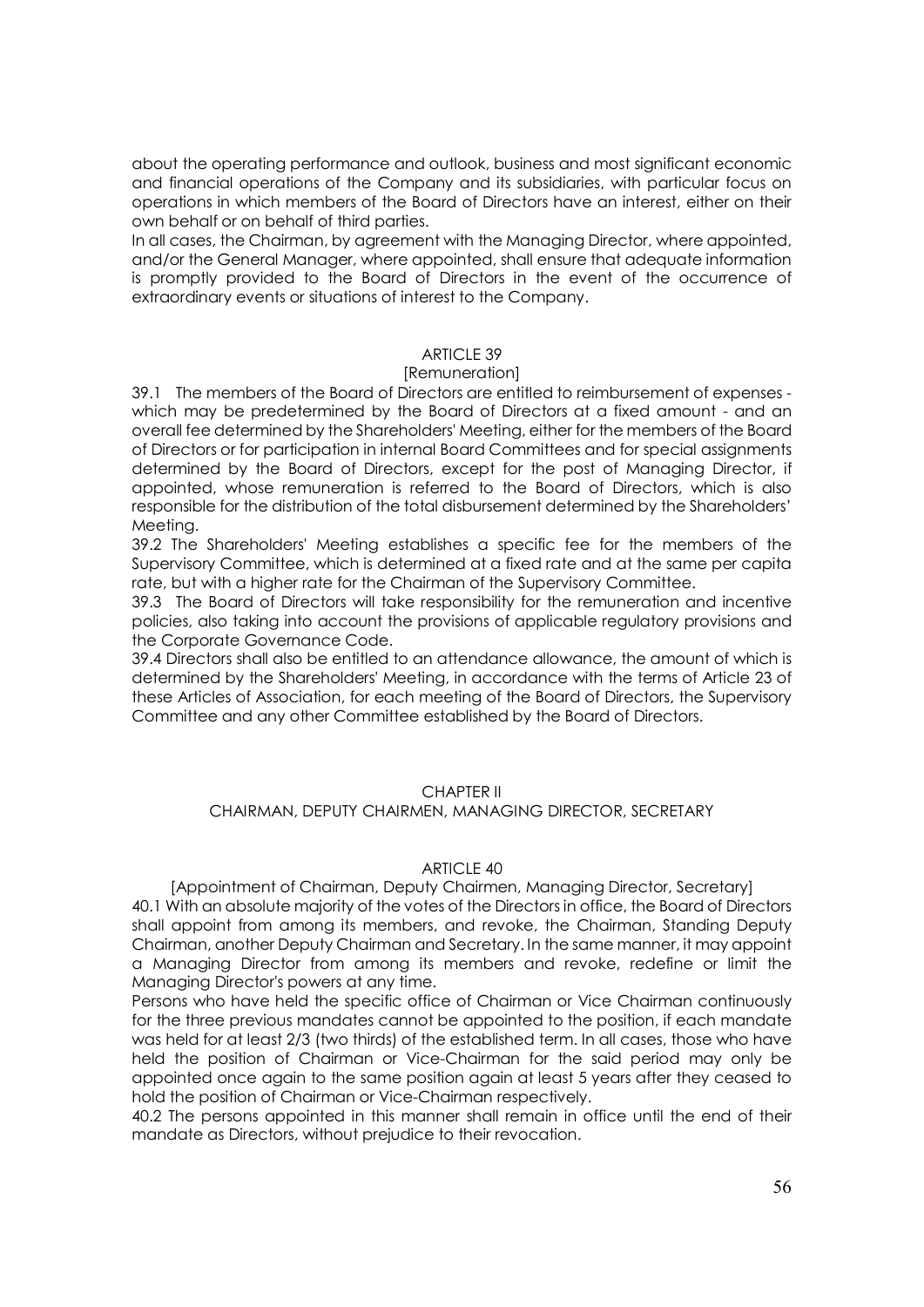40.3 The office of Chairman and all the other positions provided for in paragraph 40.1, as well as the office of Standing Deputy Chairman or Deputy Chairman and the office of Managing Director or Secretary, cannot be combined.

40.4 The Secretary shall be appointed from among the members of the Board of Directors or executives or officers of the Company.

# ARTICLE 41

## [Chairman of the Board of Directors]

41.1 In addition to performing the other duties required by applicable law and by these Articles of Association, the Chairman calls and chairs meetings of the Board of Directors, sets the agenda and coordinates its work to ensure that adequate information on agenda items is provided, in an appropriate manner, to all participants.

- 41.2 In agreement with the Managing Director, where appointed, the Chairman:
- a) ensures the efficient operation of the corporate governance system as a whole, and of the Company's bodies and committees, coordinating between them;
- b) promotes internal dialogue within the Board of Directors, particularly between executive and non-executive members;
- c) monitors the general performance of the Group, taking care of relations with subsidiaries;
- d) oversees external, institutional and supervisory relations;
- e) supervises relations and dialogue with Shareholders and Members.

The Chairman cannot have executive powers or functions.

41.3 In the event of the Chairman's absence or impediment, his or her duties shall be carried out by the Standing Deputy Chairman or, alternatively, by the other Deputy Chairman; in the event of absence or impediment also of the Deputy Chairmen, by the longest-serving Director or, in the case of equal time in office, by the most senior in age. 41.4 The signing of Company's documents by the replacement attests in itself to the absence or impediment of the Chairman of the Board of Directors.

# ARTICLE 42

#### [Managing Director]

42.1 The Managing Director, where appointed, shall perform the duties assigned to them by the Board of Directors. Specifically, the Managing Director must be granted, within the framework of the general, programmatic and strategic guidelines approved by the Board and under its supervision, the functions of:

- a) supervising the management of the Company and the Group;
- b) supervising the implementation of the Company and the Group strategy;
- c) overseeing the implementation of the organisational, administrative and accounting structure determined by the Board; in particular, defining in detail the organisational structure of the company, the tasks and responsibilities of the basic operating units as well as their decision-making processes in accordance with instructions given by the Board of Directors;
- d) implementing the resolutions and policies (including strategic policies) of the Board of Directors;
- e) implementing policies for the corporate governance system, in accordance with the roles and tasks assigned to it;
- f) ensuring the maintenance of the functionality and overall adequacy of the organisational structure of the company;
- g) determining the operational policies for the management structure;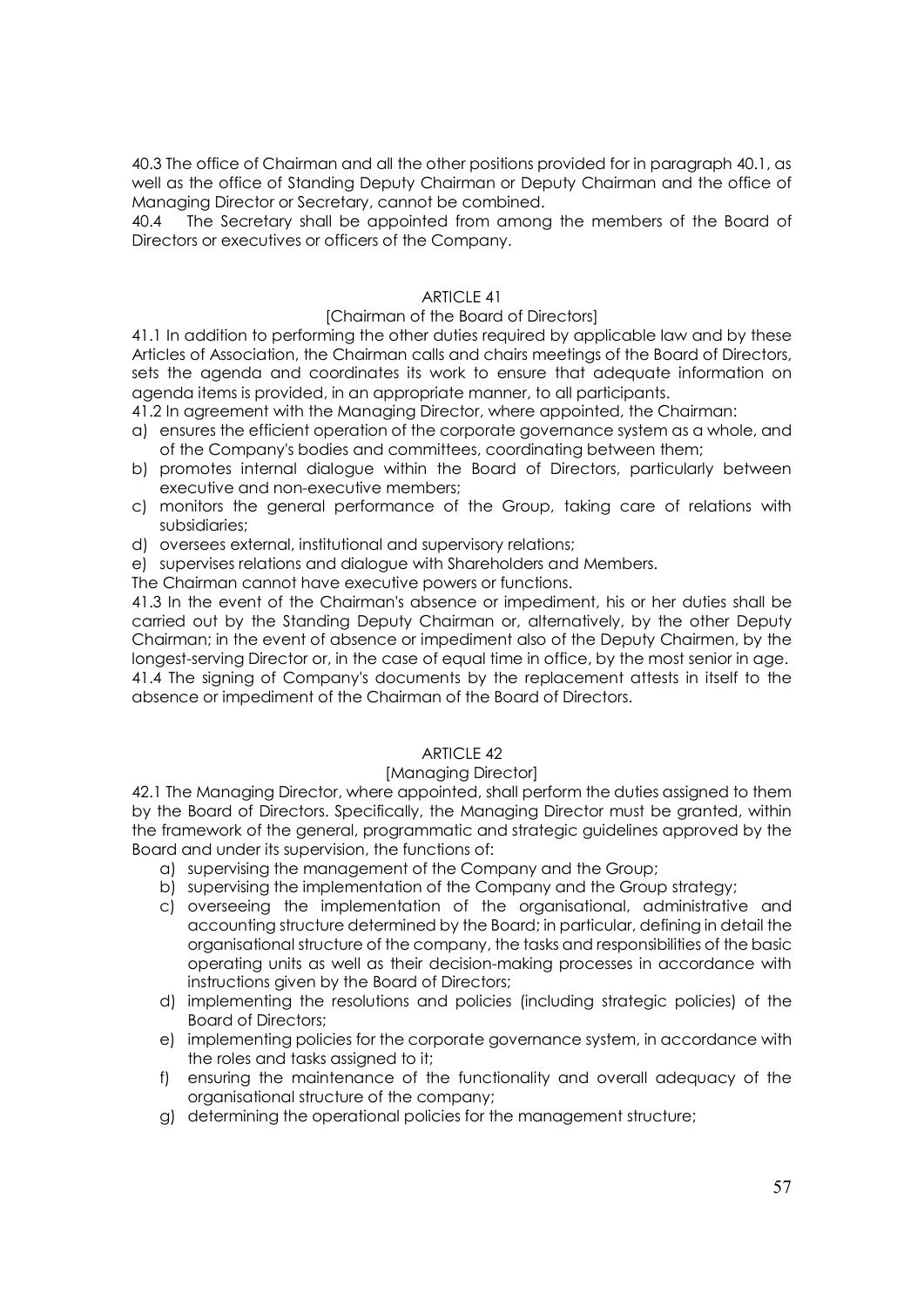- h) making proposals to the Board, within the limits of his or her powers, regarding the definition of the general strategic and policy guidelines for the Company and the Group, drafting Company and Group business and/or financial plans and budgets, and for adaptation and enhancement of the corporate governance system;
- i) proposing policies for the optimisation of the use and exploitation of resources and submitting the draft budget and periodic situation reports to the Board;
- l) making personal proposals for the optimal and profitable management of the company.

42.2 The Managing Director reports to the Board of Directors, usually a monthly basis and at least once per quarterly, on the operating performance, outlook and most significant transactions of the Company and its subsidiaries. He or she also reports to the Board each quarter on the results of the Company, its main subsidiaries and the Group as a whole. In all cases, the Chairman may call on the Managing Director to report promptly on specific issues and situations.

42.3 In the event of the absence of the Managing Director, the above functions and responsibilities shall be performed by the General Manager.

#### CHAPTER III THE SUPERVISORY COMMITTEE

# ARTICLE 43

# [Competences]

43.1 Within the scope of the tasks assigned by applicable law, the Supervisory Committee:

- a) monitors compliance with laws, regulations and the Articles of Association;
- b) monitors the adequacy of the Company's organisational structure and internal control system, as well as its administrative and accounting systems and its reliability in correctly representing operations, including in relation to the Group;
- c) monitors the efficiency of all the structures and functions involved in the system of controls and the appropriate coordination of these, ensuring corrective measures are implemented when shortcomings are identified;
- d) is consulted on decisions regarding the appointment and revocation of the Financial Reporting Officer and the appointment and revocation of the heads of the corporate control functions;
- e) monitors the practical implementation of the corporate governance rules required under corporate governance and supervisory regulations;
- f) proposes the independent audit firm to the Shareholders' Meeting to whom to allocate the statutory audit and the fees for their services, oversees their work and provides the relevant information required for the performance of their duties;
- g) performs the tasks assigned by article 19 of Legislative Decree no. 39 of 27 January 2010 to the internal control and audit committee;
- h) reports to the Supervisory Authority in accordance with applicable law;
- i) reports on the supervisory activity carried out, any omissions and reportable issues raised at the Shareholders' Meeting called to approve the financial statements;
- j) following communication to the Chairman of the Board of Directors, calls the Shareholders' Meeting in accordance with to paragraph 22.3;

k) expresses opinions if required by the law applicable to the supervisory body.

43.2 The Supervisory Committee liaises with the Financial Reporting Officer and with the Control and Risk Committee for disclosures of common interest.

43.3 The heads of the internal control functions and structures provide any information relevant for the performance of their duties to the Supervisory Committee on their own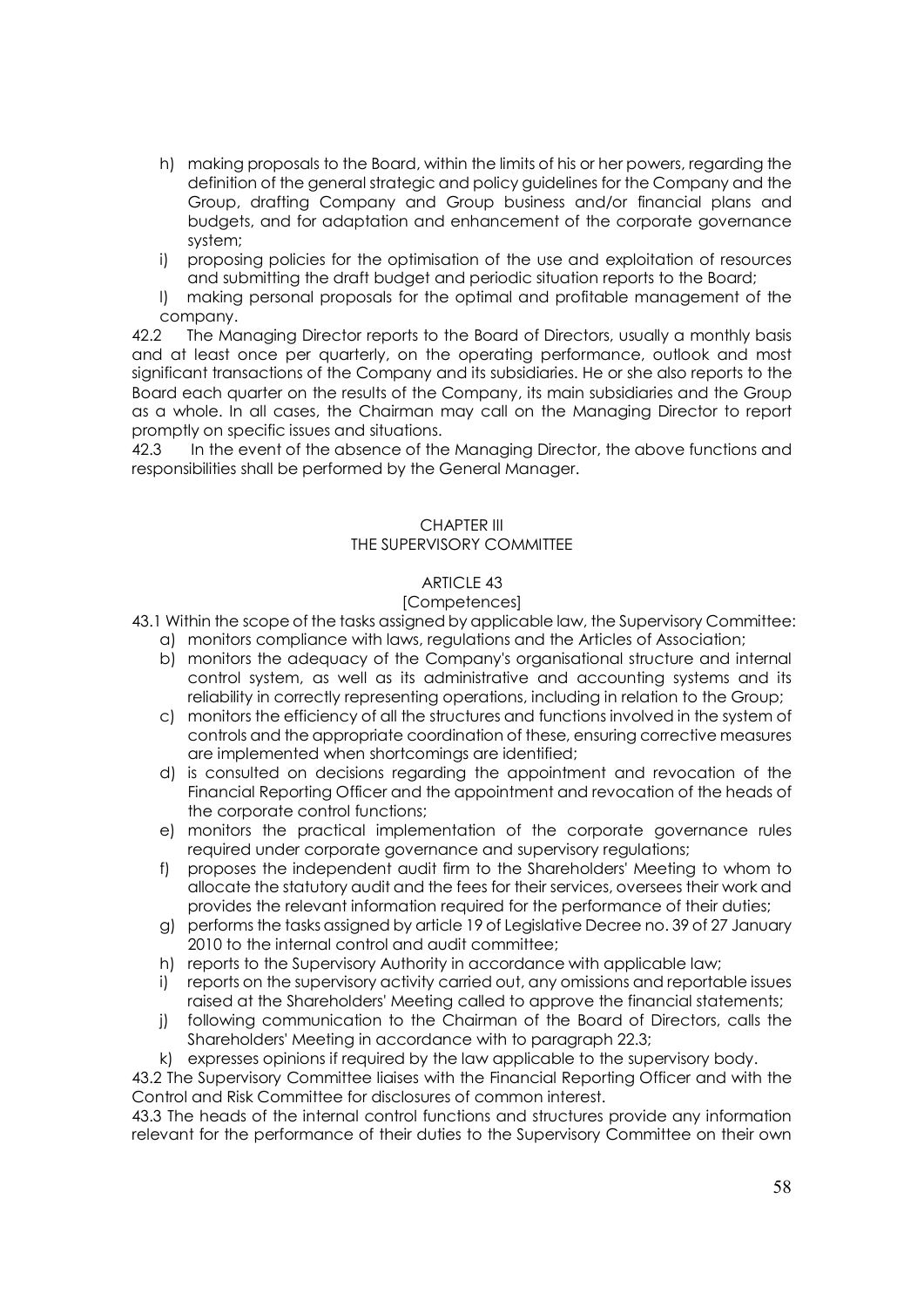initiative or at the request of even only one of the members of the Supervisory Committee. Reports produced by functions and internal control bodies must be sent directly by the respective managers to the Supervisory Committee.

43.4 The Supervisory Committee works closely with the control bodies of the subsidiaries, ensuring the timely exchange of all useful information.

# ARTICLE 44

#### [Operation]

44.1 The Supervisory Committee may adopt regulations governing the way in which it operates, subject to an examination and opinion of the Board of Directors.

44.2 Meetings of the Supervisory Committee are valid when a majority of the members are present and their resolutions are passed by an absolute majority of the votes of the members in attendance. If voting is tied, the Chairman of the Supervisory Committee has the casting vote.

44.3. Meetings of the Supervisory Committee may be held using remote connection systems, as applicable, in accordance with paragraph 35.5 of these Articles of Association.

#### ARTICLE 45

#### [Powers]

45.1 Without prejudice to the provisions of law, the members of the Supervisory Committee, including severally, have:

- a) the power to request information from the other Directors or the administrative and control bodies of the subsidiaries, which are provided to all members of the Supervisory Committee;
- b) the power to request that the Chairman of the Supervisory Committee call a meeting of the Supervisory Committee, indicating the matters to be discussed;
- c) the power, subject to notification to the Chairman of the Board of Directors, to call meetings of the Board of Directors;
- d) the power to call on Company employees to carry out their duties.

45.2 The Supervisory Committee is authorised to carry out inspections and checks at any time, including by means of a specially appointed member.

#### CHAPTER IV BOARD COMMITTEES

## ARTICLE 46

## [Board Committees]

46.1 The Board of Directors shall establish among its own members, defining with regulations specific duties and functioning:

- a) a Control and Risk Committee made up of three or five members;
- b) a Remuneration Committee made up of three or five members;
- c) an Appointments Committee made up of three or five members;
- d) a Related Parties Committee made up of three members;
- e) a Corporate Governance, Sustainability and Value Generation Committee of 3 or 5 members.

The Chairman of one of the above Committees may not simultaneously chair other committees. The Chairman of the Board of Directors and the Chairman of the Supervisory Committee may not assume the chairmanship of or be a member of the internal Board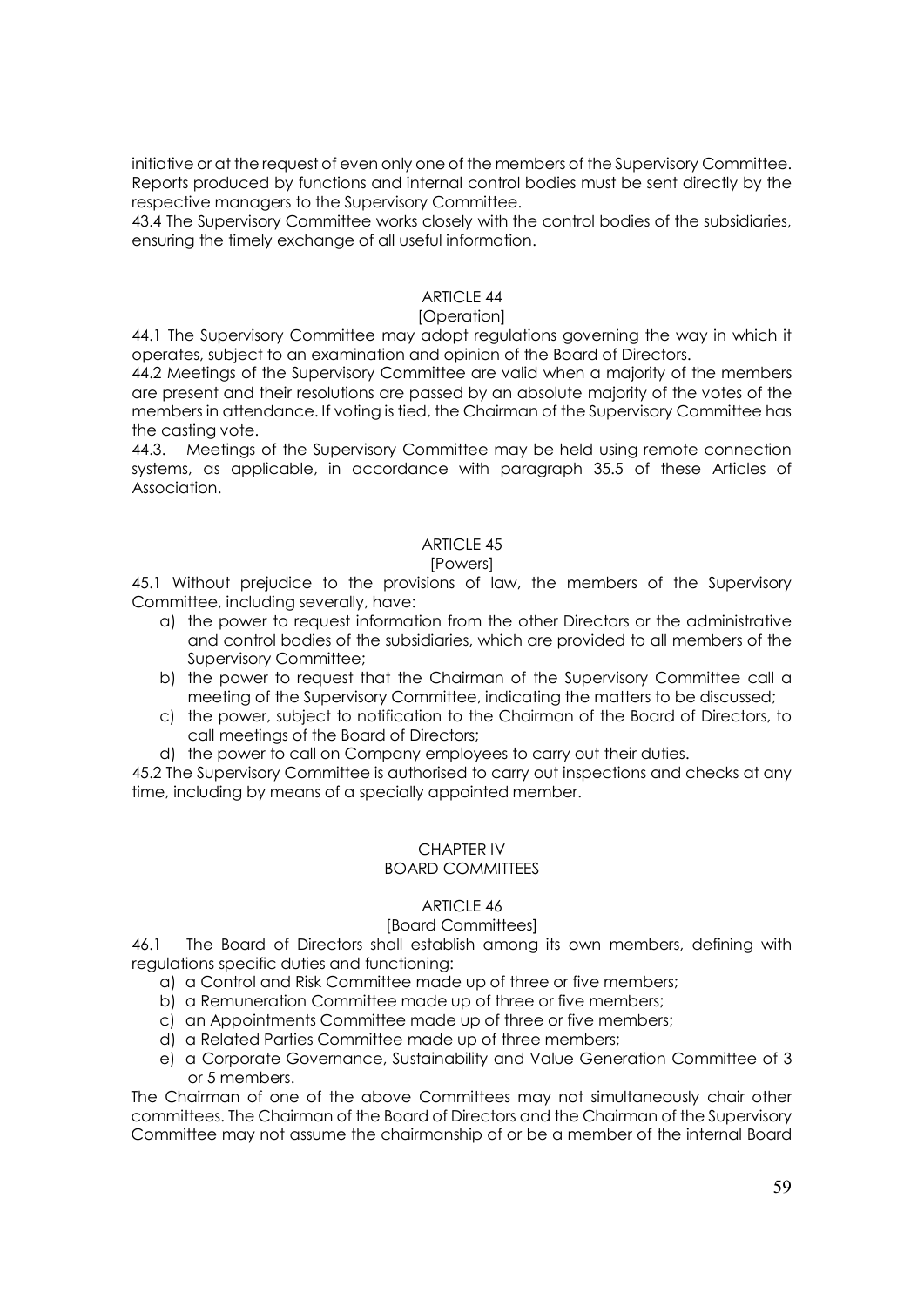committees indicated to above but may, by agreement with their respective chairmen, assist with the work of such committees, without prejudice to provisions on self-regulation or the rules of procedure established by the Chairman of the Supervisory Committee.

The Chairmen of the individual Committees shall duly report to the Chairman of the Board of Directors, in all cases at least one day before Board meetings, of the results of the Committees' work.

The Board of Directors may decide to combine the functions attributed to the Committees referred to in this paragraph 46.1 into one or more Committees or to distribute them differently, and to reserve some of the duties incumbent on the Committees to the Board.

46.2 The Board of Directors may form Transitional Committees within the Board, determining their composition.

46.3 The powers, which in any case are of an information-gathering and/or propositional nature, and the functioning of the Board Committees are regulated or monitored by the Board of Directors.

#### CHAPTER V REPRESENTATION

# ARTICLE 47

## [Company Signature]

47.1 The Chairman of the Board of Directors and, in the event of absence or impediment, the two Deputy Chairmen severally, shall have the power to sign on behalf of the Company; the Managing Director, where appointed, shall also have signatory powers, within the scope of the powers conferred upon him or her.

47.2 The Board of Directors may also delegate signatory powers individually to other Directors, who do not hold the office of managing directors, or to other persons designated on each occasion by the Board of Directors.

47.3 For deeds of ordinary administration, the company signature is the responsibility of the General Manager or General Managers, where appointed, who may delegate signatory powers to managers, employees and non-employed personnel of the Company or of Group companies and to third parties by powers of attorney, including for types or collections of deeds or by special powers of attorney.

47.4 Copies and extracts of minutes to be produced to judicial, administrative or financial authorities or required under any other effect of law are declared to be true copies of the original by the Secretary of the Board of Directors.

## ARTICLE 48

## [Representation in court]

48.1 The Company shall be represented in court jointly severally by the Chairman, the Deputy Chairmen, Managing Director, where appointed, and the General Manager or General Managers, where appointed, with the right to issue a power of attorney. This is without prejudice to any further instructions by the Board of Directors in accordance with paragraph 37.3 of these Articles of Association.

48.2 The persons identified in paragraph 48.1 and the persons delegated by them have the right, including by means of a special proxy, to bring or withdraw legal action, to report a criminal offence, to act as a civil claimant and to withdraw the relevant action on behalf of the company.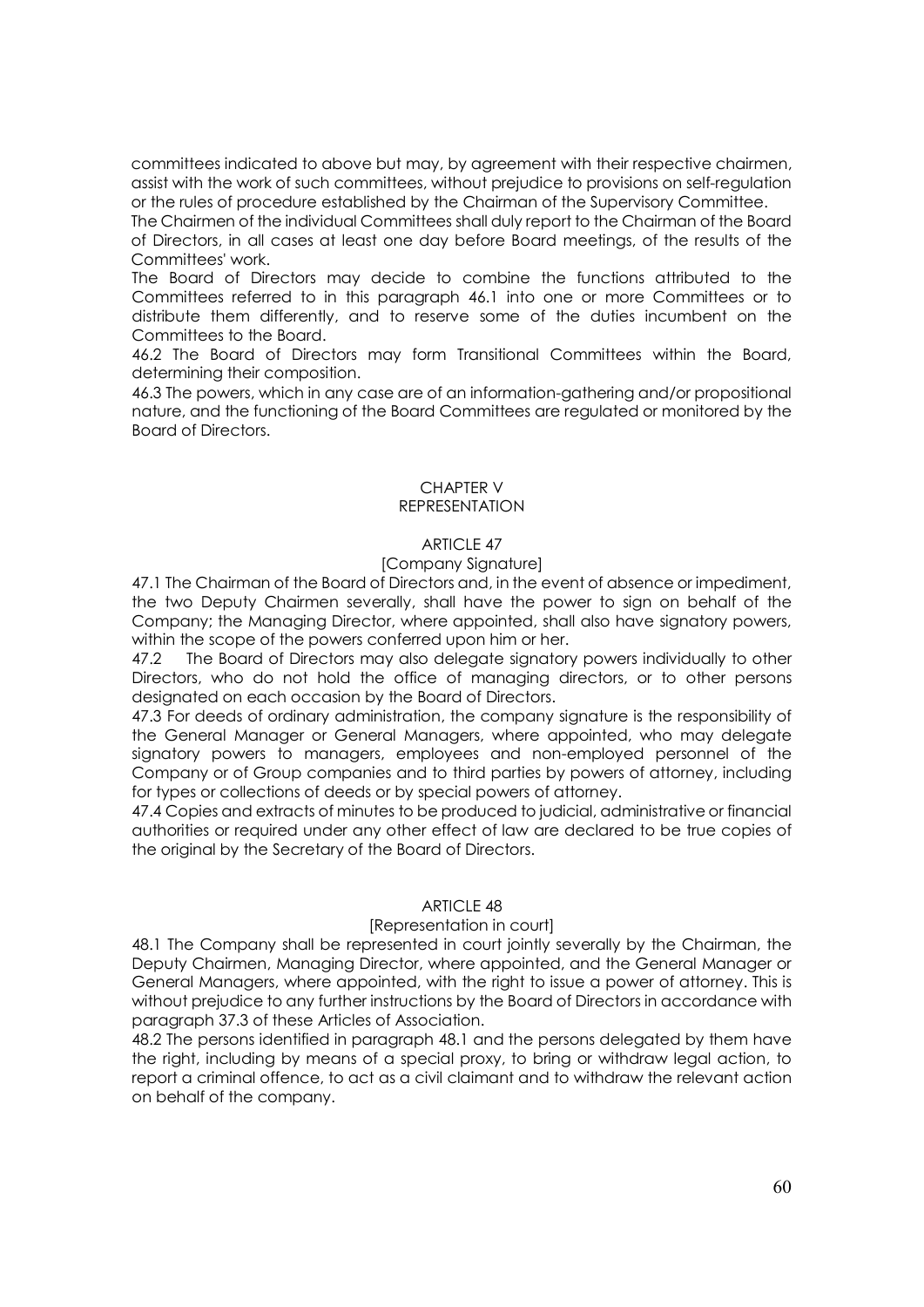## TITLE VII

## GENERAL MANAGEMENT, EXECUTIVE RESPONSIBLE, STATUTORY AUDIT OF ACCOUNTS

#### ARTICI F 49

#### [General Management]

The General Manager or General Managers, where appointed, shall perform their duties in accordance with the powers conferred on them by the Board of Directors and report to the Managing Director, where appointed.

# ARTICLE 50

#### [Financial Reporting Officer]

50.1 Subject to the prior non-binding opinion of the Supervisory Committee, the Board of Directors shall, in accordance with Article 154-*bis* TUF, appoint the Executive responsible for preparing the corporate accounting documents and set his/her remuneration.

50.2 The Financial Reporting Officer must have adequate administrative, accounting and financial knowledge. This competence, to be checked by the Board of Directors, must have been acquired through work experience in a position of adequate responsibility for at least three years.

50.3 The Financial Reporting Officer is granted adequate powers and resources to carry out the duties assigned by applicable law.

50.4 The Financial Reporting Officer shall be responsible for preparing and submitting to the Board of Directors the regular reports, other accounts required under applicable law and the Financial Statements.

## ARTICLE 51

#### [Audit firm]

The statutory audit shall be carried out by an auditing company in accordance with applicable law.

#### TITLE VIII

# ETHICS AND DISCIPLINARY COMMITTEE

## ARTICLE 52

#### [Appointment]

52.1 The Ordinary Shareholders' Meeting shall appoint three Standing members and two Alternate members of the Ethics and Disciplinary Committee, who shall serve for three financial years and are eligible for re-election.

52.2 The members of the Ethics and Disciplinary Committee shall be elected on the basis of slates submitted by the Board of Directors or by Shareholders.

52.3 Slates must contain a number of candidates, ranked sequentially, equal to the number of standing and/or alternate members to be elected indicated in Shareholders' Meeting call notice.

52.4 The Board of Directors may submit a slate at each renewal and/or integration of the Ethics and Disciplinary Committee.

52.5 The slates of Shareholders may be submitted by at least 1/80 of the Shareholders entitled to vote, regardless of the percentage of share capital held overall. The slates of Shareholders may also be submitted by Shareholders with voting rights who, alone or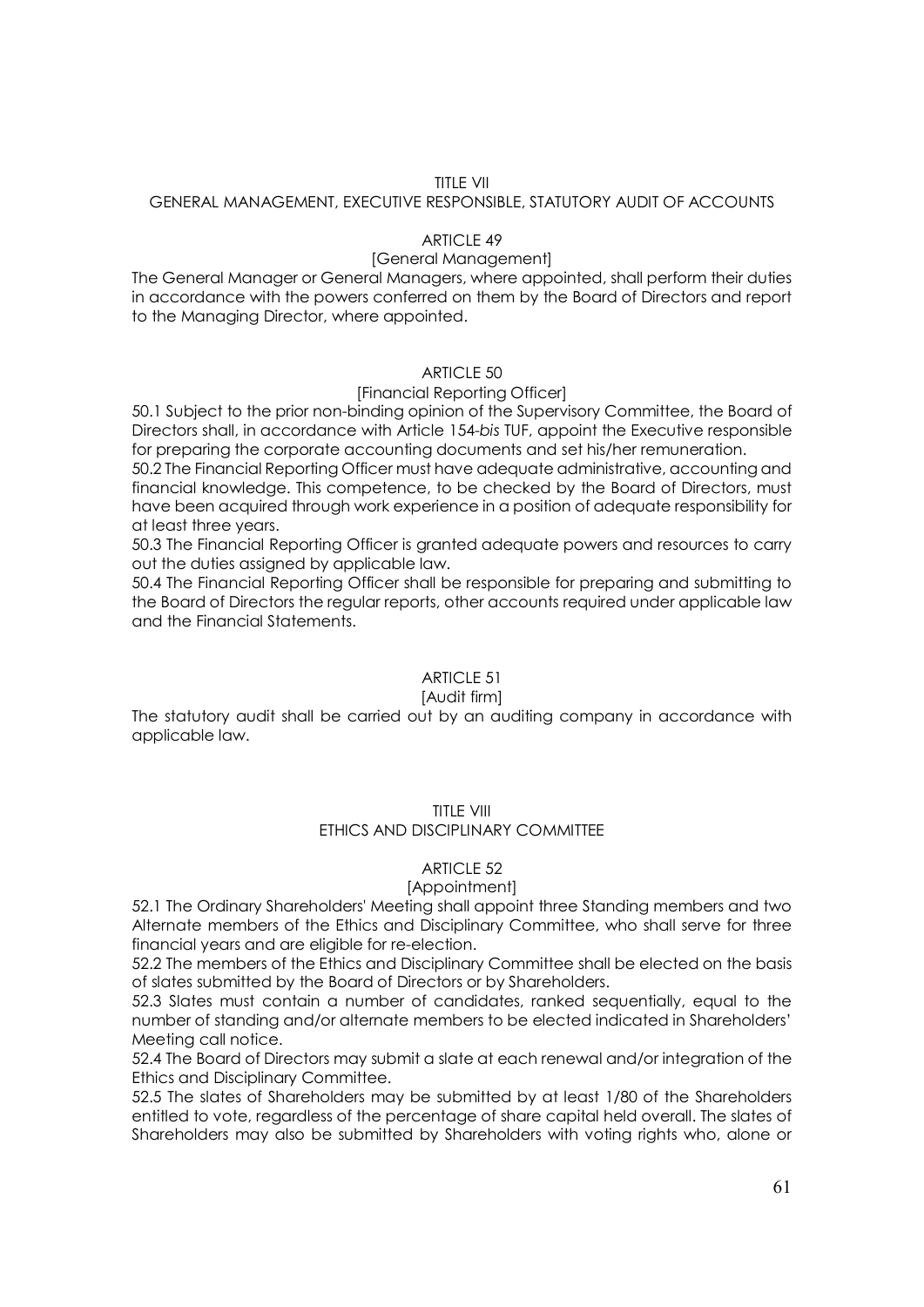together with other Shareholders with voting rights, own shares representing in total at least 1/40 of the share capital.

52.6 The procedural provisions of Articles 32.2, 32.3, 32.4, 33.1, 33.6, and 33.9 of these Articles of Association apply.

52.7 The candidates on the slate obtaining the highest number of votes shall be deemed to have been elected members of the Ethics and Disciplinary Committee.

52.8 The Ethics and Disciplinary Committee shall elect a Chairman, who shall call meetings of the Ethics and Disciplinary Committee when necessary and direct proceedings.

52.9 Alternate members, in order of age and until the next Shareholders' Meeting, shall stand in for standing members who leave office. The new appointee shall take on the seniority of the members in office. The alternate Arbitrators, in order of age, shall also stand in when required for standing members who are need to abstain for reasons of kinship, connections or other legitimate impediment.

52.10 The role of member of the Ethics and Disciplinary Committee is unpaid. Members are entitled to be reimbursed for their expenses.

## ARTICLE 53

## **[Duties]**

53.1 For the duties assigned by these Articles of Association and permitted by applicable law, the Ethics and Disciplinary Committee shall decide by a majority, according to equity, any dispute that may arise between the Company and the Shareholders in relation to the application of these Articles of Association and any other resolution or decision of the Company's bodies concerning corporate relations. Such decisions do not concern disputes about the rejection of applications for admission as a Shareholder or the exclusion of Shareholders. In such cases, the Ethics and Disciplinary Committee only expresses an opinion as to whether or not a review of the application by the Board of Directors in accordance with Articles 11 and 15 of these Articles of Association is appropriate.

53.2 The Ethics and Disciplinary Committee manages the proceedings in the manner it deems appropriate.

53.3 The Board of Directors, Managing Director, where appointed, and the General Manager or General Managers, where appointed, are required to provide the Ethics and Disciplinary Committee with all information requested concerning the dispute to be resolved.

53.4 According to the provisions of this Article 53, the Ethics and Disciplinary Committee is only qualified to judge if the Shareholder expressly indicates in writing and for each specifically indicated dispute, that they wish to appeal to the Board.

# TITLE IX

# FINANCIAL STATEMENTS

## ARTICLE 54

# [Financial year, Financial Statements]

54.1 The financial year ends on 31 December of each year.

54.2 The financial statements are prepared in accordance with applicable law, including special regulations applying to insurance companies.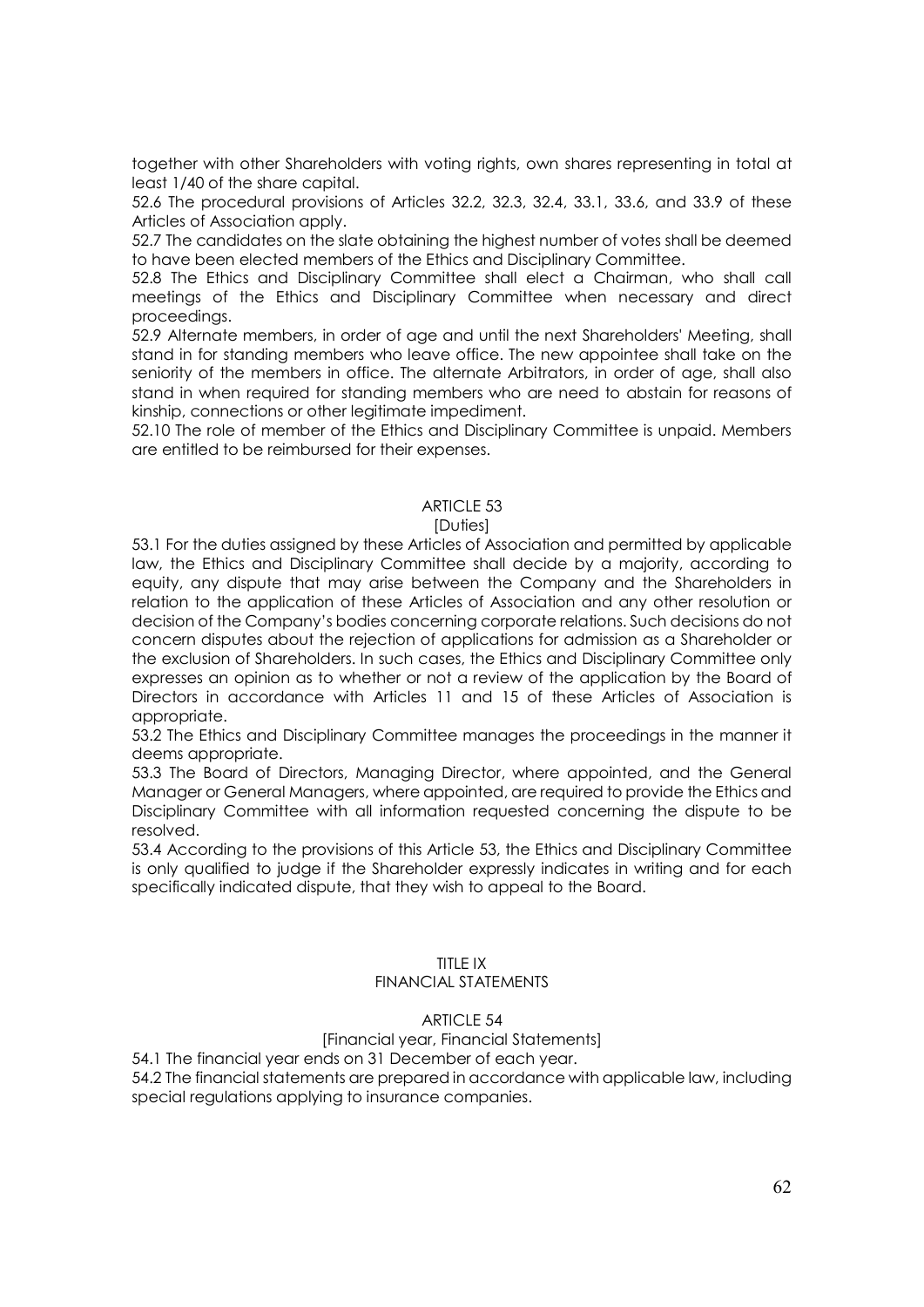# ARTICLE 55

#### [Distribution of profits]

55.1 On the proposal of the Board of Directors, the Shareholders' Meeting shall, when approving the Financial Statements, resolve on distribution of the profits or reserves available for this purpose in accordance with the provisions of these Articles of Association.

55.2 Based on the proposal of the Board of Directors and following the deduction of:

- a) the portions that must by law be set aside in the statutory reserve and for any other mandatory purpose;
- b) the portion that the Shareholders' Meeting, on the proposal of the Board of Directors, deems it appropriate to allocate to the extraordinary reserve and/or to special reserves;

distributable profits, again subject to a shareholders' resolution, and in all cases following the allocation of up to 6% of the total distributable amount deriving from available profits and/or reserves to the Fondazione Cattolica Assicurazioni for its institutional purposes, and subject to any Supervisory requirements or instructions, are distributed among the Shareholders in proportion to the shareholding held by each.

55.3 The Board of Directors may resolve to distribute interim dividends during the year, in accordance with applicable law.

55.4 Dividends not collected by the Shareholder and time-barred by law belong to the Company and are paid into the dividend reserve.

## TITLE X

## FINAL AND TRANSITIONAL PROVISIONS

# ARTICLE 56

## [Liquidation officers]

In the event of liquidation of the Company, the Directors in office are legally appointed as Liquidation officers.

# ARTICLE 57

## [Winding-up]

In cases not provided for by law, four-fifths of the Shareholders present or represented at the Shareholders' Meeting, provided that they represent at least one third of the number of Shareholders, must vote in favour of the early winding-up of the Company.

## ARTICLE 58

## [Amendment to Article 10 of the Articles of Association]

Article 10 of these Articles of Association may not be amended without the consent of all the Shareholders at a regular Shareholders' Meeting.

# ARTICLE 59

## [Transitional provisions]

The clauses contained in Articles 23.2, letter c., 29.3, 30.2, 32.3, 32.5, 32.6, 33.4, 33.5, 33.7, 33.8, 33.9, 38, 39, 40 and 46, approved by the shareholders' meeting resolution of 26/27 June 2020, shall have effect and shall apply as of the date of convocation of the ordinary shareholders' meeting, and therefore following the meeting, shall apply to the full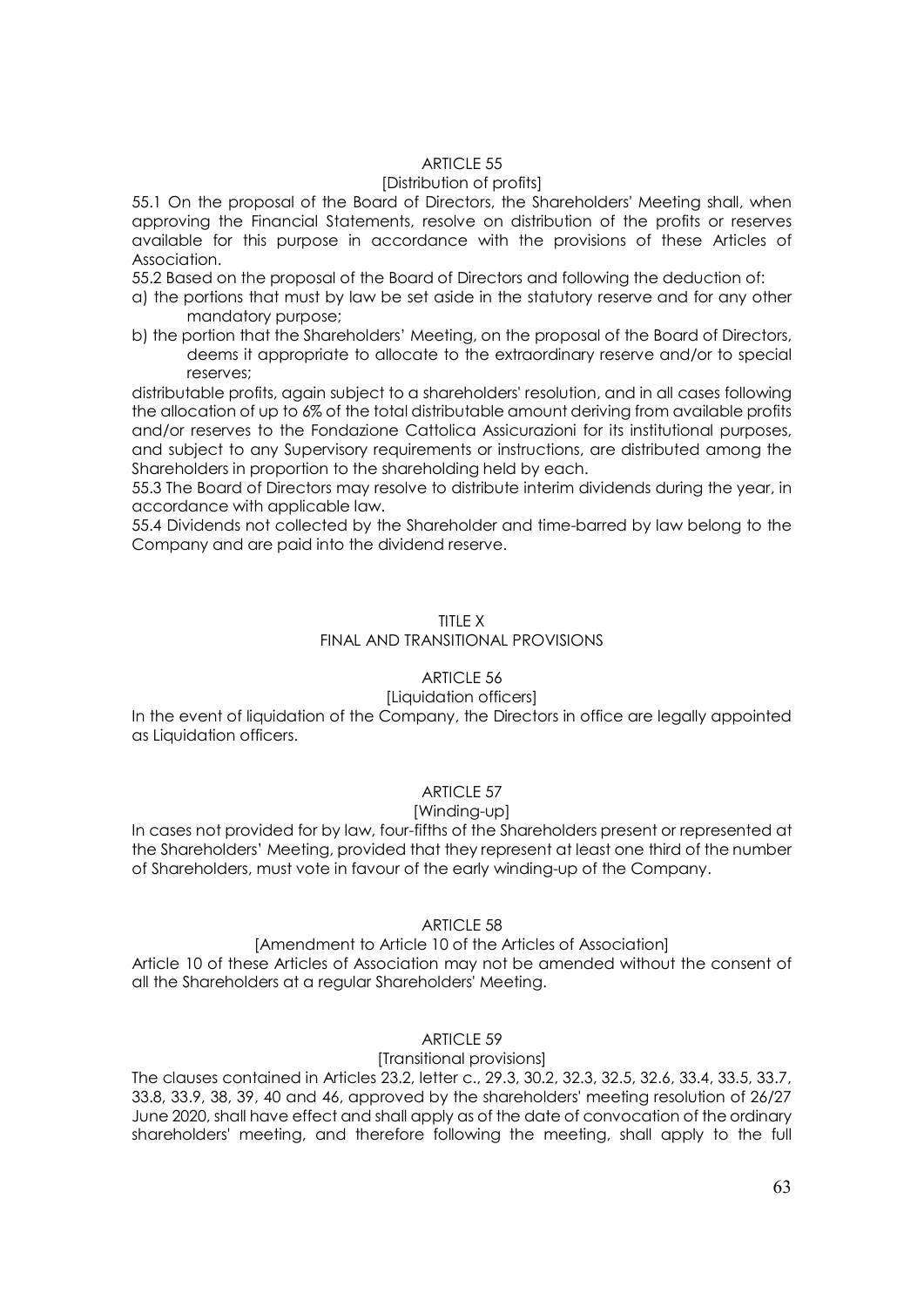renewal of the Board of Directors in office on the said date of 26/27 June 2020, it being understood that, including for the purposes of the first application of the provisions of Article 40.1, account shall be taken of the previous positions held Chairman and Deputy Chairman.

The amended clauses indicated in Articles 29.2, 30.1, 37, 41, 42 and 59 shall be effective as of the date of registration of the resolution with the Companies Register.

\* \* \*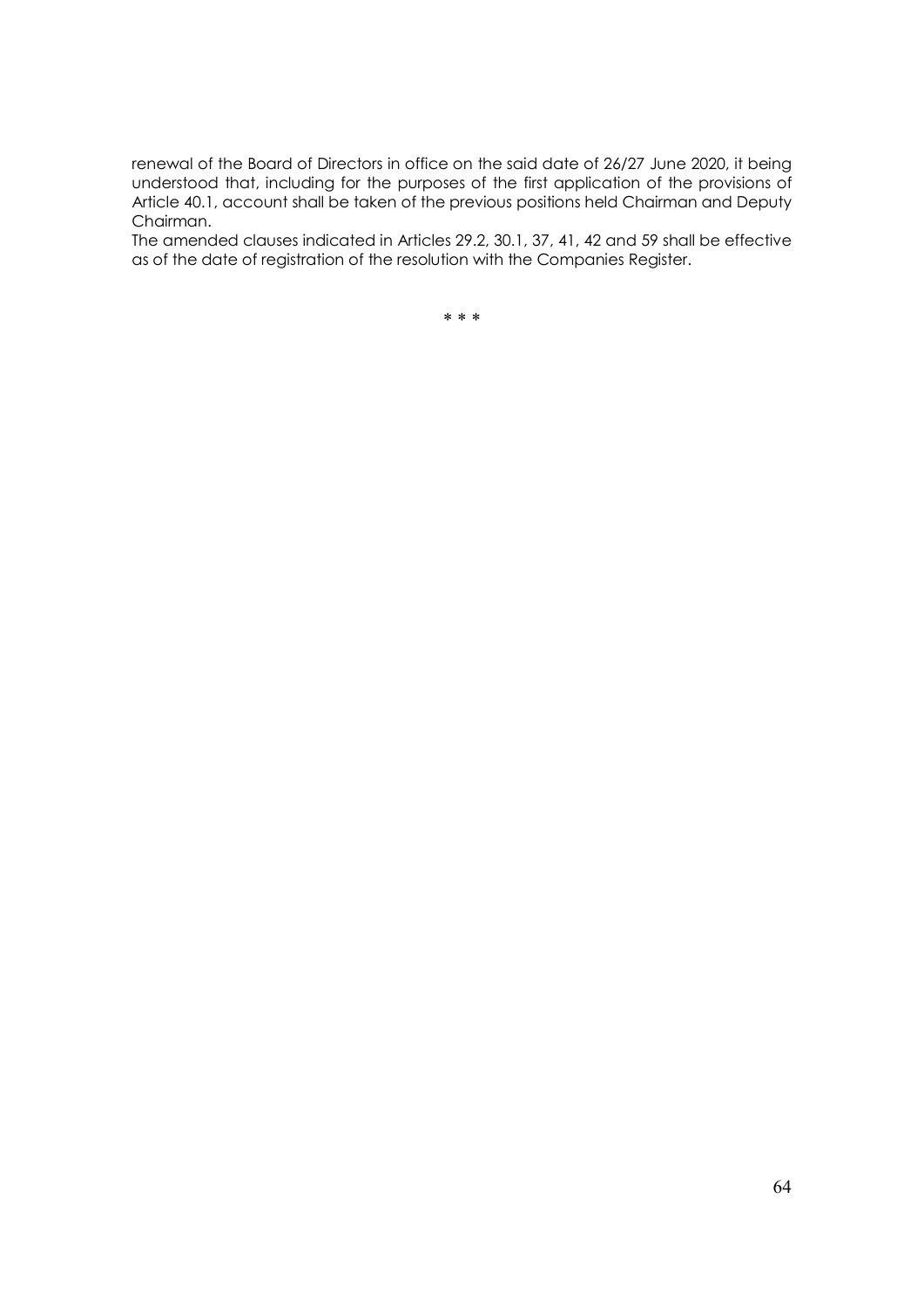2. Proposal to grant the Board of Directors a mandate, pursuant to Article 2443 of the Italian Civil Code, to increase the share capital in one or more tranches, on one or more occasions, by 26 June 2025, for a maximum total amount of €500 million, including any share premium, by issuing ordinary shares with no nominal value and having the same characteristics as those in circulation, to be offered as an option to those entitled, with the widest power to establish from time to time, in accordance with the limits indicated above, the methods, terms and conditions of the operation, including the issue price, including any share premium, and dividend entitlement. With the consequent amendment of Article 6 of the Articles of Association. Related and consequent resolutions.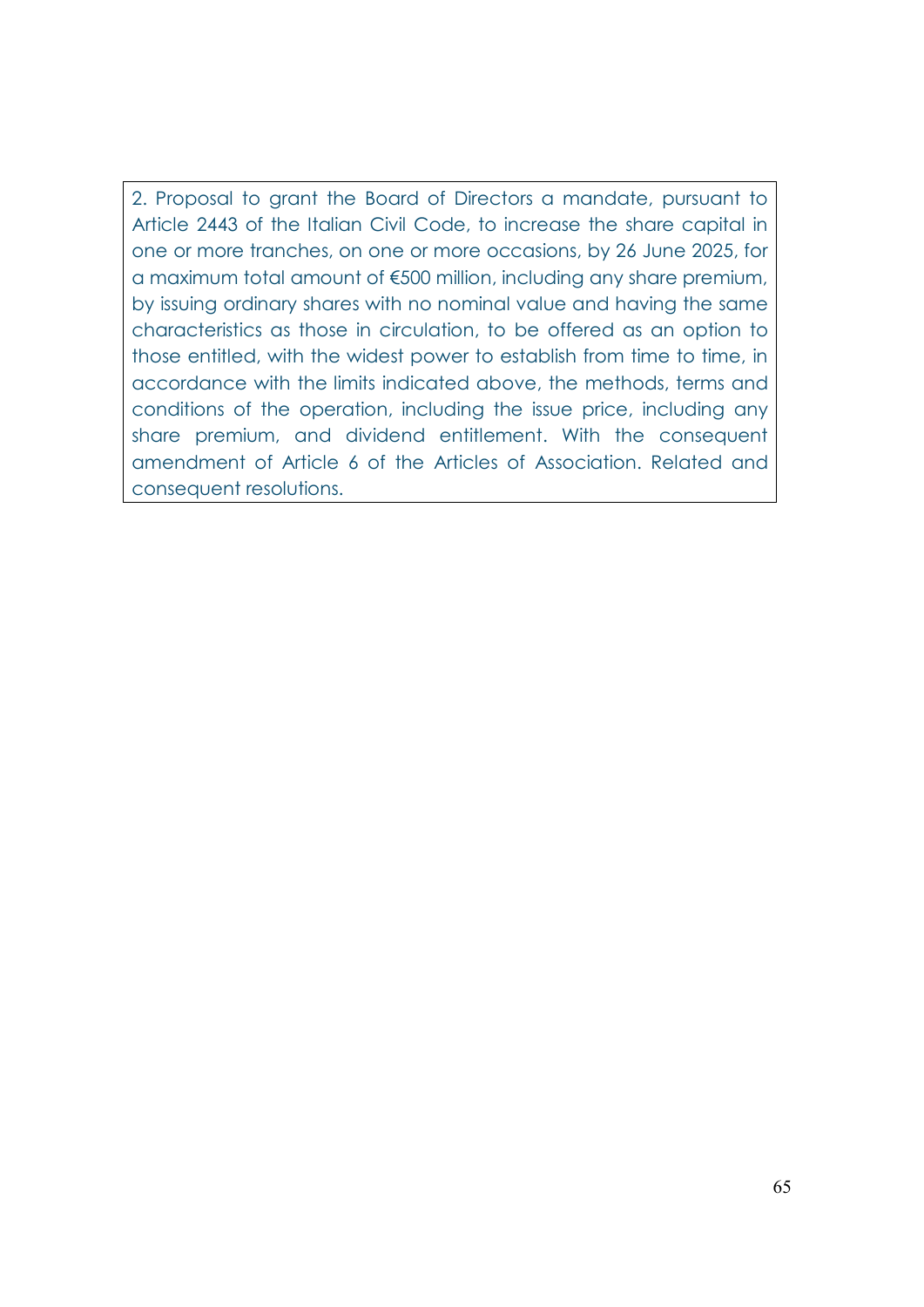#### Dear Shareholders,

You have been called to an extraordinary meeting also to discuss and pass resolution on the proposal to grant the Company's Board of Directors, pursuant to Article 2443 of the Italian Civil Code as provided in Article 6.2 of the Articles of Association, the power to increase the share capital against payment in one or more tranches, on one or more occasions, by 26 June 2025, for a maximum total amount of €500 million, including any share premium, by issuing ordinary shares with no nominal value and having the same characteristics as those in circulation, to be offered as an option to those entitled, with the widest power to establish from time to time, in accordance with the limits indicated above, the methods, terms and conditions of the operation, including the issue price, including any share premium, and dividend entitlement.

\* \* \* \*

# *REASONS FOR THE PROPOSED MANDATE PURSUANT TO ARTICLE 2443 OF THE ITALIAN CIVIL CODE AND THE RELATED PROPOSAL TO AMEND ARTICLE 6 OF THE ARTICLES OF ASSOCIATION*

The granting to the Board of Directors of a mandate pursuant to Article 2443 of the Italian Civil Code, which allows a capital increase against payment, is designed to enable the Company to meet capitalisation requirements that may arise during the period covered by the mandate, due to the circumstances considered below.

In this evolving market, affected by a contingent situation that is without parallel in the recent past, opportunities for external growth, including through the development of partnerships already in place or other scenarios that may arise, cannot be allowed to pass.

Moreover, the current market situation, hard pressed by the recent crisis brought about by the Covid 19 epidemiological emergency, has been a contributing factor in making capital more volatile. This situation should also be interpreted in the light of the evolution of the spread, given the trend in the deficit/GDP ratio over the medium-to-long term. This could lead to momentary situations of further deterioration of the indicators.

The company therefore intends to ensure adequate capitalisation - which may be increased as soon as possible - to preserve the financial flexibility necessary to cope with this particular moment of crisis and, where appropriate, to pursue possible options for external acquisitions.

In view of these requirements, recourse to the mandate pursuant to Article 2443 of the Italian Civil Code is the preferred technical method to grant adequate flexibility to the Board of Directors in assessing the advisability of proceeding with a capital increase during the time frame covered by the mandate, and in determining the amount of the increase that is deemed appropriate in each particular case. To this end, and in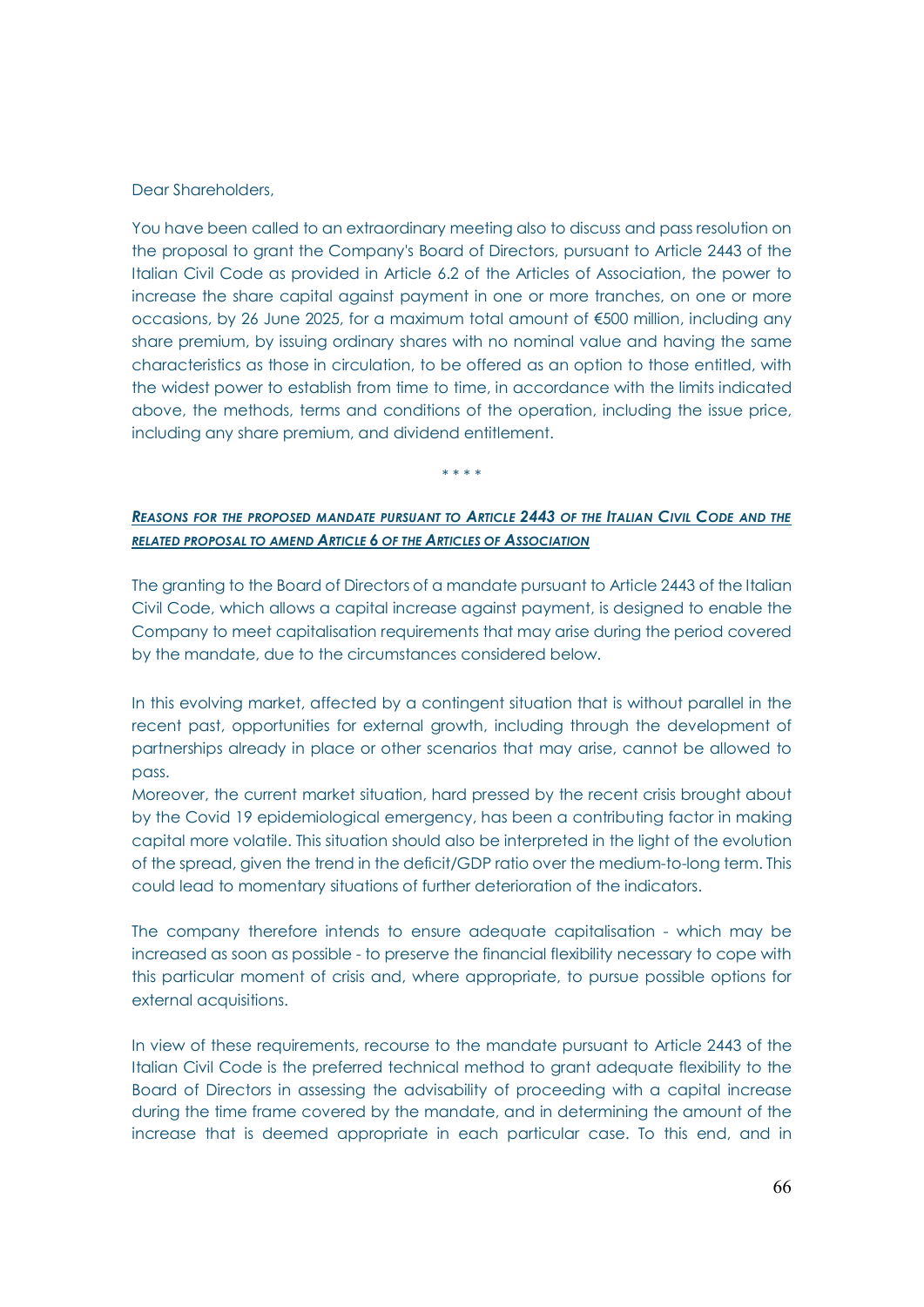accordance with widely used practice, we propose granting a mandate that provides that that the Board of Directors may avail itself of the provisions of the second paragraph of Article 2439 of the Italian Civil Code, i.e. by establishing that in all cases, the share capital be increased by an amount equal to the subscriptions collected by the deadline indicated in the Board resolution.

Finally, in view of the fact that the company's shares are listed, it is proposed that the Board of Directors also be responsible for setting the issue price, the share premium deemed from time to time as most appropriate for the circumstances of each case, and the dividend entitlement.

\* \* \* \*

## *PROPOSED AMENDMENTS TO THE ARTICLES OF ASSOCIATION*

As a result of the approval of the mandate to the Board for a capital increase pursuant to Article 2443 of the Italian Civil Code, it is necessary to amend Article 6 [share capital] of the Articles of Association.

The right hand column of the following comparison table shows the proposed amendments to Article 6 of the Company's Articles of Association relating to the share capital. The left hand column shows the current text of Article 6 of the Articles of Association.

| <b>CURRENT TEXT</b>                                                                                                                                                                                                                                                                                                                                                                                                  | <b>PROPOSED TEXT</b>                                                                                                                                                                                                                                                                                                                                                                                                 |
|----------------------------------------------------------------------------------------------------------------------------------------------------------------------------------------------------------------------------------------------------------------------------------------------------------------------------------------------------------------------------------------------------------------------|----------------------------------------------------------------------------------------------------------------------------------------------------------------------------------------------------------------------------------------------------------------------------------------------------------------------------------------------------------------------------------------------------------------------|
| Article 6                                                                                                                                                                                                                                                                                                                                                                                                            | Article 6                                                                                                                                                                                                                                                                                                                                                                                                            |
| [Share capital]                                                                                                                                                                                                                                                                                                                                                                                                      | [Share capital]                                                                                                                                                                                                                                                                                                                                                                                                      |
| 6.1 The share capital is variable and<br>unlimited and consists of shares with no<br>nominal value.                                                                                                                                                                                                                                                                                                                  | 6.1 The share capital is variable and<br>unlimited and consists of shares with no<br>nominal value.                                                                                                                                                                                                                                                                                                                  |
| 6.2 The issue of new shares may be<br>approved: a) extraordinarily, by<br>an<br>Extraordinary Shareholders' Meeting in<br>accordance with the provisions of Articles<br>2438 et seq. of the Italian Civil Code, with<br>proxy rights pursuant to Articles 2420-ter<br>and 2443 of the Italian Civil Code, without<br>prejudice, in any event, to the provisions of<br>Article 2524, paragraph 4 of the Italian Civil | 6.2 The issue of new shares may be<br>approved: a) extraordinarily, by<br>an<br>Extraordinary Shareholders' Meeting in<br>accordance with the provisions of Articles<br>2438 et seq. of the Italian Civil Code, with<br>proxy rights pursuant to Articles 2420-ter<br>and 2443 of the Italian Civil Code, without<br>prejudice, in any event, to the provisions of<br>Article 2524, paragraph 4 of the Italian Civil |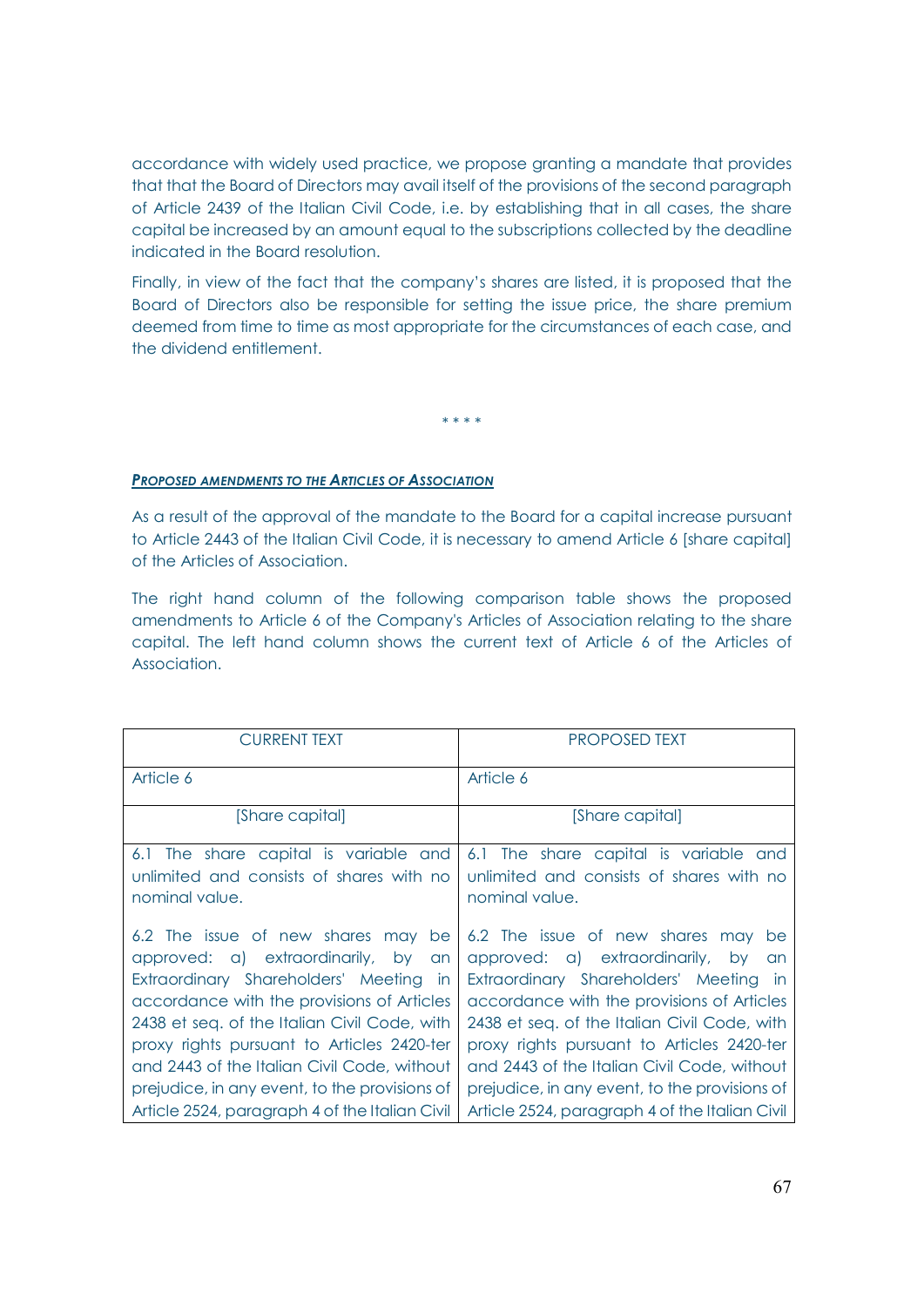| Code; and b) ordinarily by the Board of                                                                           | Code; and b) ordinarily by the Board of                                                                         |
|-------------------------------------------------------------------------------------------------------------------|-----------------------------------------------------------------------------------------------------------------|
| Directors by the issue of new shares.                                                                             | Directors by the issue of new shares.                                                                           |
| 6.3 While the Company's shares are listed                                                                         | 6.3 While the Company's shares are listed                                                                       |
| on a regulated market, the Board of                                                                               | on a regulated market, the Board of                                                                             |
| Directors shall not issue new shares in                                                                           | Directors shall not issue new shares in                                                                         |
| accordance with letter b) of paragraph                                                                            | accordance with letter b) of paragraph                                                                          |
| 6.2 of these Articles of Association.                                                                             | 6.2 of these Articles of Association.                                                                           |
| 6.4 In accordance with applicable law, it is                                                                      | 6.4 In accordance with applicable law, it is                                                                    |
| hereby specified that:                                                                                            | hereby specified that:                                                                                          |
| a) the share capital is divided into                                                                              | a) the share capital is divided into                                                                            |
| €359,482,169.52 for Non-Life business and                                                                         | €359,482,169.52 for Non-Life business and                                                                       |
| €163,399,608.48 for Life business;                                                                                | €163,399,608.48 for Life business;                                                                              |
| b) the share premium reserve divided into                                                                         | b) the share premium reserve divided into                                                                       |
| €559,508,914.49 for Non-Life business and                                                                         | €559,508,914.49 for Non-Life business and                                                                       |
| €193,433,225.98 for Life business;                                                                                | €193,433,225.98 for Life business;                                                                              |
| c) the revaluation reserve is divided into                                                                        | c) the revaluation reserve is divided into                                                                      |
| €37,231,482.77 for Non-Life business and                                                                          | €37,231,482.77 for Non-Life business and                                                                        |
| 25,267,311.57 for Life business;                                                                                  | 25,267,311.57 for Life business;                                                                                |
| d) the legal reserve is divided into                                                                              | d) the legal reserve is divided into                                                                            |
| €231,264,730.43 for the Non-Life business                                                                         | €231,264,730.43 for the Non-Life business                                                                       |
| and €51,272,102.70 for the Life business;                                                                         | and €51,272,102.70 for the Life business;                                                                       |
| e) the other reserves are divided into                                                                            | e) the other reserves are divided into                                                                          |
| €176,227,155.14 for the Non-Life business                                                                         | €176,227,155.14 for the Non-Life business                                                                       |
| and €3,311,314.36 for the Life business;                                                                          | and €3,311,314.36 for the Life business;                                                                        |
| the merger and demerger surplus<br>f<br>reserve of €700,502.17 is entirely allocated<br>to the Non-Life business; | f) the merger and demerger surplus reserve<br>of €700,502.17 is entirely allocated to the<br>Non-Life business; |
| g) the demerger deficit of $\epsilon$ 141,753,328.00<br>entirely allocated to the Non-Life<br>is -<br>business;   | g) the demerger deficit of $\epsilon$ 141,753,328.00<br>is entirely allocated to the Non-Life<br>business;      |
| negative reserve for portfolio                                                                                    | the negative reserve for portfolio                                                                              |
| h) the                                                                                                            | h)                                                                                                              |
| shares                                                                                                            | shares                                                                                                          |
| is                                                                                                                | is                                                                                                              |
| divided                                                                                                           | divided                                                                                                         |
| treasury                                                                                                          | into                                                                                                            |
| into                                                                                                              | treasury                                                                                                        |
| €33,439,126.88 for the Non-Life business                                                                          | €33,439,126.88 for the Non-Life business                                                                        |
| and €13,506,158.64 for the Life business; the                                                                     | and €13,506,158.64 for the Life business; the                                                                   |
| formation of this reserve is concomitant                                                                          | formation of this reserve is concomitant                                                                        |
| with the purchase of treasury shares, to be                                                                       | with the purchase of treasury shares, to be                                                                     |
| applied to the share premium reserve.                                                                             | applied to the share premium reserve.                                                                           |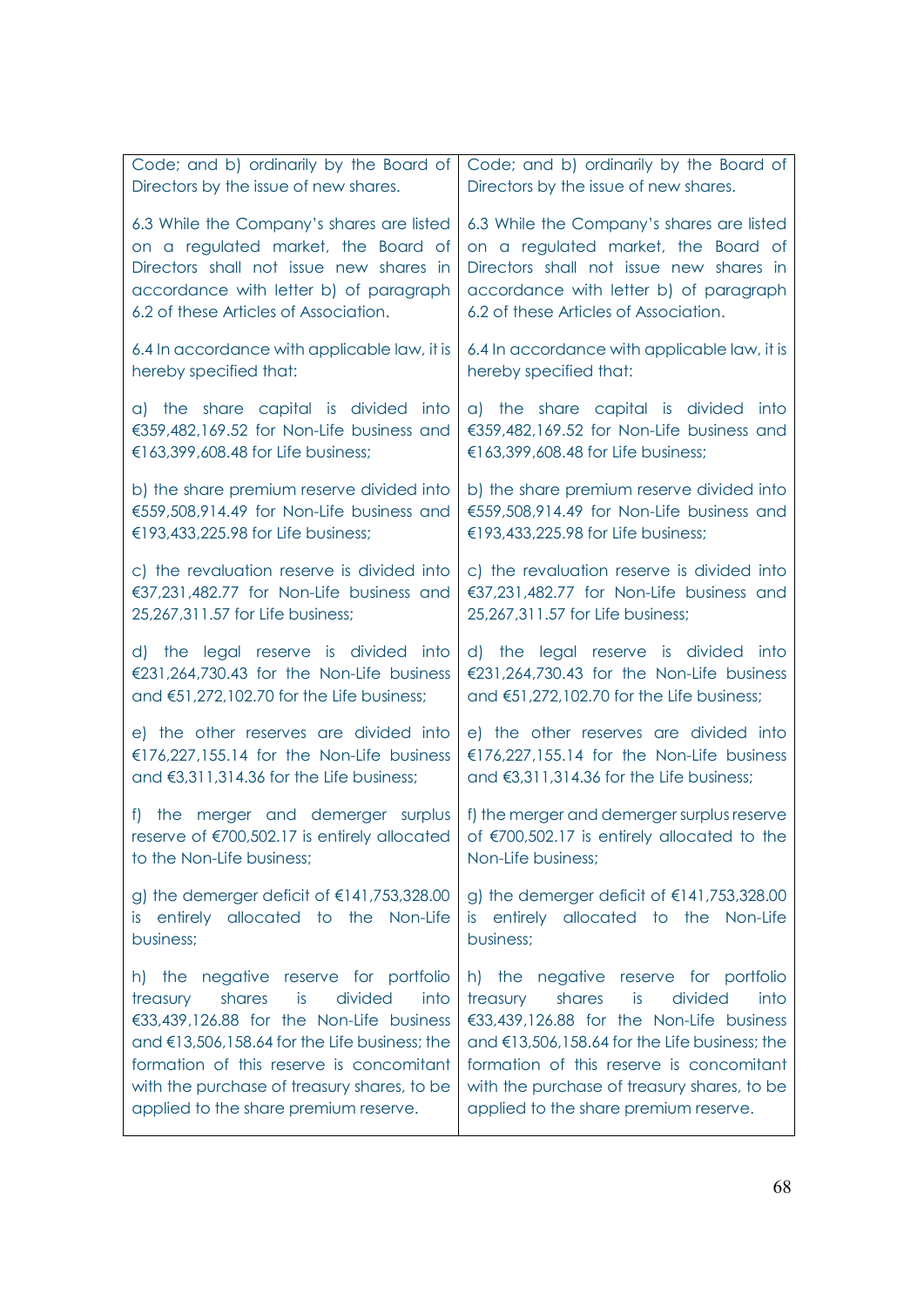6.5 By resolution adopted by the competent management bodies in accordance with applicable law and these Articles of Association, all other reserves are set aside separately for each year in accordance with the specific methods by which they have been created and/or modified and in accordance with the criteria set out in said regulations.

6.6 In the event of a capital increase, the allocation to Non-Life or Life business of the increase in the amount of share capital, any share premium and adjustment interest is decided by the Extraordinary Shareholders' Meeting or, in the event of delegation under Articles 2420-*ter* and 2443 of the Italian Civil Code or in the case described in paragraph 6.2, letter b), of these Articles of Association, by the Board of Directors.

6.5 By resolution adopted by the competent management bodies in accordance with applicable law and these Articles of Association, all other reserves are set aside separately for each year in accordance with the specific methods by which they have been created and/or modified and in accordance with the criteria set out in said regulations.

6.6 In the event of a capital increase, the allocation to Non-Life or Life business of the increase in the amount of share capital, any share premium and adjustment interest is decided by the Extraordinary Shareholders' Meeting or, in the event of delegation under Articles 2420-*ter* and 2443 of the Italian Civil Code or in the case described in paragraph 6.2, letter b), of these Articles of Association, by the Board of Directors.

**6.7 By resolution of 26/27 June 2020, the Extraordinary Shareholders' Meeting granted a mandate to the Board of Directors, pursuant to Article 2443 of the Italian Civil Code, to increase the share capital in one or more tranches, on one or more occasions, by 26 June 2025, for a maximum total amount of €500 million, including any share premium, by issuing ordinary shares with no nominal value and having the same characteristics as those in circulation, to be offered as an option to those entitled, with the widest power to establish from time to time, in accordance with the limits indicated above, the methods, terms and conditions of the operation, including the issue price, including any share premium, and dividend entitlement.**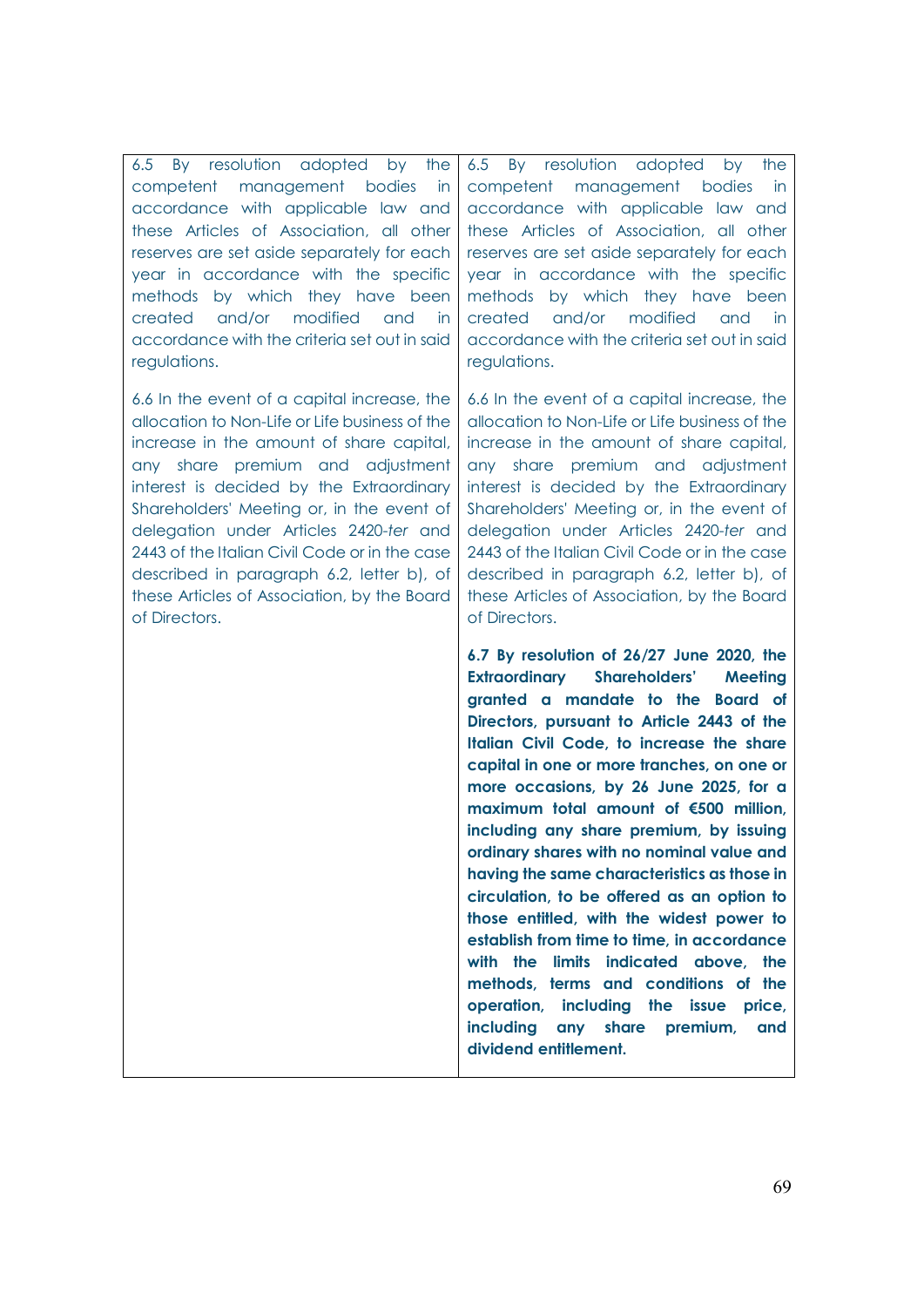#### *PROPOSED RESOLUTIONS*

In view of the situation described above, the Extraordinary Shareholders' Meeting is called to deliberate on the following draft resolutions:

- to grant the Board of Directors, pursuant to Article 2443 of the Italian Civil Code, a mandate to increase the share capital in one or more tranches, on one or more occasions, by 26 June 2025, for a maximum total amount of €500 million, including any share premium, by issuing ordinary shares with no nominal value and having the same characteristics as those in circulation, to be offered as an option to those entitled, with the widest power to establish from time to time, in accordance with the limits indicated above, the methods, terms and conditions of the operation, including the issue price, including any share premium, and dividend entitlement;
- to grant the said mandate by providing that the Board of Directors may avail itself of the provisions of the second paragraph of Article 2439, paragraph 2, of the Italian Civil Code, i.e. by establishing that in all cases, the capital can be increased by an amount equal to the subscriptions collected by the deadline indicated in the Board resolution;
- consequently, to approve the amendment of Article 6 of the Articles of Association of the Company concerning its share capital, by inserting, at the end of the said Article, an additional paragraph 6.7 with the following content:

"*By resolution of 26/27 June 2020, the Extraordinary Shareholders' Meeting granted a mandate to the Board of Directors, pursuant to Article 2443 of the Italian Civil Code, to increase the share capital in one or more tranches, on one or more occasions, by 26 June 2025, for a maximum total amount of €500 million, including any share premium, by issuing ordinary shares with no nominal value and having the same characteristics as those in circulation, to be offered as an option to those entitled, with the widest power to establish from time to time, in accordance with the limits indicated above, the methods, terms and conditions of the operation, including the issue price, including any share premium, and dividend entitlement"*

to grant a broad mandate, with equal and separate powers, to the Chairman and Deputy Chairmen to take every action necessary to implement the resolutions passed by the Shareholders' Meeting and to make any formal